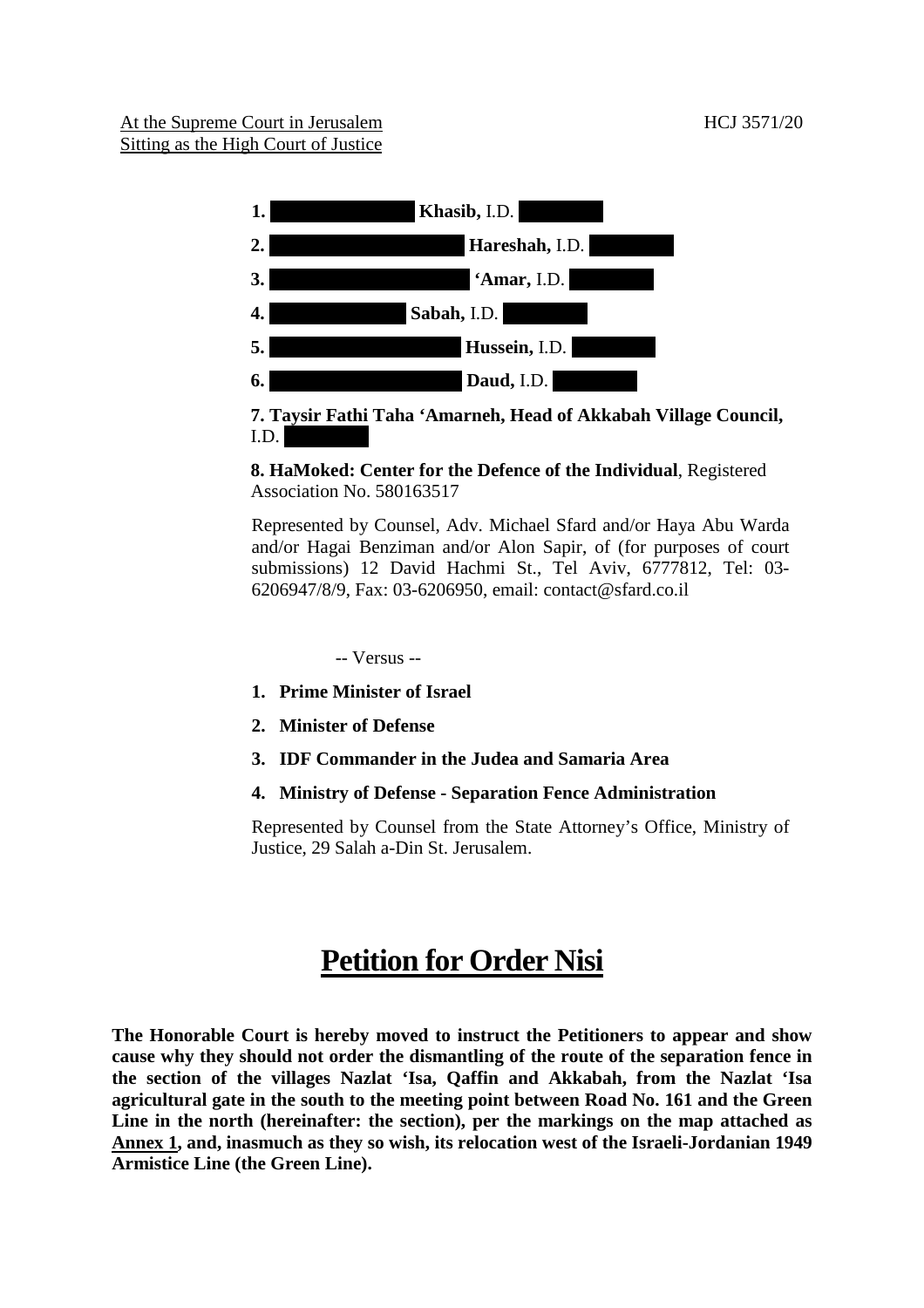## **Part I: The Arguments**

## **A. Introduction: The promise and it breach**

1. This petition concerns a section of the separation fence located on lands belonging to three villages, Qaffin, Nazlat 'Isa and Akkabah in the northwest occupied West Bank. The section traps thousands of dunams of farmland belonging to the three villages, effectively dispossessing residents of their property, livelihoods and way of life. The section in question begins in the south at the point where the separation fence meets the Green Line at the Nazlat 'Isa gate and ends in the north at Road No. 161. In total, this section traps more than 3,000 dunams:



**(In this aerial photo, the separation fence is marked in a thick white line, and the Green Line is marked with a dotted line).**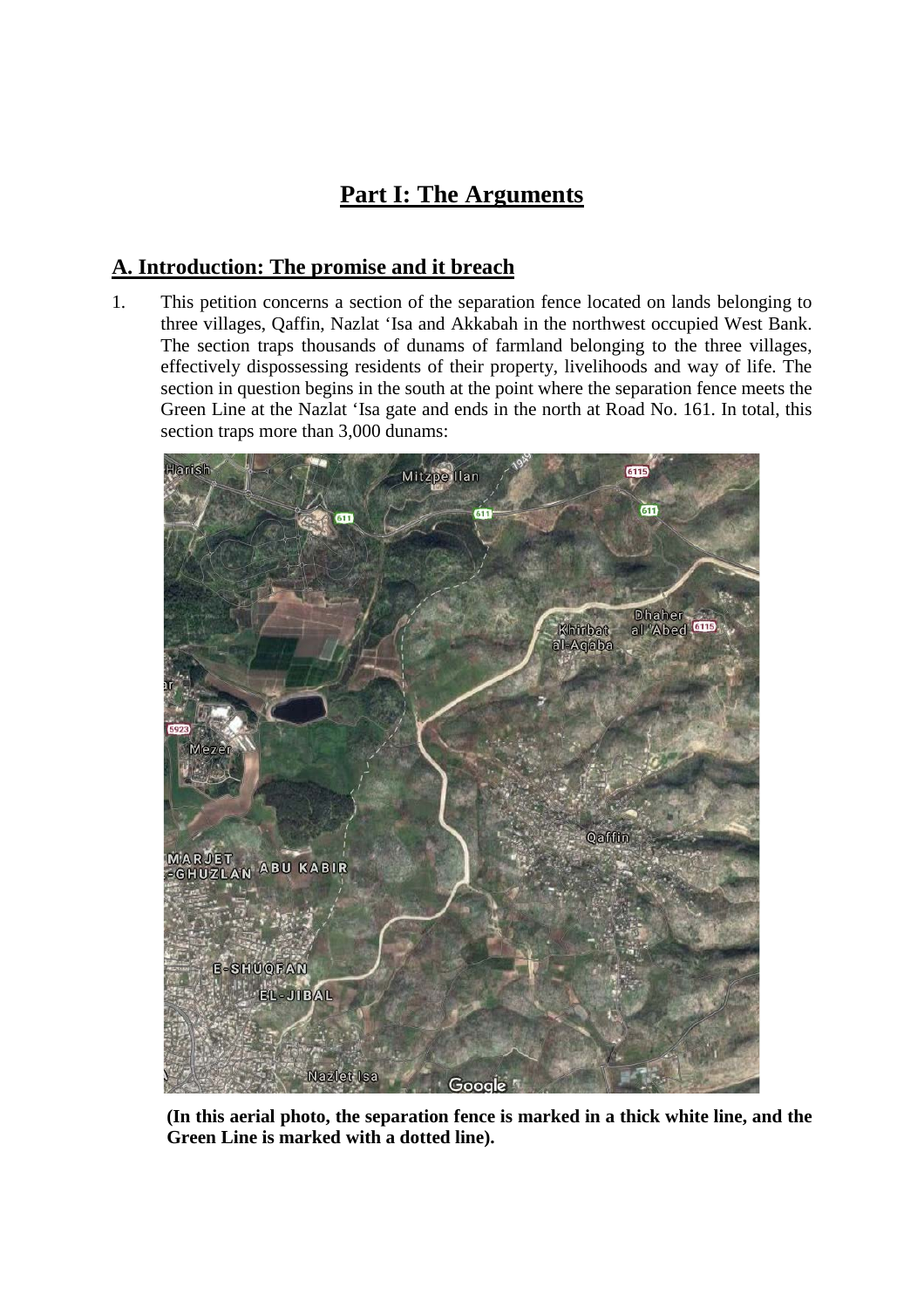- 2. This petition is filed some 15 years after this section of the fence was built. It rests on the experience accumulated of living "in the shadow" over this time. **The Petitioners herein demand the section be dismantled, and inasmuch as the Respondents so wish, relocated to the route of the Green Line.**
- 3. In this petition, it is argued below that in the years that have passed since this section of the fence was built, **it has been proven beyond doubt that the existence of the fence leads to the erasure of Palestinian life in the seam zone created by the section and the severance of connection between the lands and their owners.** It will also be argued that over the years, the Respondents have demonstrated that they are unable, and seemingly also unwilling, to fulfill the assurances they dispensed in the years during which the legality of building the separation fence was considered by this Honorable Court, to the effect that landowners' use of their lands beyond the fence would be protected and the connection Palestinian communities have to the area would be preserved.
- 4. In this petition, the Petitioners argue that given the severe harm inflicted on them and their communities, keeping the fence in its current location is extremely disproportionate. The Petitioners argue that the alternative solution for the section - a route along the Green Line is not only less injurious to the Petitioners and their communities, **but that in terms of security, it is no less desirable than the current section, and, in fact, probably preferable.** In this context, the Petitioners will present a security expert opinion provided by Colonel (reserves) Shaul Arieli, who assessed the alternative route (the Green Line route) as compared to the current route, and made the following assertion:

[R]elocating the security barrier to a route that is based on the Green Line will attain the security goals in full, whilst removing the injury to residents of Qaffin, Akkabah and Nazlat 'Isa ... Moreover, a security barrier along the Green Line provides better security solutions to some of the needs compared to the existing route.

- 5. The petition addresses a section of the fence, the legality of which was not considered by the Honorable Court at the time of construction. A petition filed in mid-2002 challenging the entire fence route that was in early stages of construction at the time, running from Barta'a a-Sharqiya in the north to Khirbet Jarushiya in the south (HCJ 7783/02, 7784/02 **al-Hadi v. IDF Commander in the West Bank**, judgment dated November 17, 2002), was withdrawn after the justices told counsel for the petitioners that they must focus their challenges on specific sections of the route. At any rate, the route under discussion in that petition ultimately was changed in the part related to the section discussed herein. It was originally set to run east of Baq'a a-Sharqiyah, which would have left both it and the village of Nazlat 'Isa on the west side of the fence. Eventually, however, the section was built as shown on the map above and as described below.
- 6. The years since the fence was built have been terrible for farmers in the three villages whose farmlands have been trapped by the section. The Respondents failed to develop solutions that would give farmers effective access to their lands and enable them to exercise their proprietary rights to those lands. The result, as detailed below, is a 90% loss of income from lands in the seam zone section compared to yield before the fence was built!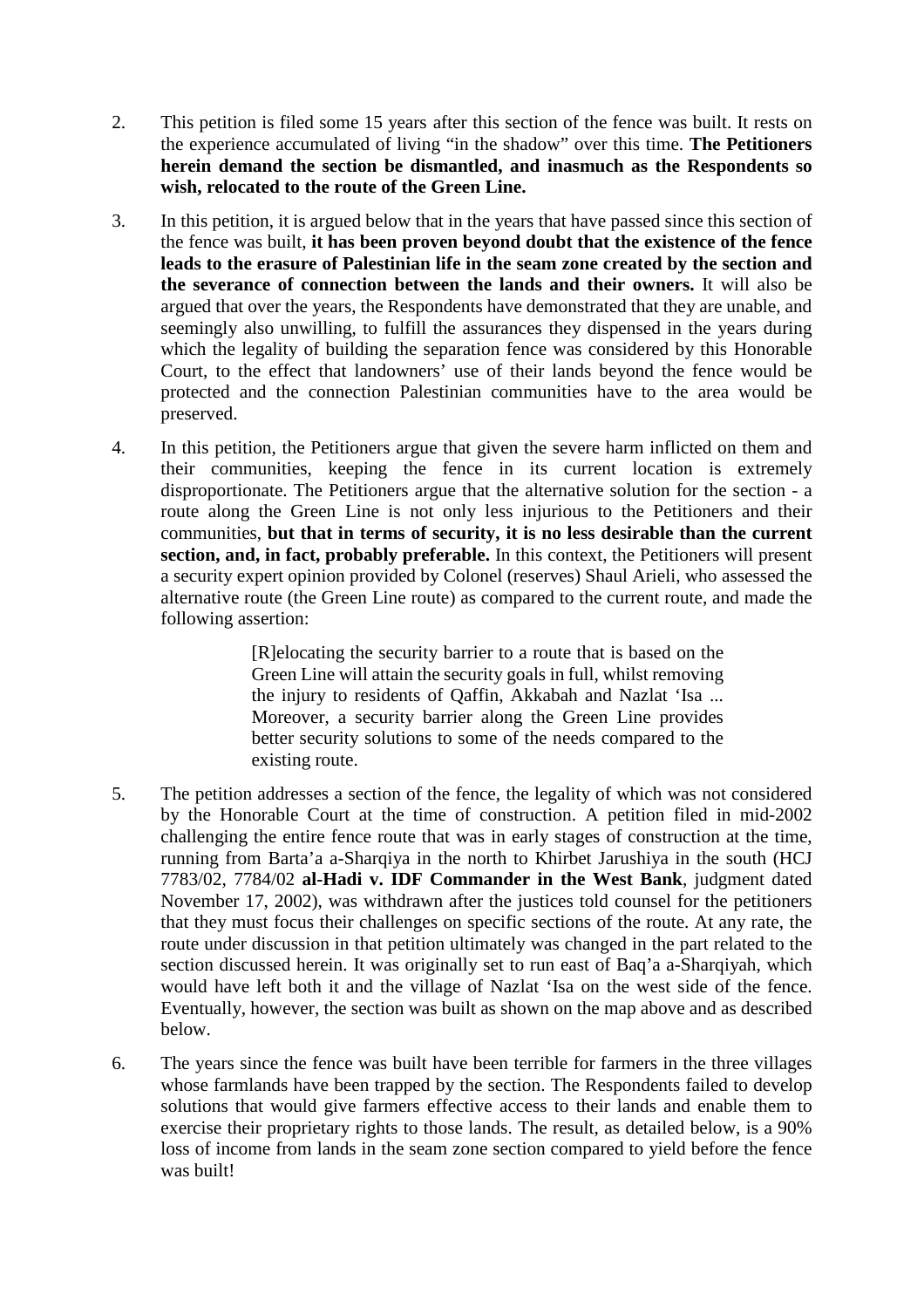- 7. Changes put in place by the Respondents to permit criteria over the years that have drastically decreased the number of individuals eligible for them; changes made over the years to the time periods permit holders may enter the seam zone that have severely reduced the windows of time that allowed cultivation in that area; the prohibitions that were added on bringing in farming equipment, herbicides and fertilizers; gate opening hours that were limited and unsuitable for farming work; restrictions that were put in place on use of the land for grazing livestock; the ever-increasing red tape and footdragging in processing permit applications and appeals against their rejections; and the practice by security forces stationed at the few gates in the Qaffin section of harming permit holders - as a result of all these, orchards have dried up, lands have been lying fallow, yield has dropped sharply in the trees that remain, and many farmers have given up and stopped trying to access their land.
- 8. As argued in this petition, the security features of the Qaffin enclave, seeing as it is far from any Israeli community or presence, along with the drastic change in the security situation since the fence was built, indicate that there is no longer any security imperative that justifies placing a barrier that veers east of the Green Line in this space.
- 9. The Petitioners will also argue that the violation of the Petitioners' and their community members' fundamental rights to freedom of movement, livelihoods, culture and dignity, make the fence disproportionate both in the sense that there is a less injurious alternative (the Green Line based barrier) and according to the proportionality test in the narrow sense, meaning the current harm to protected persons in the area greatly outweighs any security benefit offered by the current route.
- 10. Additionally, the Petitioners will argue that the mechanism for issuing permits to enter the seam zone, the very mechanism that was meant to fulfill the promises made by the Respondents regarding maximal landowner access to land in the seam zone has, in fact, emerged as a vehicle for the dispossession of farmers. As detailed below, the changes made to the permit regime over the years and the increasingly restrictive policy employed by Respondent 2 with respect to issuing permits indicate that the permit regime has been used to reduce the number of individuals eligible to enter the seam zone and to police traditional farming with a view to reducing its scope and subjecting it to obstructive standards that do not match the residents' needs or way of life.
- 11. So, for instance, the justification for restricting access to the seam zone, as presented in various proceedings before this Honorable Court regarding the separation fence, focused on security considerations. However, in recent years, the changes made by the Respondents to permit eligibility criteria rested on arguments related to botanical issues and agricultural feasibility, as interpreted by the Civil Administration Agriculture Staff Officer. The Petitioners will argue that these changes are an abuse of the permit regime, which was meant to focus on security issues.
- 12. Ultimately, the clear result of the escalation in the permit policy, with eligibility being only one of its facets, is a drastic reduction of Palestinian presence and farming in the area, a reduction in the types of crops that can be grown in the seam zone, severe harm to soil fertility and the crushing of farmers whose lives depended on their lands.
- 13. The rights to a livelihood, freedom of movement, family life, participation in cultural and social life, equality, dignity: The concrete walls and barbed wire fences that make up the separation fence shatter and trample every single one of the petitioners' basic rights and the rights of members of their community. We argue below that the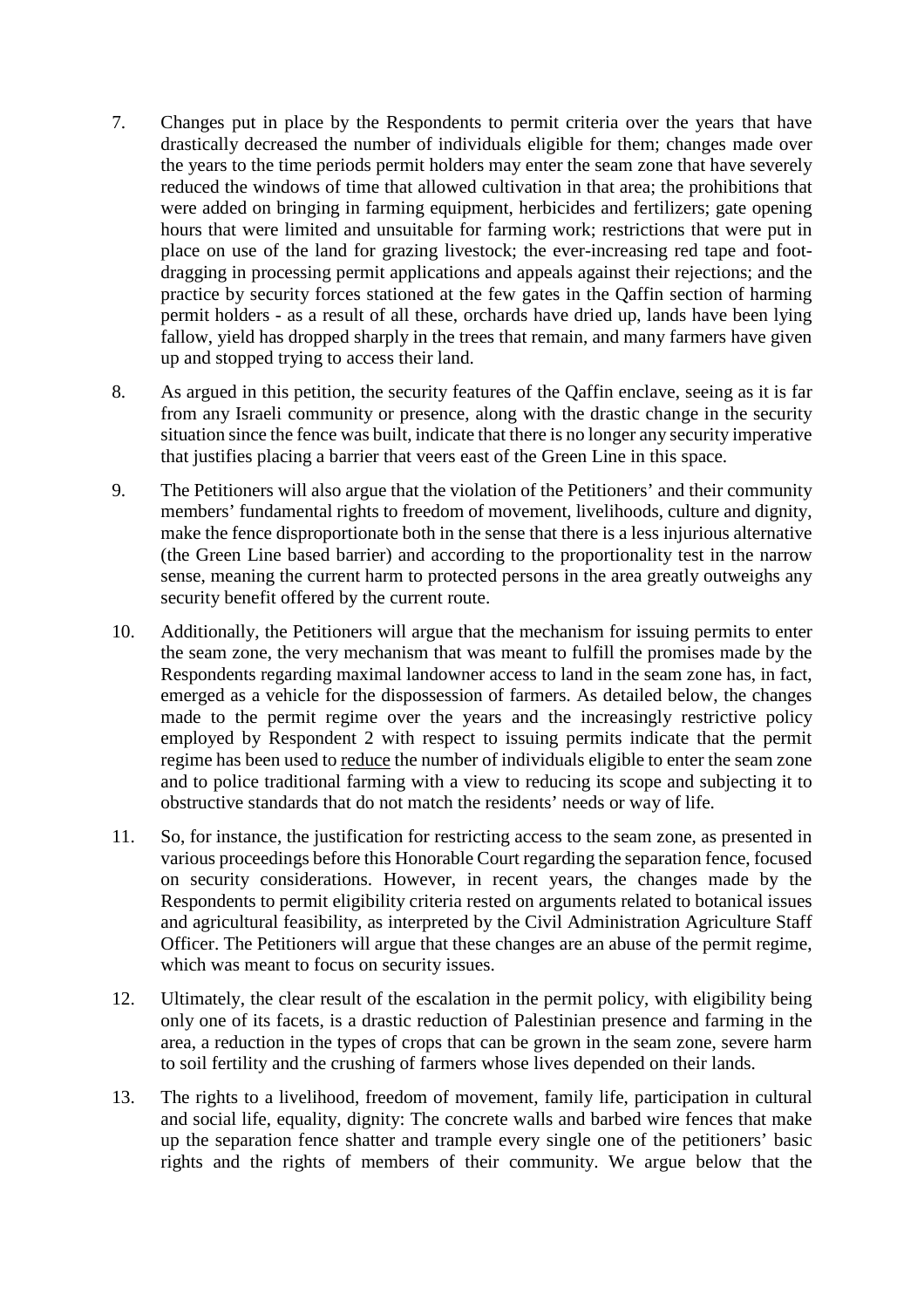cumulative harm rises to a special degree of gravity that requires intervention from this Honorable Court and the immediate alteration of the route.

- 14. In this petition, the Court is asked to instruct the Respondents to dismantle a portion of the wall that has already been constructed. Contrary to most of the petitions regarding the separation fence (of which there have been dozens), this petition does not seek to persuade the Honorable Court that the construction of a certain route of the separation fence is **expected** to cause severe damage. This petition is unique in that it presents the court with **existing** harm, with figures that are the result of **actual experience** of living under the shadow of the fence in the Qaffin section of the seam zone for over a decade and a half.
- 15. This Honorable Court is the only Israeli state institution that has the ability to isolate the humanitarian consideration and grant remedy to innocent civilians who have committed no crime and have no political influence over the institutions that determine their future, people who have suffered a true calamity when the route of the fence was ultimately chosen and built in their area, sentencing their presence in their own lands to decline to the point of disappearance.
- 16. As noted, this petition includes an expert opinion prepared by Colonel (reserves) Shaul Arieli at the Petitioners' request concerning the proportionality of the existing route of the separation fence when compared to an alternative route along the Green Line. Mr. Arieli was asked to write an expert opinion assessing the route of the separation fence in the Qaffin section from an operational-security perspective according to the criteria developed by the defense establishment and used to guide it in designing the entire route of the fence. As noted, in his expert opinion, Colonel Arieli assessed the option of relocating the section of the separation fence which is the subject of this petition to the Green Line and concluded that this alternative route provides Israel with the level of security it requires while reducing the harm to the villagers' fabric of life **and that it is superior to the existing route in terms of security.**
- 17. Below we present the parties to this petition, followed by the facts underlying it: the route chosen for the fence and the seam zone it created, the permit regime and the changes to it over the years, and figures the Petitioners have on the impact the fence has had on their livelihoods and on life in their communities. We then proceed to present our legal arguments that the current route of the fence is tainted by patent disproportionality to such an exceptional degree that necessitates the sought remedy.

## **B. Parties to the Petition**

- 18. Petitioners 1-4 are residents of the village of Qaffin who own 25.25 dunams of farmland in the seam zone.
- 19. Petitioners 5-6 are residents of the village of Nazlat 'Isa who own 18.5 dunams of farmland in the seam zone.
- 20. Petitioner 7 is a resident of Akkabah who serves as the head of the Akkabah Village Council. He owns plots spanning 200 dunams in the seam zone.
- 21. Petitioner 8 is HaMoked: Center for the Defence of the Individual, a non-governmental organization which provides assistance to individuals who have fallen victim to violence, abuse or basic human rights violations perpetrated by the State and works to protect fundamental rights in any other way possible, including taking legal action, which extends to filing petitions to the Supreme Court sitting as the High Court of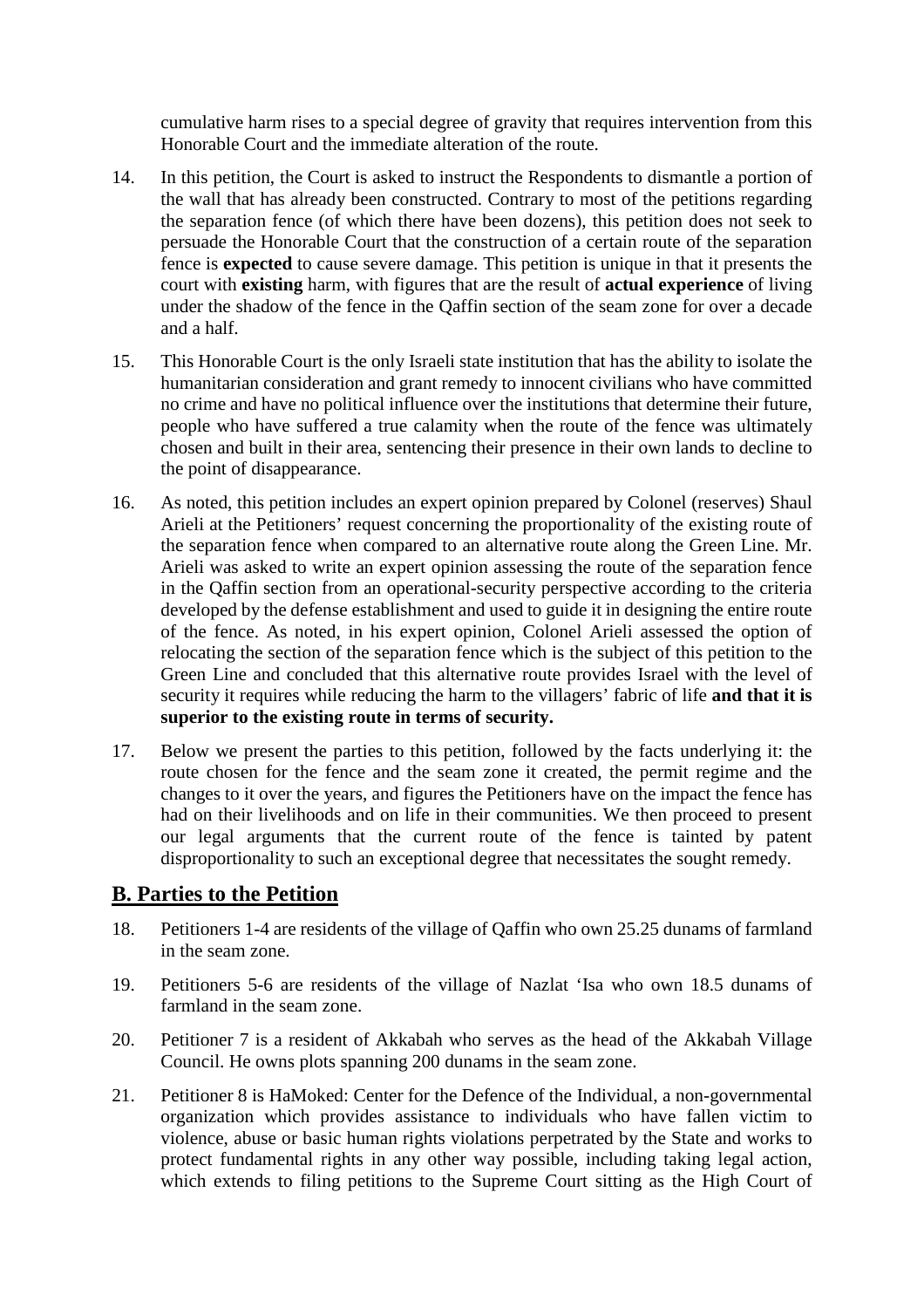Justice, whether on behalf of an individual claiming violation of a fundamental right or as an independent public petitioner.

- 22. Respondent 1 is the Government of Israel, which approved the route of the separation fence, whether directly or via the Prime Minister and the Minister of Defense who had been empowered by the government to do so, and, according to Basic Law: The Military, the military is subordinate to the government.
- 23. Respondent 2 is the Minister of Defense, who, under Basic Law: The Military, is the minister in charge of the military.
- 24. Respondent 3 is the military commander of the West Bank and the official in charge of both security and civilian life in the territory of the West Bank, occupied by Israel in 1967. This respondent is also responsible for issuing the closed military zone declaration and the orders issued pursuant thereto, which require **Palestinians only** to request and receive a permit should they wish to gain access to the enclave.

## **C. Exhaustion of Remedies**

- 25. The section of the fence, which is the subject matter of the petition herein, has never been considered by the Honorable Court. In the days following the issuance of the seizure orders, and after the construction of the fence was completed, the petitioners and members of their communities innocently believed the promises they were given by officials speaking for Respondents 3 and 4 to the effect that the fence would not, in any way, hinder their ability to cultivate their lands and harvest their olive trees, that they would retain access to their lands, regulated by a permit regime, and that any "concrete" issue that would arise from the construction of the fence would be resolved by the Respondents.
- 26. After many years and more than one hundred petitions filed by Petitioner 8 on behalf of farmers whose access to their farmlands was blocked due to the provisions of the permit regime, the Petitioners have arrived at the conclusion that remedy in individual cases cannot resolve the systemic issues inherent in the current route of the fence, and that their only remaining course of action to avoid losing their lands was to demand the dismantling of the physical fence on the current route, so that it would no longer trap lands belonging to the villages of Akkabah, Qaffin and Nazlat 'Isa.
- 27. On January 8, 2020, the undersigned wrote to Respondent 3 on behalf of the Petitioners, asking them to dismantle the separation fence in the section which is the subject matter of this petition and relocate it to the Green Line. In the letter, counsel for the Petitioners listed the tremendous damage caused to farming in the area, the harm to livelihoods in local communities and the manner in which changes made to the orders governing the permit regime in the seam zone (the Seam Zone Standing Orders) have impacted landowners' access to their lands, in effect, limiting it so dramatically that farming in the seam zone was severely hurt, and, in part, completely halted.
- 28. In the aforesaid letter, the Petitioners presented figures about the variations in the number of permits issued for every year beginning in 2009 and ending in 2018. These figures were obtained through applications filed by Petitioner 8 under the Freedom of Information Act. The Petitioners also presented figures on the difference in yield and produce value in lands within the seam zone compared to land on the Palestinian side, as well as differences in yield before and after the fence was constructed. These figures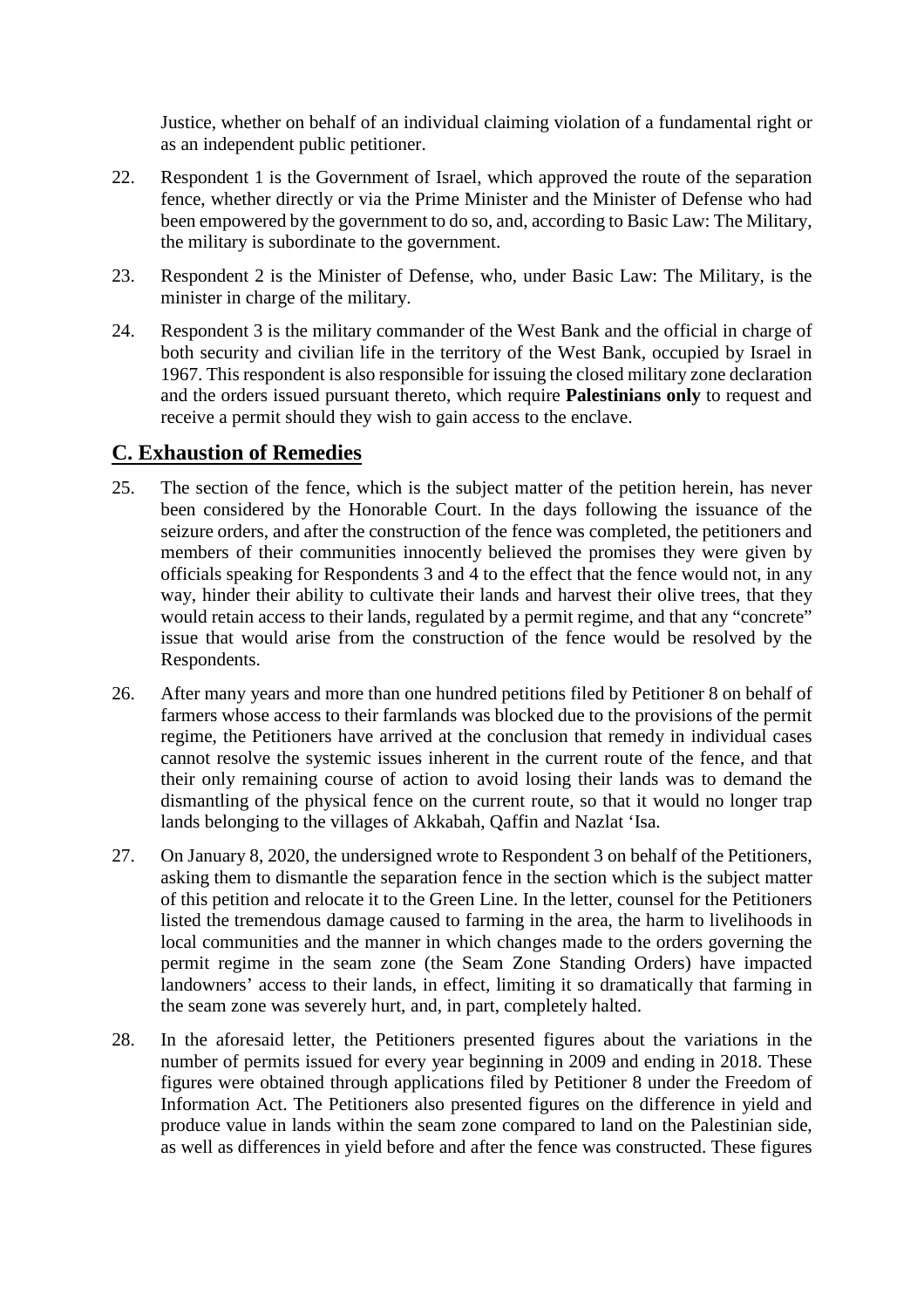were based on information provided by the Petitioners, who farm and own land in the seam zone, in their affidavits.

- 29. On January 22, 2020, counsel for the Petitioners received a letter responding to this communication from the Office of the Legal Advisor to the Judea and Samaria Area, stating that after a review of Petitioners' arguments, a meeting is proposed between Petitioners' representatives and the relevant officials working for the Respondents, led by the head of the Fence Administration (referred to by the name Keshet Zevaim, or Rainbow of Colors), Colonel Ofer Hindi, to discuss the issues raised in the letter.
- 30. On February 26, 2020, the aforesaid meeting took place, in which, other than the undersigned and representatives from Petitioner 8, Executive Director Jessica Montell and Adv. Daniel Shenhar, was attended by Colonel Hindi, his deputy and representatives of the Civil Administration and the Efrayim Regional Brigade.
- 31. During the meeting, Respondents' representatives suggested the Petitioners contact them regarding concrete difficulties and vehemently refused to discuss any amendments to the route or systemic changes to the permit regime, which are already being discussed in various cases before the courts. Respondents' representatives insisted the changes made to the Seam Zone Standing Orders over the years (and listed below) were justified, and, in effect, did not respond to the argument the Petitioners made in their letter that the situation that has developed precludes the retention of their ties and their communities' ties to lands in the section.
- 32. The meeting concluded with a decision that the Respondents would respond to the Petitioners' request in writing. Despite many weeks since, no response was received prior to submission of this petition.

## **Part II: Factual Background**

## **A. The physical fence**

#### **I. The legal basis for the construction of a physical obstacle**

- 33. The decision to build the separation fence was preceded by various Government of Israel resolutions to create a barrier, sealed to varying degrees, that would prevent unmonitored entrance into the State of Israel by residents of the West Bank. In March 1996, the Government of Israel decided to install permanent barriers along the seam zone, blocking off alternative entry routes. In 1997, a decision was made to deploy the Border Police along the seam zone, and in November 2000, a decision was made to install a "vehicle barrier."
- 34. In June 2001, the Prime Minister at the time ordered the appointment of a steering team headed by the Head of the National Security Council at the time Major General Uzi Dayan, tasked with developing a new plan to prevent infiltration deep into Israeli territory by Palestinians via the seam zone.
- 35. On July 18, 2001, the steering team gave the Security Cabinet its recommendations, which the Cabinet adopted. One of these recommendations was to install an antipersonnel barrier in select segments of the seam zone, where risk level was high (See: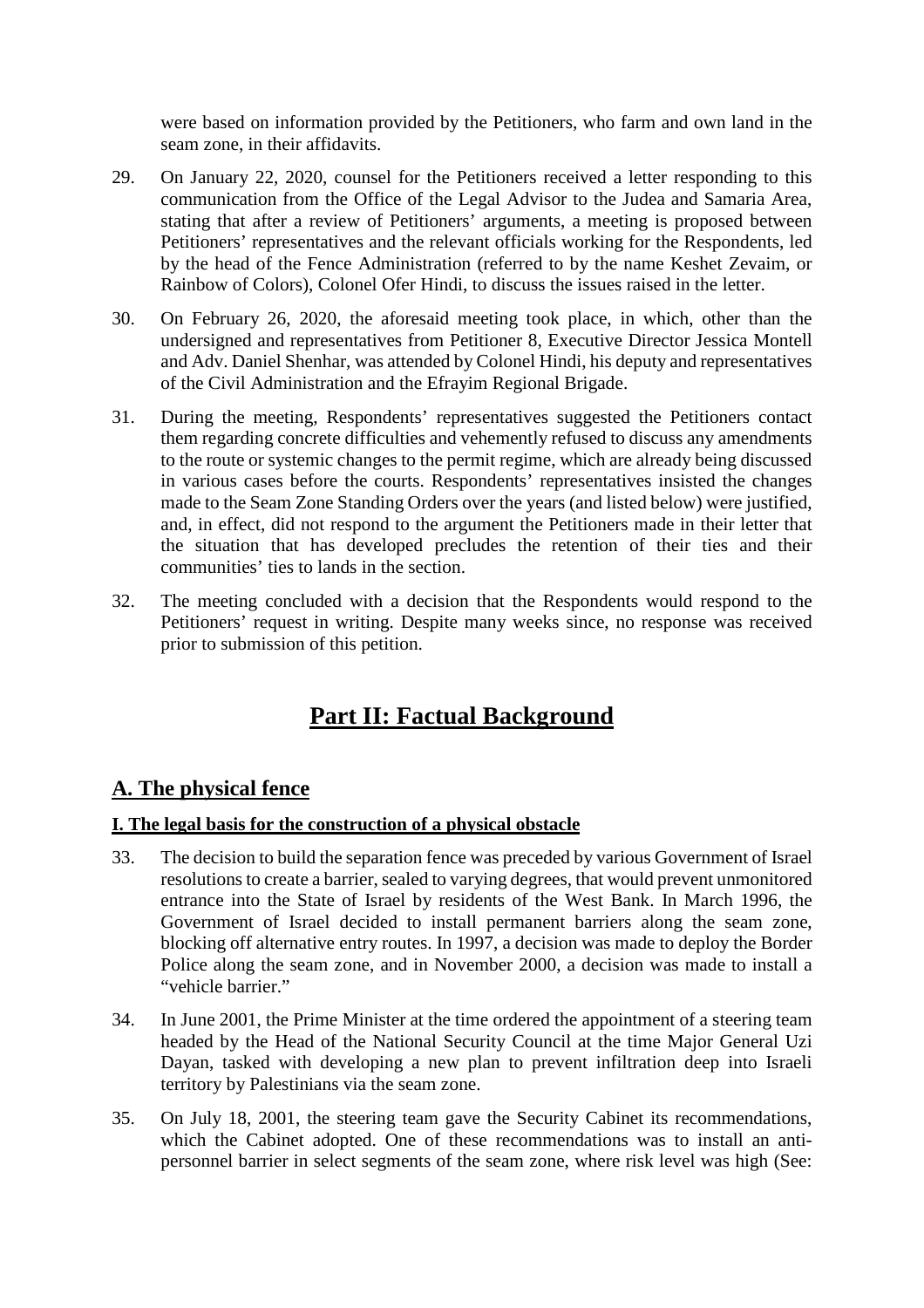State Comptroller, **Report on the Seam Zone**, Report No. 2 (Jerusalem, July 2002), pp. 10-12).

- 36. On April 14, 2002, the Cabinet convened again to discuss the recommendation to install an anti-personnel barrier, after nothing had been done until then to implement the recommendation. The Cabinet decided that day to install a permanent anti-personnel barrier in the seam zone.
- 37. In June of 2002, the Government of Israel was presented with a detailed proposal for building a permanent anti-personnel barrier from the northwest edge of the Green Line (near the village of Salem), to the settlement of Elkana in the south. A detailed proposal for the route of the fence in the Jerusalem area (the "Jerusalem Envelope") was also presented.
- 38. On June 23, 2002, the Government of Israel approved the proposal submitted by the Seam Zone Administration in principle and empowered the Prime Minister and the Minister of Defense (Respondents 1 and 2) to determine the exact route. The government resolution further established that should these two Respondents disagree on an issue, said issue would be referred to the Security Cabinet for a decision (Government Resolution No. 2077).
- 39. On August 14, 2002, the Cabinet approved the final route for Phase 1, which spanned 96 kilometers between Salem and Elkana and 20 additional kilometers of the Jerusalem Envelope.
- 40. In early December 2002, the Cabinet approved the route for Phase 2, running eastward from Salem, along the Green Line and then veers south at al-Mutilla and on to Tayasir.
- 41. By July 2003, work was completed in most parts of Phase 1 of the barrier, except for the construction of the secondary barriers.
- 42. On October 2, 2003, Respondent 2 issued a Declaration regarding Closed Military Zone (Declaration No. 02/03) as well as a series of orders that instituted the permit regime in the seam zone, namely, the area between the barrier and the Green Line where the barrier protrudes into the West Bank.
- 43. The declaration regarding a military zone stipulates it does not apply to an "**Israeli**." The term Israeli is defined as a citizen of Israel, a resident of Israel and anyone eligible for citizenship under the Law of Return. In other words, the declaration does not apply to Jews (in the broad sense of the term as related to the Law of Return).
- 44. The declaration prohibits anyone who is not Israeli access to the seam zone without a permit and requires Palestinians living in this area to file an application for a resident stay permit, those working in the seam zone to request a teacher / farmer / medical crew / international organization employee stay permit and so forth. Palestinians who are in possession of one of these types of stay permits may enter and exit the seam zone only through the gates stipulated in the declaration.
- 45. The premise on which the construction of the fence was founded, and was approved in dozens of judgments delivered by the High Court of Justice (but wholly rejected in the Advisory Opinion of the International Court of Justice in The Hague), is that the law permits the military commander to seize land in a territory held under belligerent occupation, erect a barrier on this land and monitor and control passage through said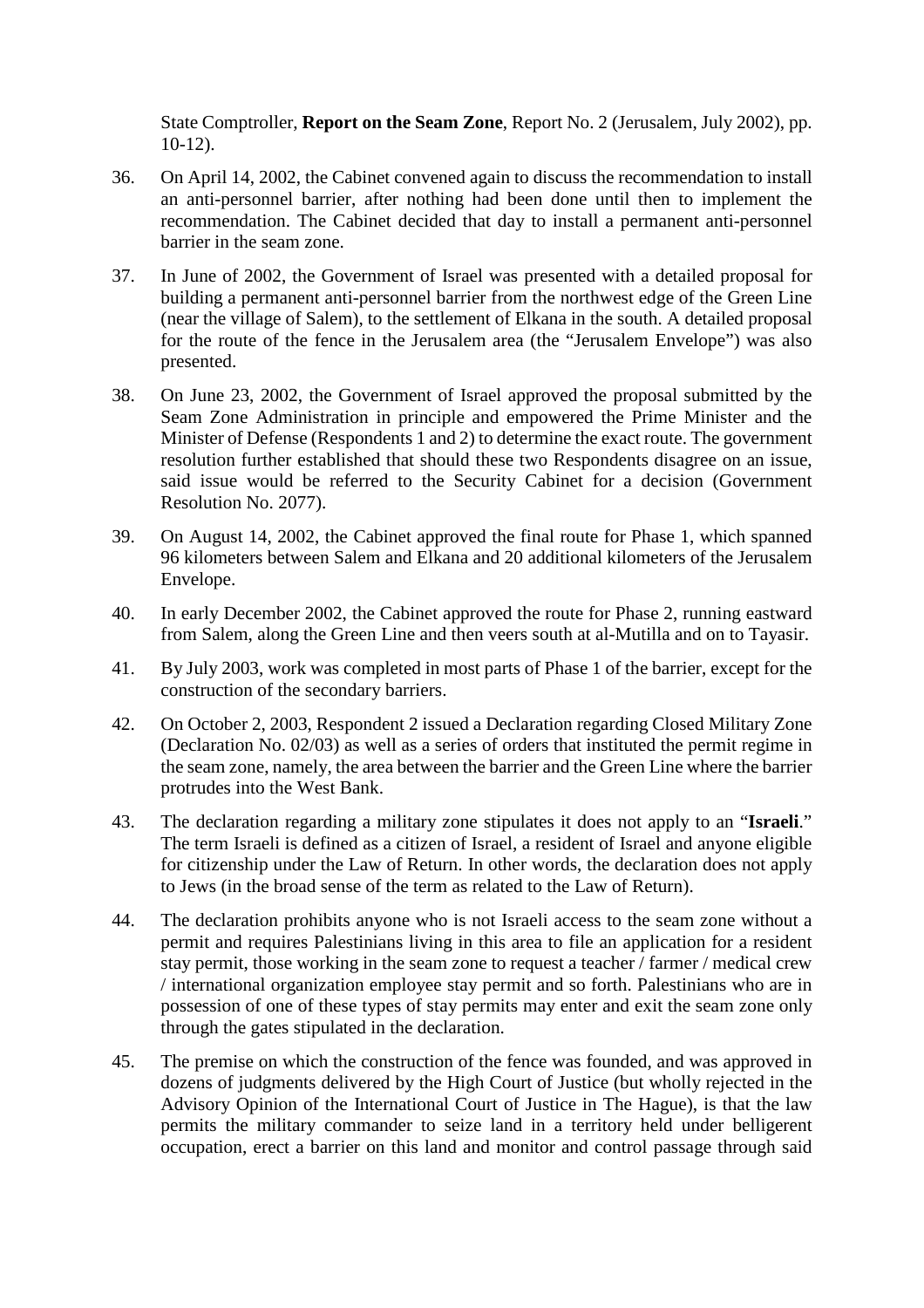barrier to the other side in order to serve the security interest of defending the State of Israel and the Israeli settlements.

46. **The legal foundation for the construction of the fence is a presumption that the fences and concrete walls, the trace roads and concertina wire that make up the barrier are all temporary installations, and inasmuch as the security need for them expires or changes, the seizure orders issued for the barrier's construction would also expire**. This notion of temporariness is rooted both in the legal construct used to take the lands on which it was built - seizure, rather than expropriation, an inherently temporary measure which only assumes possession, not ownership, from the landowners, and in the jurisprudence of the Supreme Court, including in HCJ 9961/03 **HaMoked: Center for the Defence of the Individual v. Government of Israel et al.**, (published in Nevo), April 5, 2011, (hereinafter: **HaMoked**), where Honorable President Beinisch concluded her judgment with the following statements in paragraph 46:

> We cannot but express a wish and a hope that this state of affairs, in which a fence separates between parts of the population that seek a shared life with the rest of the population, is a transitory situation that is specific to a temporary, harsh reality.

47. The second element in the legal thesis supporting the construction of the fence is that its route must meet the test of **proportionality**. In other words, the route must serve the purpose for which the fence was built; there is no other measure that is less injurious to the rights of the persons affected that could achieve the express purpose for which the fence was constructed and that the impingement the fence inflicts on the rights of Palestinians is not greater than its contribution to the security interest, on the route chosen (compared to possible alternative routes). On this, see the instructive judgments in Beit Sourik: HCJ 2056/04 **Beit Sourik Village Council v. The Government of Israel**, IsrSC 58(5) 806 (hereinafter: **Beit Sourik**) and HCJ 7957/04 **Mara'abe v. The Prime Minister of Israel**, (judgment dated September 15, 2005) hereinafter: **Alfei Menashe**).

#### **II. The Qaffin- Akkabah Section**

48. As noted above, in or around September 2002, a petition was filed with the Honorable Court against the entire route from Barta'a a-Sharqiyah in the north, through the section which is the subject matter of the petition herein and until Khirbet Jarushiya to the south of it (HCJ 7783,7784/02 **al-Hadi et al. v. IDF Commander in the West Bank**). The case culminated in an extremely brief judgment noting the decision made by counsel for the petitioners therein to withdraw the petition given the justices' remarks that he may contest specific portions of the fence to the administrative bodies of the Respondents and petition against their decisions.

#### **A copy of the judgment in HCJ 7783/02 is attached hereto and marked Exhibit 2.**

49. Neither the undersigned nor any of the Petitioners herein were able to locate submissions in this petition, with the exception of the judgment and the State's preliminary response. For this reason, we do not know whether any of the petitioners therein were residents of the villages of Akkabah, Qaffin or Nazlat 'Isa.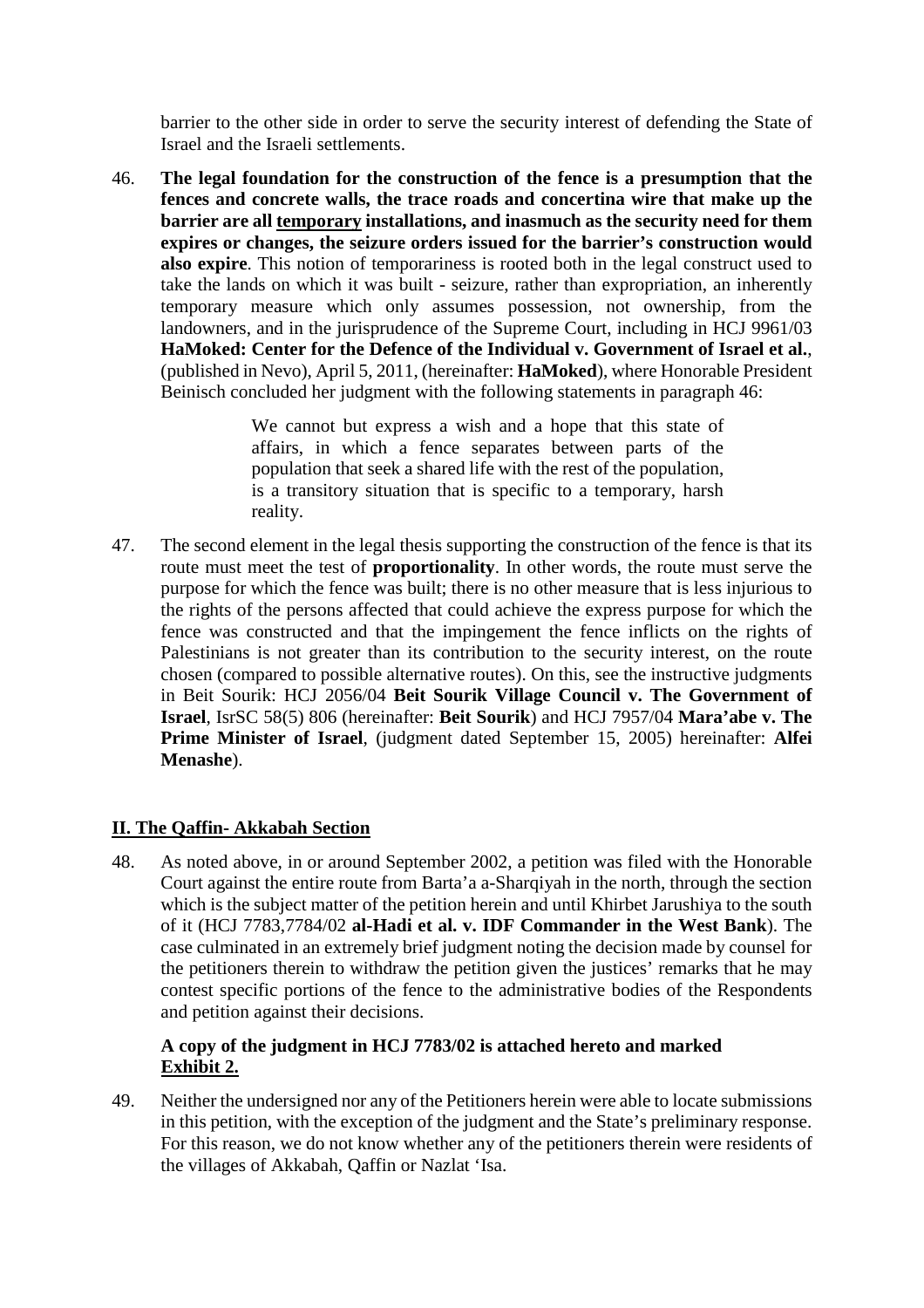- 50. At any rate, the construction of the segment of the fence that is the subject of this petition concluded in 2005. Significant parts of this segment of the fence were built on a route that deviates from the Green Line, penetrating deep into the West Bank and creating an "enclave" hemmed in by the separation fence to the east and the Green Line to the west. This enclave has trapped vast farmlands belonging to the three villages of Qaffin, Akkabah and Nazlat 'Isa and owned by families living in these villages.
- 51. There are no Israeli settlements in this enclave, nor land belonging to Israelis, nor are any Israeli communities located adjacent to the Green Line in this area. In fact, the closest Israeli community is the kibbutz community of Metzer, which is located 1.5 kilometers as the crow flies west of the Green Line, and Baq'a al-Gharbiyeh, which is adjacent to the Green Line but located south of the section. Some 1.5 kilometers north of the section lies the community of Mitzpe Ilan.
- 52. The section winds its way along some six kilometers traversing the lands of Qaffin, Nazlat 'Isa and Akkabah. The fence has trapped more than 3,000 dunams of the three villages' lands in the seam zone it created.
- 53. Three gates have been installed in the section: Gate 436, used by farmers from Qaffin; Gate 408, for residents of Akkabah and Gate 526 which serves residents of Nazlat 'Isa. Since 2005, Gates 436 and 408 have opened three times a week: In the morning, for 45 minutes between 6:30 and 7:15 A.M., in the afternoon, from noon to 12:30 P.M., and in the evening from 3:45 P.M. to 4:30 P.M. The gate providing access to Nazlat 'Isa lands opens every day from 5:00 A.M to 9:00 P.M.
- 54. As noted, the section of the fence, which is the subject of the petition herein runs through village lands, keeping more than 3,000 dunams of farmland belonging to members of these communities to its west. Given this is a predominantly agrarian area, the divide between residents and their lands caused by the fence has been immensely detrimental to their quality of life and their livelihoods.
- 55. The village of Akkabah, located in the northern part of the fence section that is the subject of the petition herein is home to some 85 families with a total of about 500 people. Eighty percent of the farmland belonging to the village is located in the seam zone. Sixty of the 85 families living in the village have farmland in the seam zone. In the past, village residents made their living mostly from farming, which included seasonal crops, year-round crops and shepherding. After the fence was built, cutting off lands, most residents were forced to look for work inside Israel or lease farmland on the east side of the fence and waste money on rent to ensure direct access and guaranteed farming work.
- 56. Qaffin is a Palestinian town with a population of some 12,300. Sixty percent of its residents have lands trapped in the seam zone. Like the residents of Akkabah, residents of Qaffin also relied mainly on farming in the past, but given the restrictions on accessing their lands and their curtailed ability to farm for their living, many residents have had to turn to odd jobs in Israel or work as civil servants in the Palestinian Authority.
- 57. Until the fence was built, local residents mainly made their living from farming. They relied on their ability to plant and sew, irrigate and harvest and take their produce to the markets. However, in the past decade and a half, ever since the fence was built and the permit regime was applied, this ability has grown increasingly limited, and the harm to the Petitioners and other residents of the area grew worse with the ever-increasing restrictions on their access to the space, causing agriculture in the area to wither and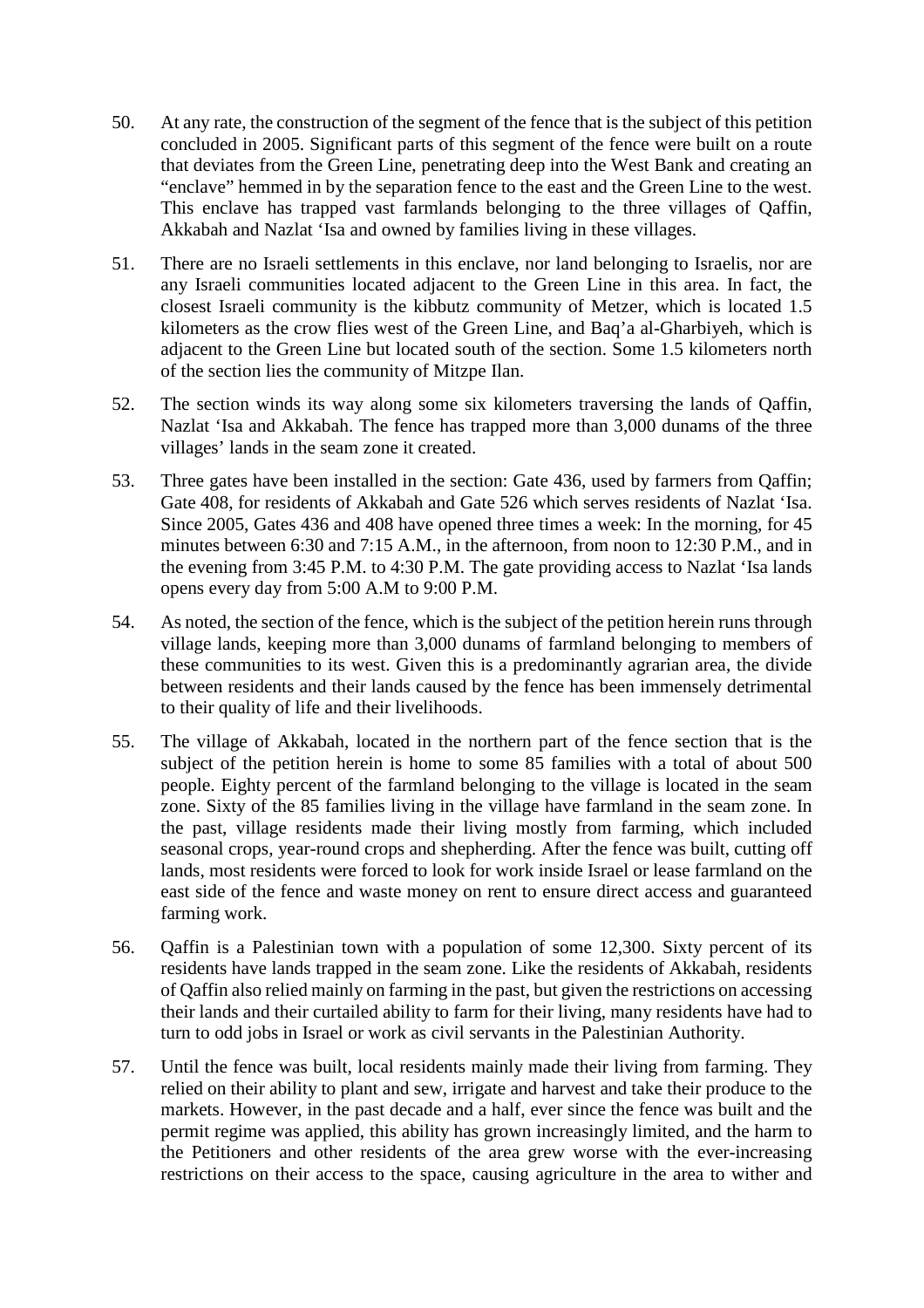blocking any attempt by the local communities to develop and rehabilitate the communities' farming-based economy.

- 58. The construction of the fence has had a dramatic impact on every aspect of life in the villages. Before the fence was built, villagers made their living selling the produce grown on their lands. They enjoyed financial independence and were able to support themselves and advance thanks to their lands. Local farmers grew almonds, watermelon, fava beans, cucumbers, tobacco and other seasonal crops. The soil in this area is rich, and local residents' farming experience and knowledge enabled them to make optimal use of the land.
- 59. The financial impact of the separation fence on the lives of the Petitioners and members of their communities is not confined to an inability to grow and sell seasonal crops, or reduced yield in the groves that remain, but extends to some steps they have been forced to take as a result of being disconnected from their lands. For instance, many farmers and shepherds who own land in the seam zone have had to lease land on the east side of the separation fence in order to continue making a living from farming or shepherding.
- 60. In addition to their financial reliance on their lands, the Petitioners and members of their communities have a strong cultural and traditional connection to their lands. They consider farming a family and cultural tradition, an essential part of their way of life and a key element of their identity. The plots and groves form an inseparable part of their living environment and their world.
- 61. Below, we provide figures on the permits given to residents of the villages connected to the area that is the subject of this petition. We highlight the bottom line at this early stage: The construction of the fence has produced a 90% drop in the income drawn by Petitioners 1-7 and members of their communities from lands trapped on the other side of the fence, compared to yield from these lands prior to the construction of the fence. This is partly the result of the continued erosion in the already restrictive arrangements around seam zone entry permits:
	- **A. While, for instance, in 2014, 75% of the applications for farmer permits for the entire seam zone were approved (3,221 permits issued), in 2018, only 26% of the applications were approved (1,876 permits issued).**
	- **B. Additionally, while between 2012-2014, 1,800 to 2,000 farmer and agricultural worker permits were issued each year to residents of Qaffin alone, that number has shrunk to about 350 a year, an 85% drop. The number of entry permits given to residents of Akkabah fell from an average of 165-189 until 2014, to just 65.**
- 62. The construction of the fence has effectively cut off the Petitioners and members of their communities from most of their lands and has meted financial ruin on them as the years went by. It has also severely impaired their way of life and agrarian culture.

## **B. The Legal Fence: The Permit Regime**

#### **I. The declaration, orders and regulations making up the permit regime**

#### **The Declaration**

63. When the separation fence was built, Respondent 2 declared the areas that remained between the fence (on the route approved at the time) and the Green Line a closed military zone (Declaration No. 02/03). According to the Declaration, anyone present in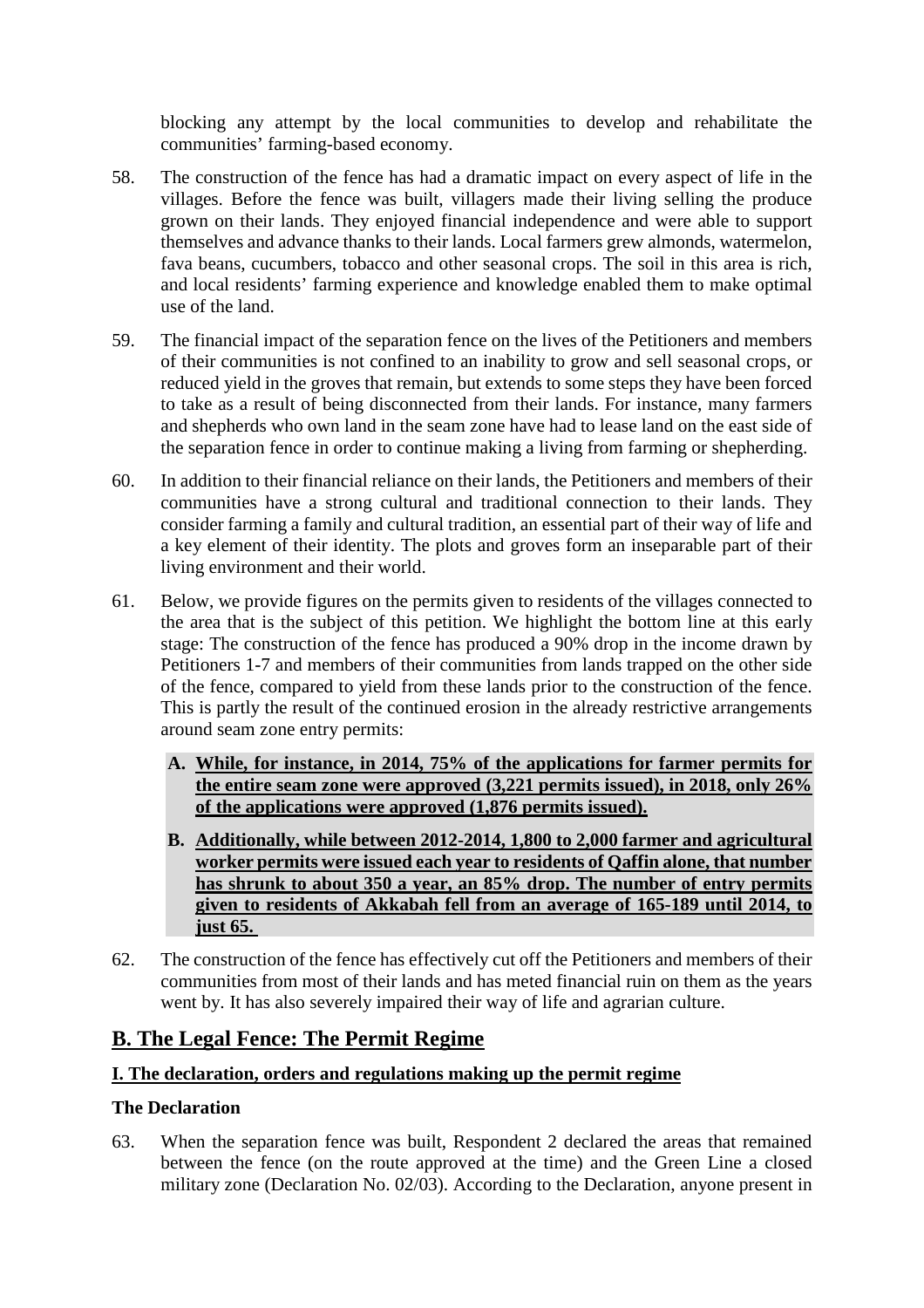the seam zone had to leave immediately (Section 3). This provision does not apply to Israelis and persons granted a seam zone entry and stay permit (Section 4).

64. Israelis are defined as citizens or residents of Israel and anyone entitled to immigrate to Israel under the Law of Return (Section 1). Permanent residents of the seam zone, as they are defined in Section 5, may enter and remain in the seam zone provided they possess a written permit attesting to the fact that their permanent residence is located within the seam zone.

#### **A copy of the Declaration dated October 2, 2003, is attached hereto and marked Exhibit 3.**

#### **Regulations and permits**

- 65. Pursuant to the declaration of the seam zone as a closed military zone, Respondent 2 signed several military legislative acts listing provisions that determine the different types of permits that govern entry and stay by Palestinians and others in the seam zone, including, inter alia:
	- A. **General Permit to Enter and Stay in the Seam Zone (Judea and Samaria), 5764 – 2003, dated October 2, 2003:** The permit lists the "categories of people" who will be granted a general seam zone entry permit which exempts them from having to file an individual application (Section 2). These categories include individuals who are not residents of the Area and are in possession of a valid foreign passport and Israeli visa (tourists). The schedule added to the general permit stresses that persons who are not residents of the Area and possess a valid foreign passport and Israeli visa in other words, tourists - may enter and stay in the seam zone for any purpose. A general permit is also granted to persons who hold a valid work permit in an **Israeli community** within the seam zone, pursuant to the Order regarding Employment of Laborers in Specific Locations (Judea and Samaria) (No. 967) 5742-1982 (Palestinian Laborers Working in Settlements), in other words, Palestinian laborers. The terms listed in Section 2 of the general permit also require a person entering the seam zone to carry a "document attesting he belongs to one of the categories of people listed in the schedule."

#### **A copy of the General Entry Permit is attached hereto and marked Exhibit 4.**

B. **Regulations Regarding Permits to Enter and Stay in the Seam Zone (Judea and Samaria), 5764–2003, dated October 7, 2003,** instituted a bureaucratic apparatus for processing applications for seam zone entry and stay permits and determined the reasons for which entry would be granted and the forms to be used in the applications.

#### **A copy of the Regulations Regarding Permits to Enter and Stay in the Seam Zone (Judea and Samaria), dated October 7, 2003, is attached hereto and marked Exhibit 5.**

C. **Regulations Regarding Permanent Resident Permit in the Seam Zone (Judea and Samaria), 5764–2003, dated October 7, 2003:** These regulations govern the (limited) entitlement of persons living in the seam zone to "permanent resident permits." They require permanent residents to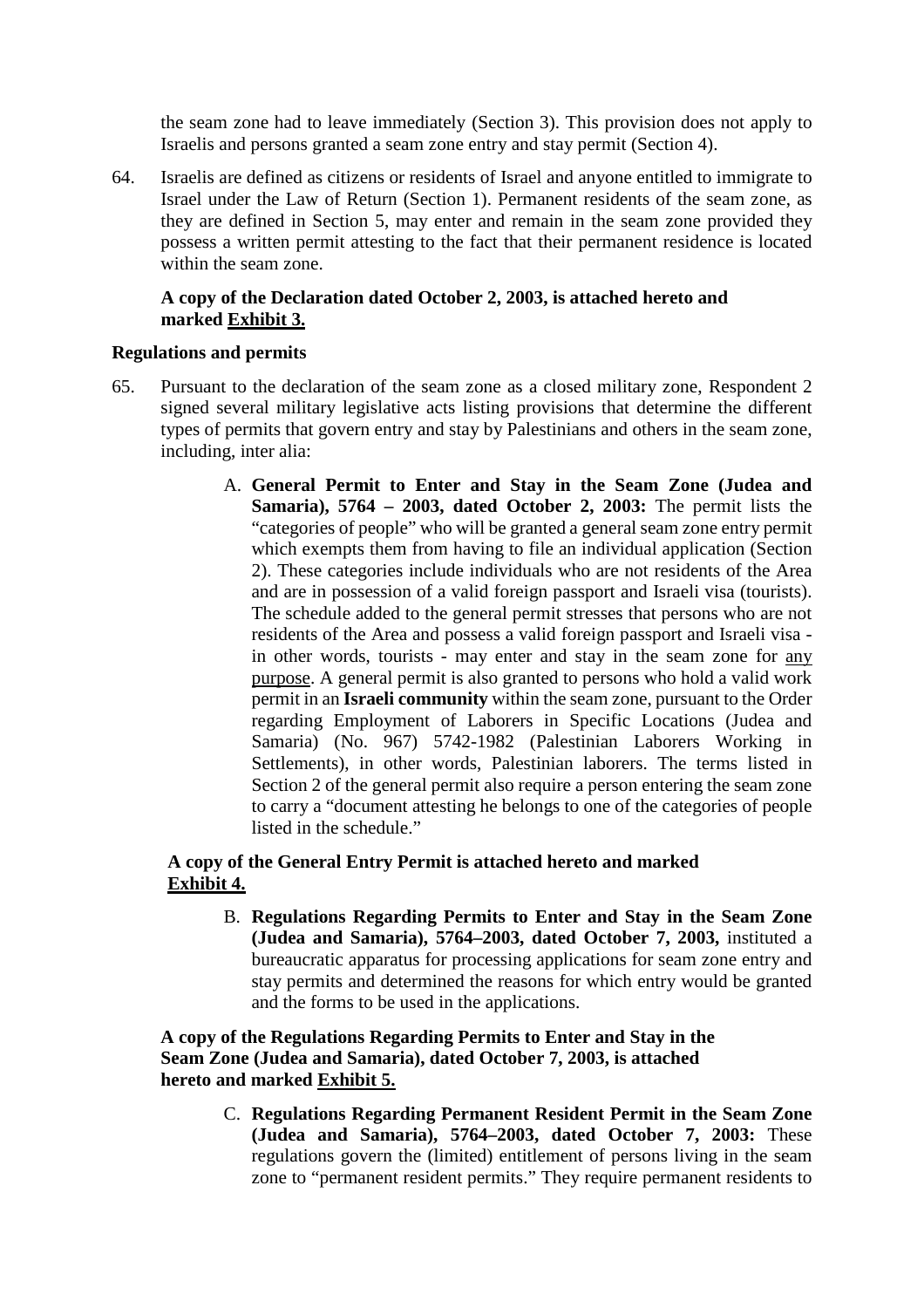enter and exit the zone only through the gate listed in their permanent resident permit or personal permit and present their permit when doing so (Section 2(a), Section 3(a)). According to the provisions of Section 2(b), a permanent resident may enter the seam zone with a vehicle by special permit only. The Section notes that only a vehicle registered in the name of a permanent resident at the time the declaration went into effect would be considered a vehicle for purposes of such a request. Entry into the seam zone with a vehicle purchased after that date requires filing a different application.

- D. Regulations Regarding Crossings in the Seam Zone, dated October 7, 2003.
- 66. As stated, these regulations concern permits to enter and stay in the seam zone for individuals who have ties to it by virtue of owning a business in the seam zone, supplying goods in it, holding a job, farming, teaching, studying, performing a function for the Palestinian Authority, visiting individuals, working for an international organization or a local authority, being part of a medical crew and any other purpose in the seam zone.

#### 67. **The 2003 declaration was supplemented by other declarations regarding additional areas along the route of the fence. All of these, and the regulations, have been amended over the years.**

- 68. One of the amendments made to the closed zone declaration, on May 27, 2004, stipulated the declaration would apply to Israelis (as defined therein), and they would be given a general entry and stay permit for the seam zone (*Declaration regarding the Closing of Territory Number s/2/03 (Seam Zone) (Judea and Samaria) (Amendment No. 1), 5764-2003*).
- 69. And so, the **permit regime** is composed of declarations stating that the area between the separation fence and the Green Line is a closed military zone, requiring individuals present in it to exit and individuals wishing to enter it to ask for a special permit. Israelis and tourists have a general permit to enter and stay in the seam zone, as do those who have been granted a permanent resident certificate by the military commander. Palestinians may enter this area only if they prove they reside in it, or if they receive a permit for special reasons (such as farming needs or because they are physicians, etc.). Israelis (settlers and otherwise) require no permit. The walls and fences are invisible to them.
- 70. We cannot proceed without taking a moment to address the astounding significance of a declaration that those who have lived in the area for generations, have owned lands or businesses in it for decades, perhaps before the area was taken by the IDF in 1967, need a permit from the military commander in order to continue living in it or accessing it, while for any **Jew**, whether an Israeli or an American living in Brooklyn, the declaration has no relevance and they are not required to ask for a permit to access the area. We stated our position on this legal arrangement in the **HaMoked** petition in 2003 which challenged the legality of the permit regime, and we shall not repeat it here, despite the fact that our position that this a moral and legal crime has not wavered even after the Honorable Court delivered its judgment in that case.

#### **The Standing Orders**

71. In the years since the original declaration was signed, the Respondent has added standing orders to the declaration and the regulations. The list of orders is referred to by the name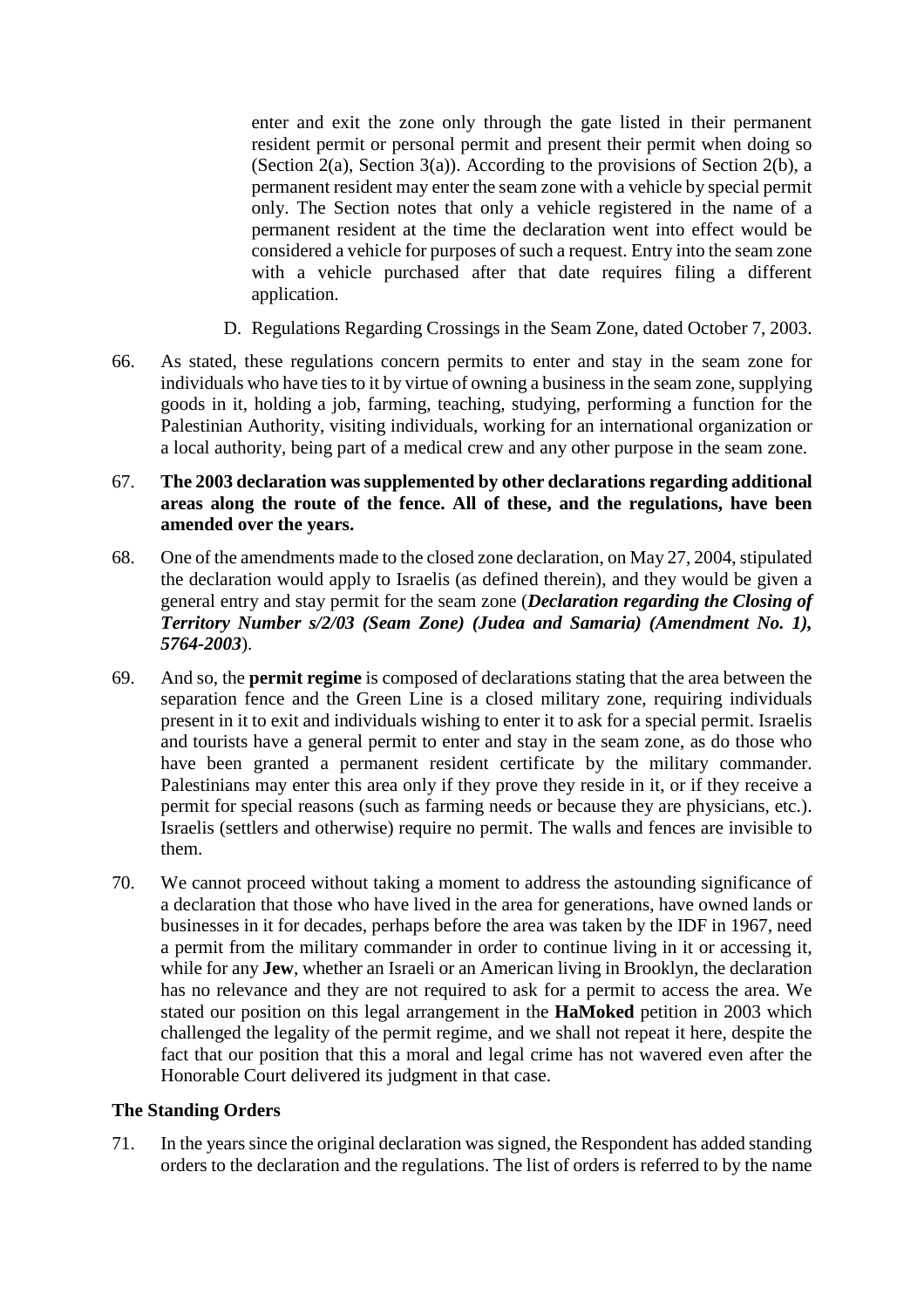Seam Zone Standing Orders. This is a collection of orders designed to manage the implementation of the permit regime and the processing of applications in minute detail. Standing Orders such as these were issued in 2010, 2014, 2017, and recently, in 2019.

#### **A copy of the most recent Standing Orders, from 2019, is attached hereto and marked Exhibit 6.**

- 72. The Standing Orders are updated from time to time to reflect changes the Respondents make to the permit regime. As detailed below, these changes pull the rug out from under the arguments that the permit regime is effective in reducing the harm the fence has inflicted on the rights of protected persons in the area.
- 73. The provisions included in the Standing Orders are meant, in part, to regulate issuance of farming permits. They make a distinction between a farmer permit issued to persons who prove proprietary ties to the land - i.e., a registered owner or their heir and a farm laborer permit issued to laborers hired by landowners. **Farmer permits for laborers are issued according to the Agriculture Staff Officer Table, which determines how many laborers are needed for different types of crops.**
- 74. In addition, the Standing Orders gives the Head of the District Coordination Office (DCO) discretionary power to issue permits in excess of the quota listed in the Agriculture Staff Officer Table.
- 75. Schedule 4 of Chapter 6 in the Standing Orders contains the Agriculture Staff Officer Table, presumably prepared by Civil Administration agronomists, which lists the number of laborers required per plot according to plot size and type of crop grown. Every line of this table screams bureaucratic absurdity. Farming is treated as an industrial production line with a uniform, predictable rhythm. A dunam of eggplant requires seven days of labor by three laborers per year - nothing more, nothing less. A dunam of okra requires seven days of labor by four laborers per year.
- 76. The table determines how many permits tens of thousands of farmers along the entire seam zone will receive as a function of agricultural financial feasibility. This approach, as detailed below, uses presumptions that are presented as objective, rational and rooted in agricultural economics as factors for determining the necessity of agricultural work and translates them into a legal prohibition that limits landowners' proprietary rights and their ties to their land. Aside from the fact that considerations of financial necessity cannot be a basis for restricting farmers' proprietary ties to their lands, partly because this concept defies the purpose presented to the honorable court when it considered the legality of the permit regime and the separation fence, this is a reduction that does not (and cannot) take into consideration the cultural and social rights and needs of the landowners.
- 77. According to Section 10.a.9.c of the Standing Orders (added in the Standing Orders from 2014), the Head of the DCO may order permits be issued for first degree relatives (parent, spouse or child) in excess of the laborer quota as needed, according to his assessment of the circumstances. This amendment was introduced into the Standing Orders to reflect the strong ties that landowners' future heirs and other relatives have to the land.
- 78. Over the years, the permit issuance policy has grown more restrictive. The changes in the Standing Orders and their interpretation evince a restrictive and rigid approach that seeks to reduce eligibility for entry and stay permits to the smallest number possible of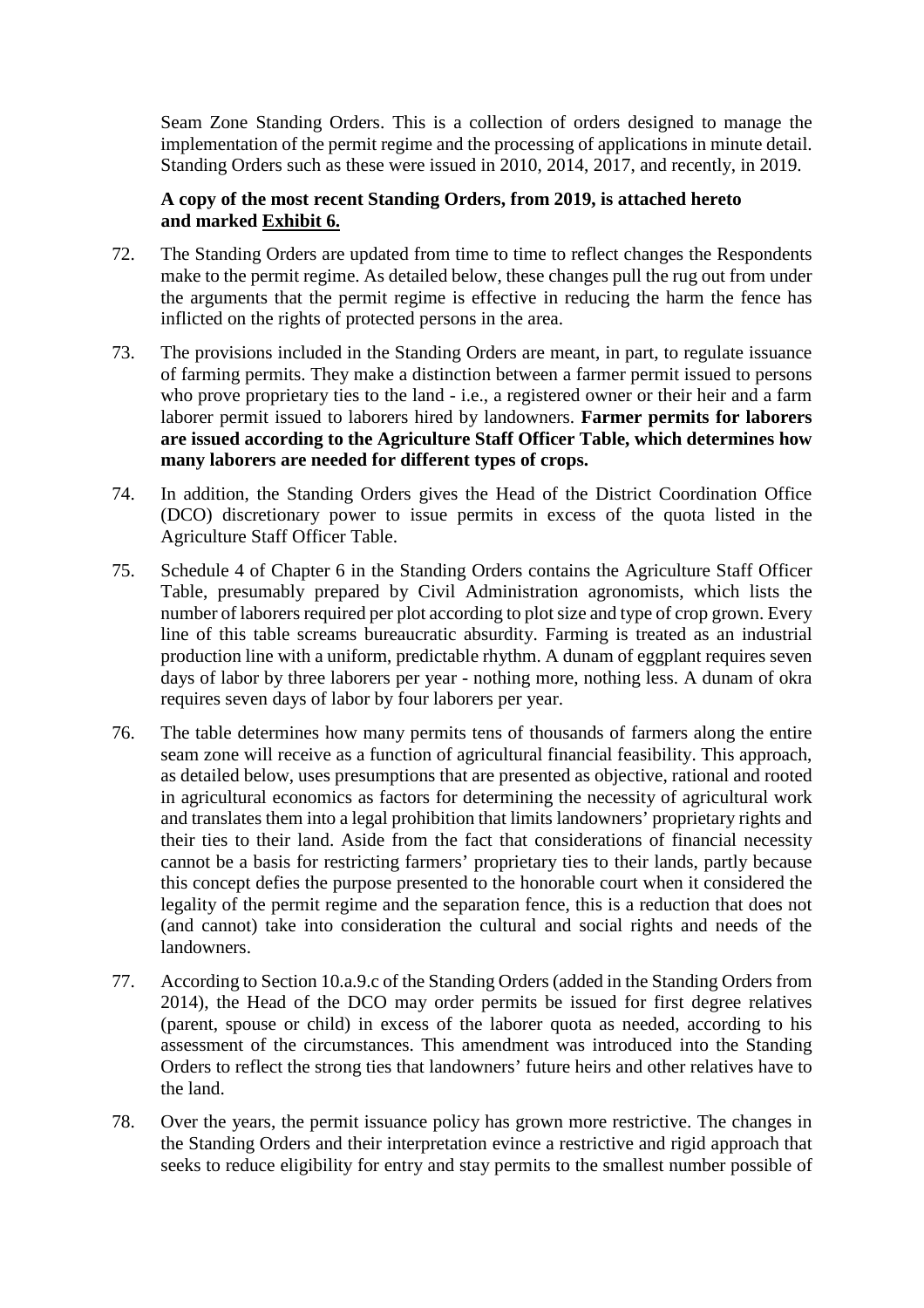farmers and laborers. More details are provided on this matter below, but, as an example: Under the 2017 Standing Orders, a "minuscule plot" does not entitle its owners to a farmer permit (and, consequently, there is no entitlement for a farming laborer permit either). We note that "minuscule plots" are determined in the Standing Orders by dividing the plot size by the number of owners. This fails to reflect the actual size of the plot.

79. Another example is the decision to calculate the size of a farmer's plot according to his relative share among the heirs of the registered owner. This, in conjunction with the ineligibility of "minuscule" plots for farmer permits, has produced a sharp drop in the number of individuals eligible for a permit.

II. Assurances given by the state with respect to the nature of the permit regime

- 80. To persuade the Court that the fence meets the tests of proportionality in the various petitions regarding its legality (both those addressing the legality of the fence in its entirety and those regarding particular segments of it), the Respondents dispensed numerous assurances. They vowed that management of Palestinians' access to lands they own west of the fence would be applied in a manner that prevents severe harm to their livelihoods and ties to the land. They promised the permit regime they put in place for the area would be liberal and allow maintaining Palestinian presence in the area and ties to it. The Respondents in the many petitions submitted regarding the fence gave the Justices of the Supreme Court their word, time and time again, that even though they were building a physical barrier that prevents Palestinians from accessing their lands, the gates installed in this barrier and the policy around their usage would greatly reduce the harm caused to farmers, business owners and anyone else with legitimate ties to the area that has been cut off.
- 81. So, for instance, in HCJ 8532/02 **Ibrahim v. IDF Commander in the West Bank**  (published in Nevo, October 14, 2002), the first case concerning the legality of a segment of the separation fence (in the area near the villages north of Qalqiliyah) in which a ruling was given, the Honorable Court addressed the state's assurances as follows:

In its response, the State listed in detail... a number of measures to be put in place in order to minimize the harm in cases where harm to local residents cannot be prevented [...] as well as the installation of entry gates that will allow residents access to their lands. The Respondents have also shown willingness to solve concrete issues on the ground after landowners are given an opportunity to file objections with respect to the route of the seizure.

82. In a previous petition challenging the legality of a segment that includes the one discussed herein and segments to the south of it (through the villages of Zeita, Deir al-Ghusun and Khirbet Jarushiya), the Respondents made wild promises about the ability to maintain ties to the land (HCJ 7784/02 **al-Hadi v. IDF Commander in the West Bank**). The Preliminary Response on behalf of the Respondents dated September 19, 2002, states (pp. 12-13):

> **Civilian life in seam zone villages** – Residents of the villages of Nazlat 'Isa and Baq'a a-Sharqeyah, which are located in the section of the seam zone discussed herein, will continue to maintain ties to the rest of the Area via a checkpoint to be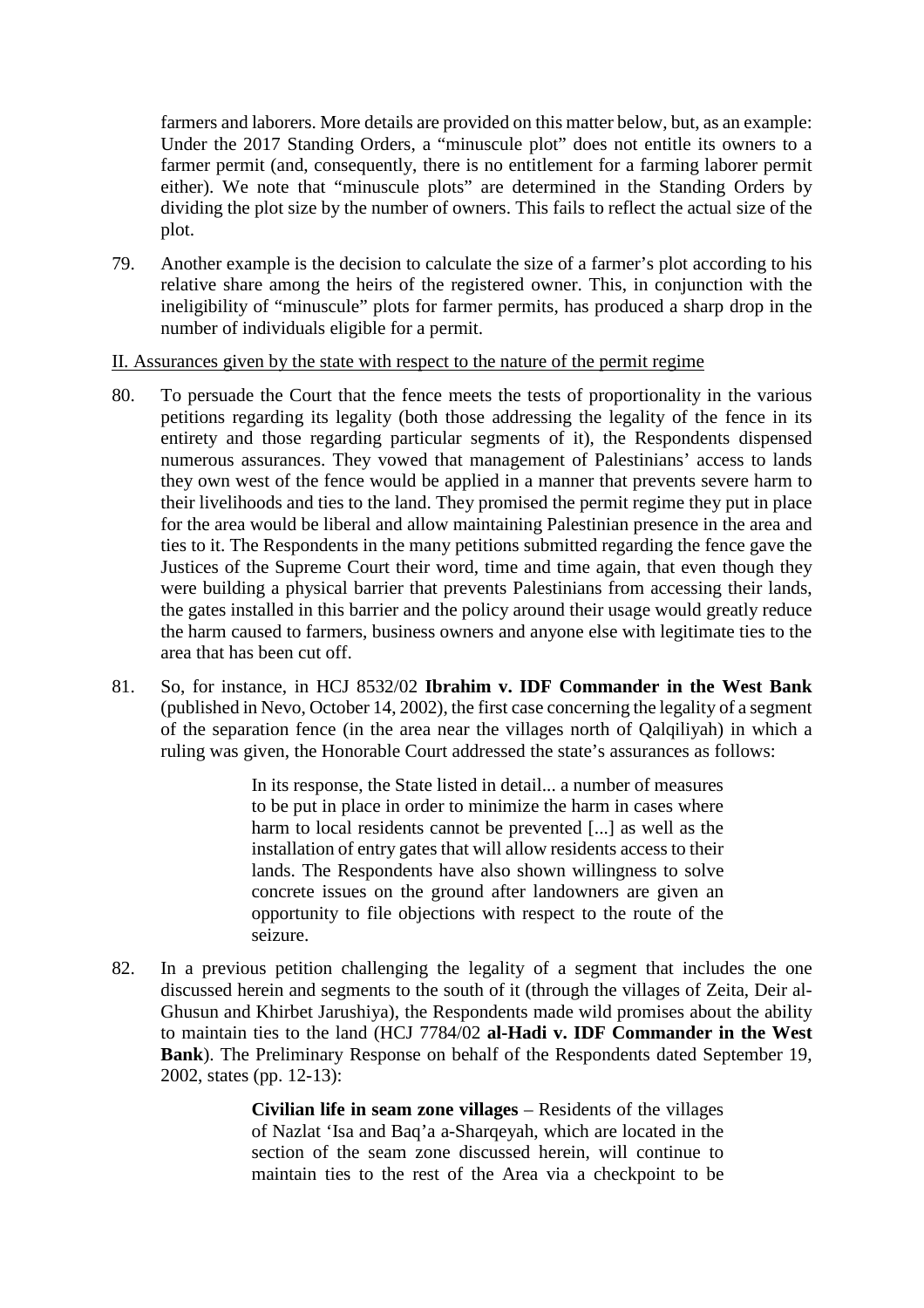installed east of Baq'a a-Sharqiyah and according to protocols to be instituted as part of the staff work carried out on this issue.

With respect to other structures in the seam zone (that do not belong to the aforesaid villages), appropriate arrangements will be put in place to facilitate reasonable crossing by local residents in agricultural gates that will be installed along the barrier and addressed below.

**Farmlands in the seam zone** – Palestinians whose lands remain in the seam zone will be permitted to enter the closed zone for the purpose of cultivating land via agricultural gates placed on the road between Zeita and Baq'a a- Sharqiyah and near the villages of Zeita, 'Attil, Deir al Ghusun and Khirbet al-Jarushiya. They will also have access to the checkpoint to be installed east of Baq'a a- Sharqiyah. To this end, reasonable crossing arrangements will be put in place, taking into consideration the need to have laborers cross and bring farming equipment on the one hand, and capacity to transport goods made in farmlands to villages east of it on the other.

- 83. The petition was ultimately dropped, as noted above.
- 84. In the matter of **HaMoked** (HCJ 9961/03), which addressed the legality of the permit regime, the Respondents undertook to introduce "a number of changes in the arrangements in place in the seam zone... **These include building roads for Palestinian traffic to allow easier passage between Palestinian communities as well as easier access by Palestinian farmers to the farmlands they cultivate**" (see paragraph 40 of the Preliminary Response on behalf of the Respondents, emphasis added). The response went on to state that "The Respondents are monitoring the impact of the barrier on the Palestinian community and wherever possible, they take action to alter the route, build and clear access roads for Palestinians and introduce further measures to mitigate the impact the construction of the barrier has had on the innocent Palestinian population's way of life" (paragraph 42, Ibid.).

#### **A copy of the Response on behalf of the Respondents, dated January 1, 2004, in HCJ 9961/03, is attached hereto and marked Exhibit 7.**

85. Additionally, paragraph 44 of the Respondents' response in the permit regime petition, expressly states (emphasis added):

> As held in the matter of the village of Yanun, a violation of a person's freedom of movement in a public area lawfully held under belligerent occupation is not comparable to a violation of their freedom of movement in their private property. Therefore, the Respondents maintain that the closure of the seam zone and **the simultaneous institution of a permit regime that allows anyone with specific ties to lands in the seam zone to receive a permit to enter it** or reside in it as the case may be, strikes a proper balance between the urgent security need underlying the measures taken and the violation of local residents' rights.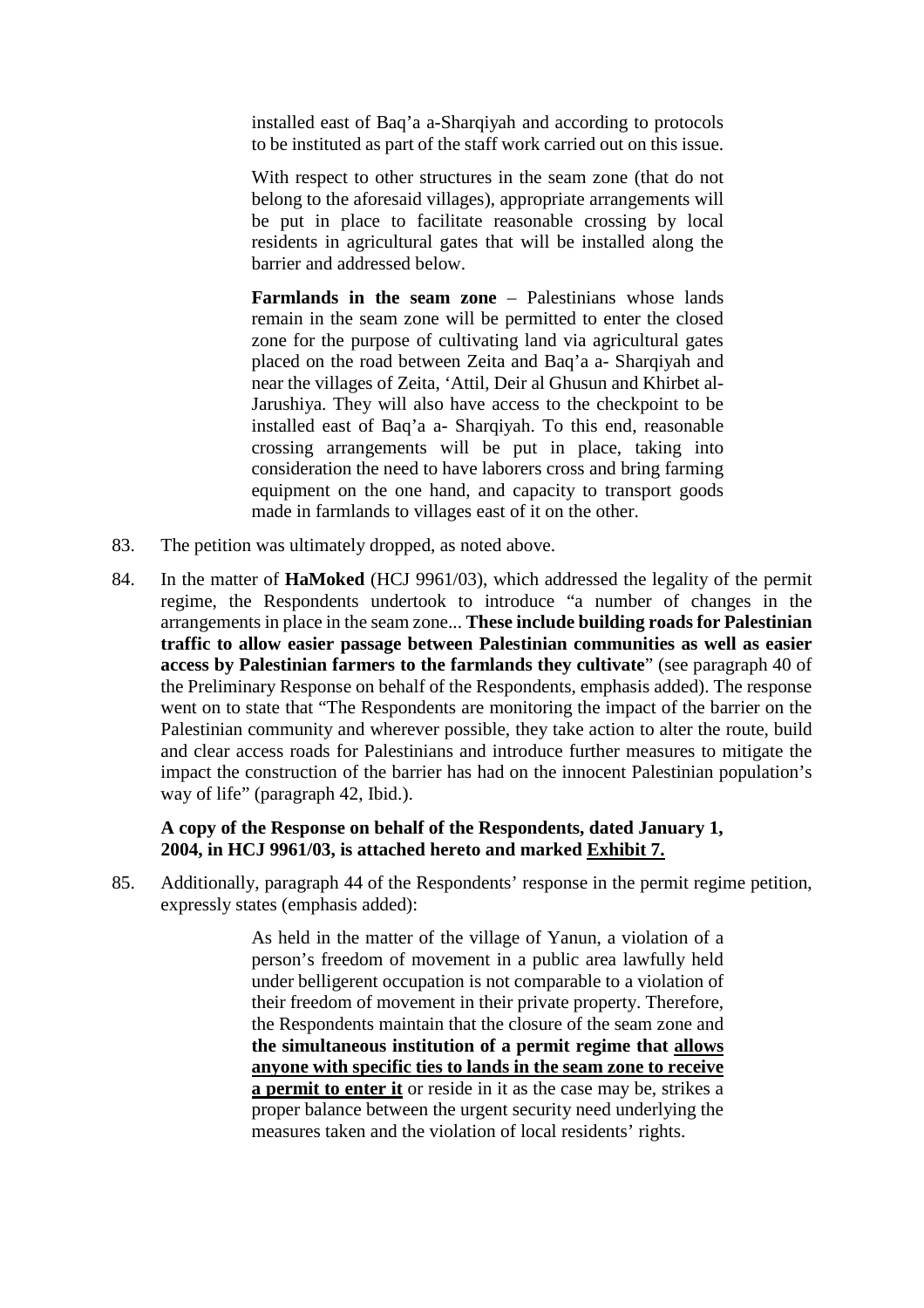86. As far as making gates accessible, the State pledged to allow access through gates that are open year-round to anyone in possession of permits for gates that are opened intermittently (paragraph 33 of the judgment in HCJ 9961/03 HaMoked: Center for the Defence of the Individual):

> In this context, the state has pointed out in its response that a directive had been issued to the effect that wherever an agricultural gate near plots relevant to the matter of a particular resident is not open year-round, an additional gate or crossing that is open year-round, would be noted on the permit, and may be used by the resident to enter the zone, provided that the crossing does not necessitate the entry of the resident into Israel.

87. Additionally, a Ministry of Justice response to a report published by B'Tselem and Bimkom - Planners for Planning Rights entitled Under the Guise of Security: Routing the Separation Barrier to Enable the Expansion of Israeli Settlements in the West Bank (December 2005) (p. 93) reads:

> The barrier also imposes limitations on the free movement of Palestinians in a territory that is part of the area. This is a grave outcome, and the State of Israel does everything in its power to minimize these limitations and to be responsive to the population's needs [...] The State of Israel is attentive to the needs to find a solution to these matters. **Alterations were made in the arrangements applying to the seam zone, and additional modifications are planned. For example, these alterations include paving routes to enable easier passage between Palestinian towns, as well as easier travel of Palestinian farmers to the lands they cultivate, funding transportation services for transporting pupils from one side of the fence to schools on the other side, and back again, in an orderly and collective manner, etc.**

88. In the state's response to the petition in HCJ 11344/03 **Faiz Salim v. IDF Commander in the West Bank**, which addressed the policy governing the operation of crossing points in the separation barrier in the section between Salem and Elkana, the state reassured it was working on "formulating protocols to allow seam zone residents to exit the seam zone and arrangements to allow cultivation in farmlands inside the seam zone.

(See, paragraph 21 in the state's response).

Further reassurance was given that -

The IDF is monitoring the impact of the barrier on the Palestinian community, and wherever possible, they take action to alter the route, build and clear access roads for Palestinians and introduce further measures to mitigate the impact the construction of the barrier has had on the innocent Palestinian population's way of life.

(Paragraph 30, Ibid).

**A copy of the relevant pages of the State's response in the aforementioned HCJ 11344/03 is attached hereto and marked Exhibit 8.**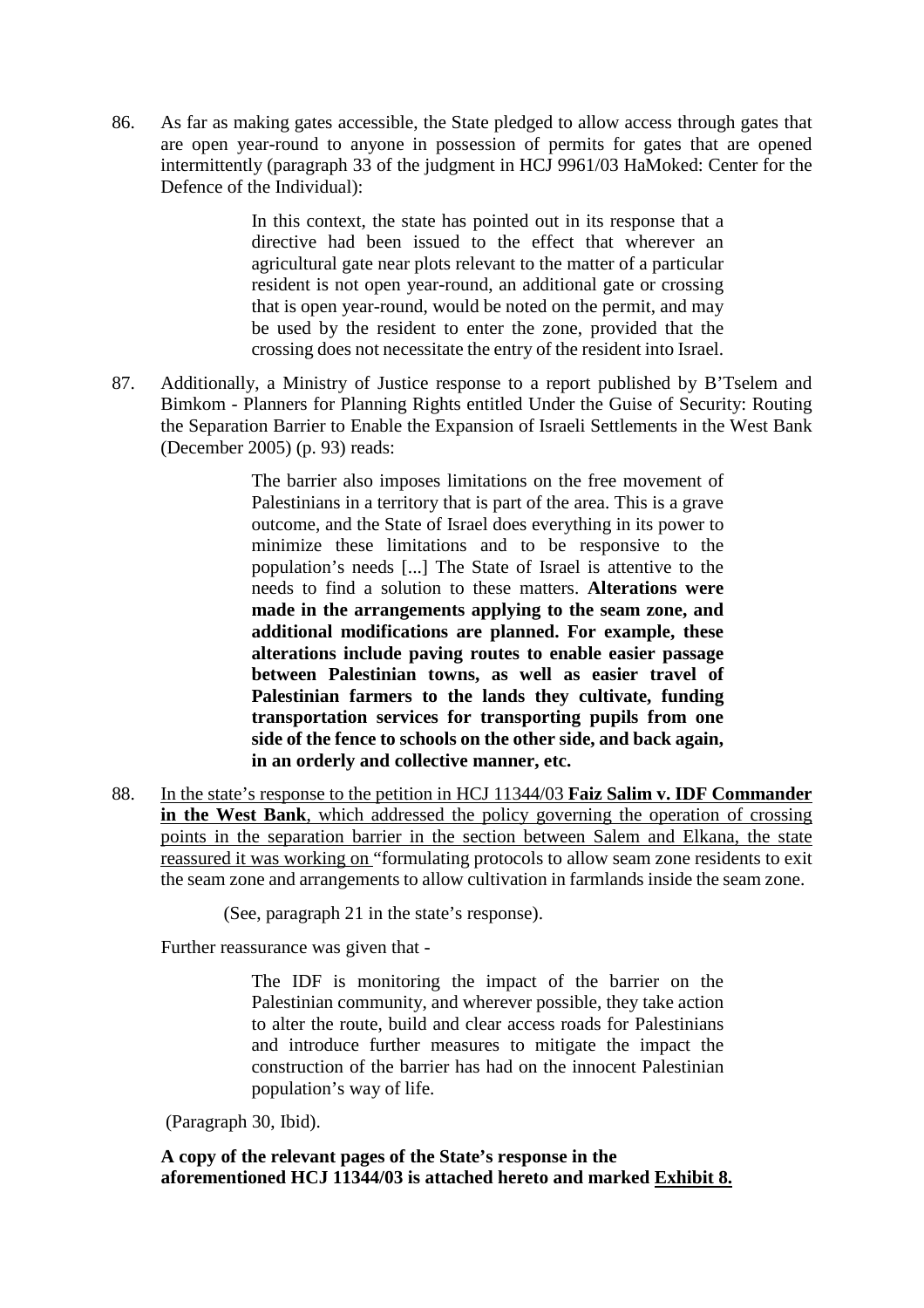89. In response to the petition in HCJ 4825/04 **'Alian v. Prime Minister et al.**, the Respondents acknowledged the grave harm the fence causes Palestinian farmers and pledged to keep working to minimize it:

> Palestinian residents are harmed by the construction of the barrier. This harm is caused by the seizure of land, harm to crops and the interruption of the lives of Palestinians left on the other side of the fence. The Respondents acknowledge this harm and take constant action to minimize it to the extent possible, both in the process of building the barrier and with respect to protecting the residents' fabric of life after it is completed [...] The challenge facing the barrier's planners is to produce a route that attains maximum security with minimum harm to local residents. **Meeting this challenge is an ongoing task, since even after the barrier is built, the interests of the Palestinian residents must be given constant consideration.**

(Paragraphs 62-63 of the state's response).

#### **A copy of the relevant pages of the State's response in HCJ 4825/04 is attached hereto and marked Exhibit 9.**

With respect to acts the state presented as designed to preserve landowners' access to their lands, the state has said: "Efforts are made to avoid cutting off landowners from their lands. Where such separation cannot be avoided, agricultural gates are installed to facilitate landowners' access to their lands" (Paragraph 70, Ibid.). Additionally, addressing an argument made by the UN Special Rapporteur on the Right to Food, Jean Ziegler<sup>[1](#page-17-0)</sup> (hereinafter: the Ziegler report) regarding the separation of Palestinian farmers from their land, the state claimed the argument was "extremely overstated. **Landowners are able to continue cultivating the lands. Agricultural gates and checkpoints were installed along the entire barrier for the purpose of farmer access**." (Paragraph 396, Ibid.).

90. In the same petition, the Respondents argued that in an effort to improve Palestinian farmers' access to their lands on the west side of the separation fence -

> A recommendation was made to extend the opening hours of the agricultural gates and open some of the gates as long as there is daylight. It was further recommended to appoint permanent teams to open some of the agricultural gates in order to avoid a situation where the soldiers responsible for the gates are called to perform other tasks. These recommendations are also at the implementation stage.

(Paragraph 435, Ibid).

 $\overline{a}$ 

<span id="page-17-0"></span><sup>1</sup> UN Commission on Human Rights, *The right to food : report : addendum / by the Special Rapporteur, Jean Ziegler. Addendum: Mission to the Occupied Palestinian Territories*, 31 October

<sup>2003,</sup> E/CN.4/2004/10/Add.2, available at: https://www.refworld.org/docid/45377acb0.html [accessed 11 May 2020]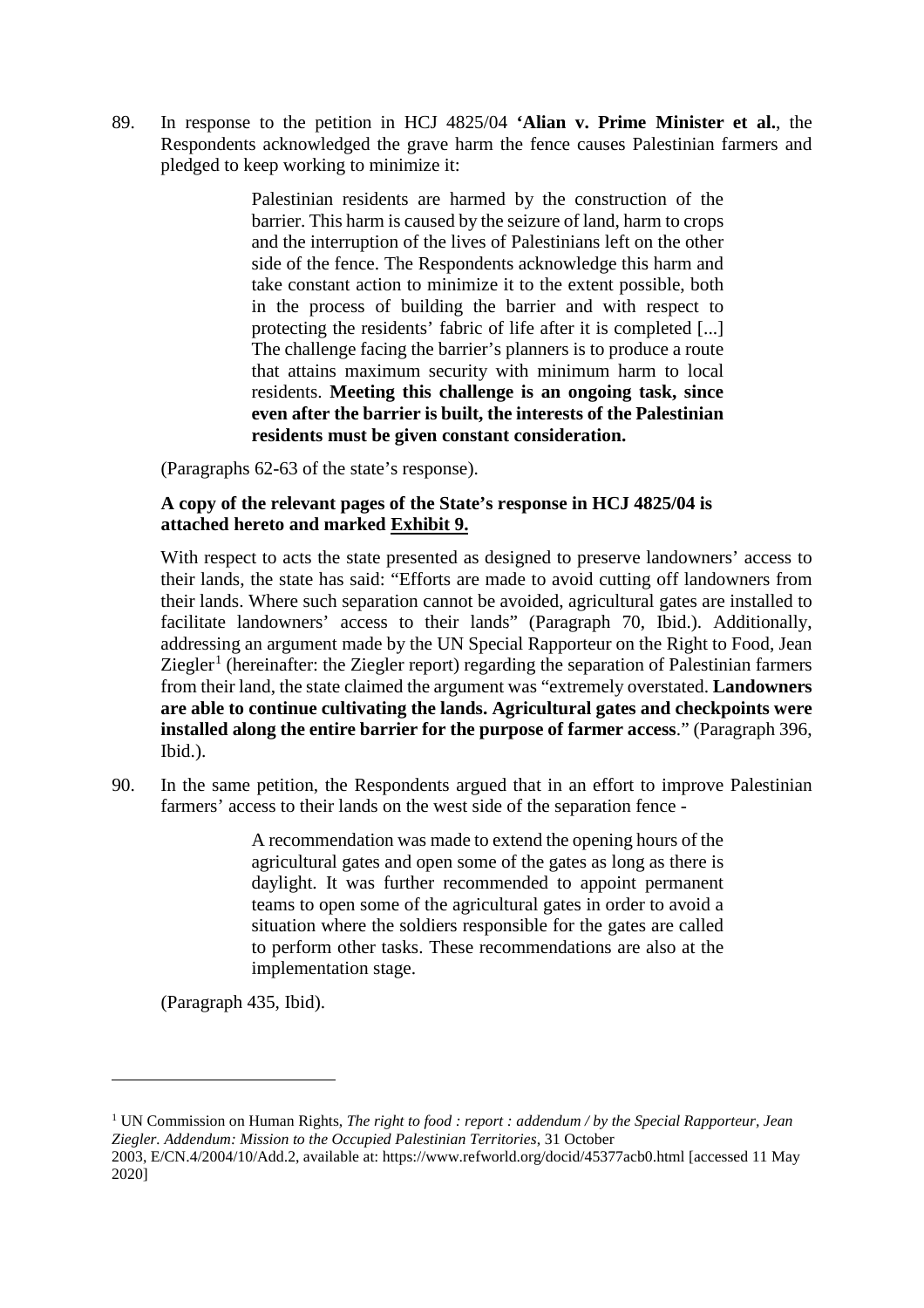91. In HCJ 7957/03 **Mara'abe v. Prime Minister of Israel** et al. (the Alfei Menashe enclave), where the undersigned represented the Petitioners, the petition was accepted, and the Honorable Court ordered an existing section of the separation fence dismantled and relocated to a less injurious route. In its response to the petition, the State argued that, "The Respondents have taken and will continue to take numerous measures designed to guarantee adequate and appropriate living conditions for residents of the enclave and reduce to the necessary minimum the harm caused to them by the fence. This has included the issuance of 1965 permits to enter the enclave to service providers [...] road infrastructure improvement is planned (paragraph 28 of the State's response).

#### **A copy of the relevant pages of the State's response in HCJ 7957/03 is attached hereto and marked Exhibit 10.**

- 92. These promises repeated by counsel for the State in hundreds of hearings before the Honorable Court held in scores of petitions challenging the legality of various segments of the fence led to the rejection of these petitions. The court accepted the principle that it is possible to build barriers and preserve Palestinians' connection to lands beyond it. Time and time again, the court took note of the promises made by the relevant officials to allow protected persons maximum access to their lands in the seam zone. These promises, the Court held, achieved a proper balance between the security necessity of building the separation fence and controlling passage through it, and the need to minimize the infringement on the protected persons' rights to property and full access to their lands.
- 93. **However, after living in the shadow of the fence for a decade and a half or so, the figures relating to the Qaffin segment, the bottom line of which has already been presented with details to follow, prove that, at least with respect to the area near the villages of Qaffin, Akkabah and Nazlat 'Isa, the promise has not been kept. The military's management of the seam zone, in policy and in practice, effectively deny residents of these villages the ability to engage in farming as it was prior to the construction of the fence, and every change or amendment made to procedures and practices effectively further limit and reduce landowners' ties to their propert**y.
- 94. It would appear that the Honorable Court has also long since noticed that the Respondents fail to meet their obligations with respect to the permit regime and various justices have demanded, more than once, the Respondents explain the discrepancy between their promises and the cases brought before the court, particularly in petitions challenging permit application denials.
- 95. So, for instance, during a hearing in HCJ 6411/18 **Yasin v. Military Commander of the West Bank**, which challenged the Respondents' denial of the petitioner's application for a permit to enter the seam zone citing "minuscule plot" as the reason, Justice Vogelman addressed counsel for the Respondents as follows: "Madam will not draw us in, Madam, in all fence cases, we remember everything and Madam will tell the Respondents."
- 96. During a hearing in HCJ 3594/13 **'Amur v. Military Commander of the West Bank et al.**, HCJ 3592/13 **'Odeh v. Military Commander of the West Bank et al.** and HCJ 3595/13 **Yasin v. Military Commander of the West Bank et al.** (joint hearing in three petitions filed by Petitioner No. 8, HaMoked: Center for the Defence of the Individual), Justice Joubran told counsel for the Respondents, "We are talking about people, sensitive people with rights and feelings. They must be respected, and a balance must be struck. We have asked the State to perform the balance in a manner that would be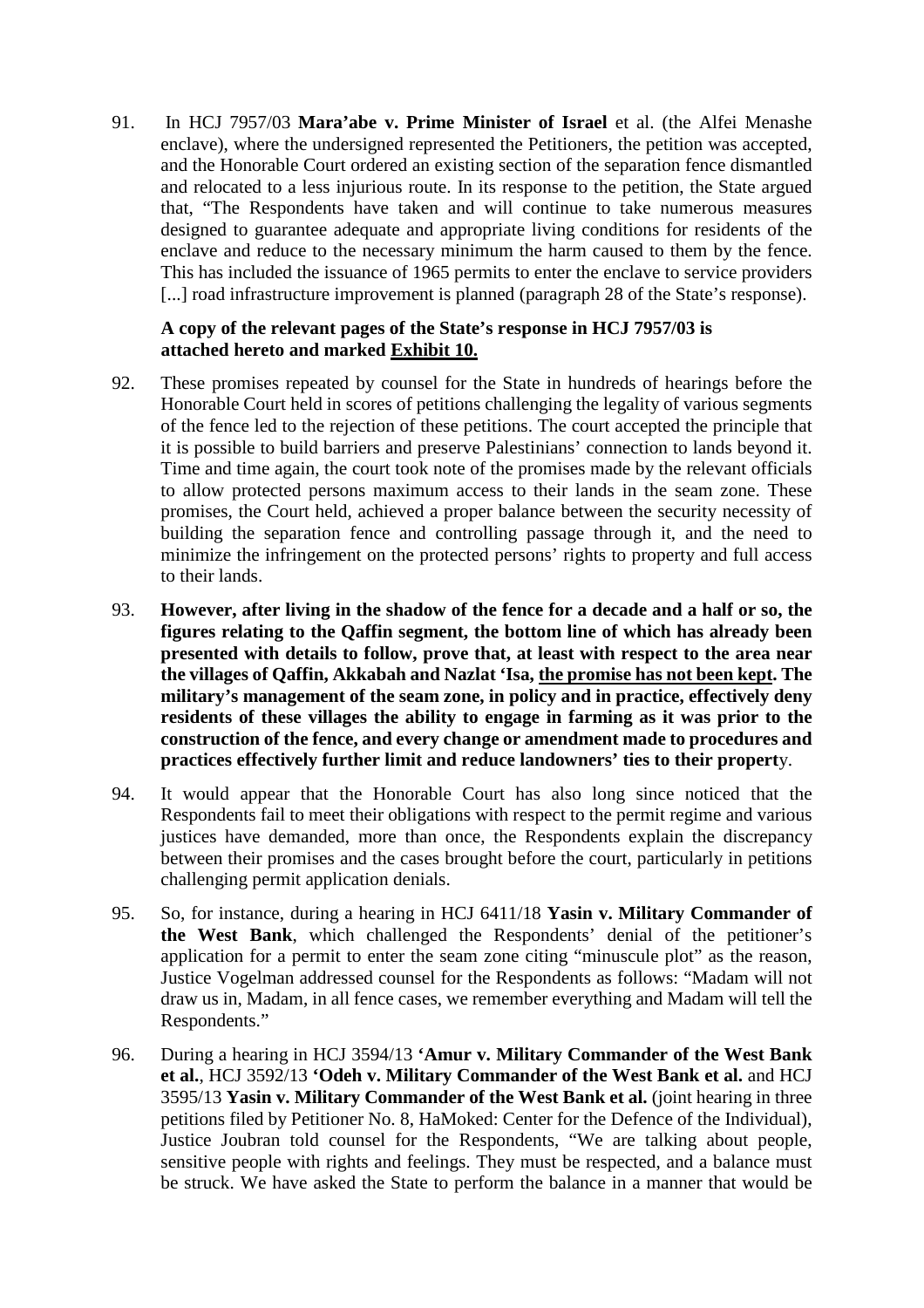least restrictive." Justice Joubran stressed, "the rule is to give, and the exception is to withhold" (p. 3 of the transcripts of the hearing dated June 6, 2013).

97. In the hearing in HCJ 5078/11 **Muhammad Esbah Mahmoud Abu Zer et al. v. GOC Southern Command et al.** (reported in Nevo, February 27, 2011), held on July 27, 2011, too, Honorable Justice Vogelman also expressed his discontent with the Respondents' conduct, addressing them as follows (transcripts, p. 2):

> In all fence cases, you explain to us that there is no problem with the seam line, and now we see reality, so stand behind what you have said... I am sensing a double message here.

98. During a hearing in HCJ 4034/11, held on September 7, 2011, Justice Vogelman addressed the following remarks to Respondents' counsel:

> The feeling in every case of this kind is uncomfortable. You have appeared in the fence petitions, and the statements that have been made have consequences. You said appropriate permits will be given to minimize the harm to the fabric of life. The petitions were dismissed, and we see that this does not meet the test of reality.

#### **A copy of the transcripts quoted above is attached hereto and marked Exhibit 11.**

- 99. The bottom line is that the construction of the fence has produced a 90% drop in the income drawn by Petitioners 1-7 and members of their communities from lands trapped on the other side of the fence, compared to yield from these lands prior to the construction of the fence. This is partly the result of the continued erosion in the already restrictive arrangements around seam zone entry permits:
	- A. While, for instance, 75% of the applications for seam zone entry permits made by farmers in 2014 were approved (3221 permits issued), in 2018, only 26% of the applications were approved (1876 permits issued).
	- B. While between 2012 and 2014, 1800 to 2000 permits of various types were issued each year to residents of Qaffin alone, that number has shrunk to about 350 a year, an 85% drop. The number of entry permits given to residents of Akkabah fell from an average of 165-189 until 2014, to just 65.
- 100. Reality, as it is reflected in the experience of individuals with ties to lands in the Qaffin section of the seam zone, proves there is no viable option of sustaining Palestinian farming in this area, and so long as the fence remains in its place, farming in this area will disappear entirely, and with it Palestinians' ties to their lands.
- 101. Indeed, the policies and practices in the management of the seam zone have joined into a great force that will soon make Palestinian presence in the Qaffin section of the seam zone completely disappear.

### **C. Restrictions on maintaining Palestinian ties to lands in the seam zone over the years**

102. As noted, in the years that have passed, a great deal of information has been gathered with respect to the impact the changing permit regime has had on Palestinian residents in general and on residents of the Qaffin section in particular. **This information reflects**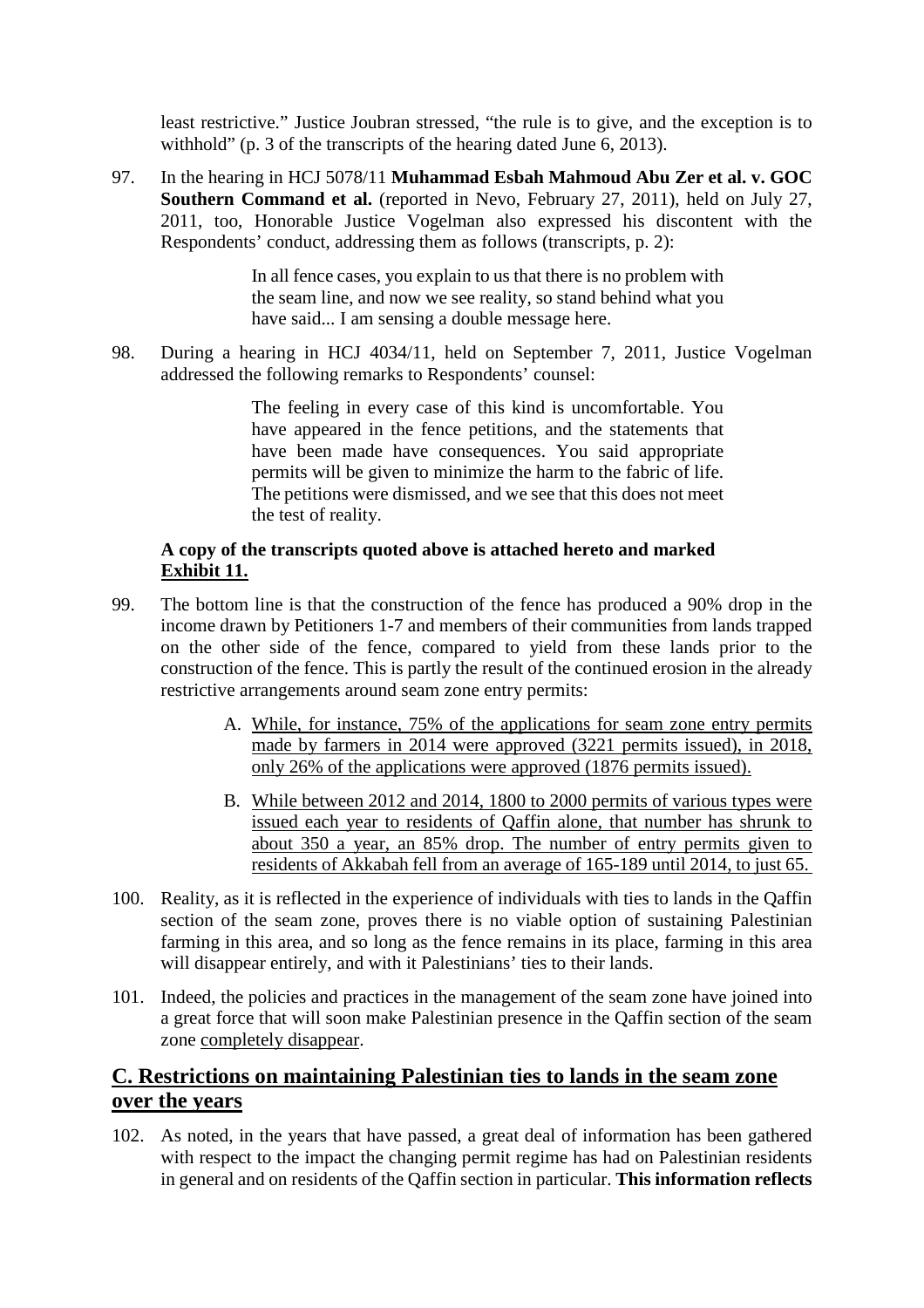**directly both on the proportionality of the barrier itself if left in its original route and on the proportionality of the permit regime, which has undergone many changes since it was announced and as it was considered at the time the judgments in this matter were handed down.**

#### **I. Restrictions on gate crossing: hours of operation and prohibition on transfer of farming equipment**

- 103. As noted above, the seam zone was declared a closed military zone by order of the IDF Commander in the West Bank, meaning Palestinians who wish to access it for farming or other purposes must file an application for a special permit according to a list of categories. Farmers whose application has been approved must cross at designated gates to reach their lands in the seam zone. It is important to note that even after managing to get through the exhausting process of obtaining an entry permit, village residents wishing to access their lands must cross at a gate located far from their communities, and in some cases, far from their plots, and must traverse a long, hilly, and sometimes impassable route to get to the plots.
- 104. The section leading from the villages of Qaffin and Akkabah to the seam zone has one gate used by farmers from Qaffin, Gate 436, and one gate for residents of Akkabah, Gate 408. Since 2005, these gates have opened three days a week: In the morning, for 45 minutes between 6:30 and 7:15 A.M., in the afternoon, for just ten minutes (!), from noon to 12:10 P.M., and in the evening from 3:45 P.M. to 4:30 P.M. These very brief periods of time are often not enough even for those who reach the crossing and must wait in line. Soldiers often close the gates to permit holders for any number of reasons, the most ridiculous of which is that they are not dressed for farming work.
- 105. The restricted opening times of the gates that preclude regular access to lands severely harm the local population. These restrictions disrupt farming, restrict farmers' ability to work their lands consistently and generate conditions that make it impossible to achieve the level of production seen before the construction of the fence. In addition, gate opening hours are not suitable for farmers' needs as they force them to work during the hottest hours of the day, when traditionally, farmers worked before and after the heat. Gate opening hours also preclude working on weekends, which prevents many farmers who have second jobs from cultivating their lands in their free time.
- 106. Restricted operating hours are compounded by a ban on crossing with vehicles and farming equipment. Even if permit holders may physically enter the seam zone, they are not allowed to bring equipment for essential farming tasks such as regular watering, pruning, plowing and spraying.
- 107. These restrictions, coupled with the ban on bringing fertilizer into the seam zone, result in a situation where a large amount of produce that is not picked in time rots and ends up being discarded; other crops dry out due to lack of irrigation and yield drops. Aside from the damage to soil fertility, farmers' livelihoods suffer immeasurable damage.
- 108. All of these have forced many farmers to forgo some crops that require constant cultivation such as almonds, cucumber, za'atar, okra and tobacco and rely on crops that require less work, such as olives, wheat and sesame.

#### **II. Reduced eligibility for permits: Changes to the Standing Orders over the years**

109. In addition to the limited opening hours and restrictions on usage of farming equipment, which result in restricted access ill-suited for routine farming needs, stricter conditions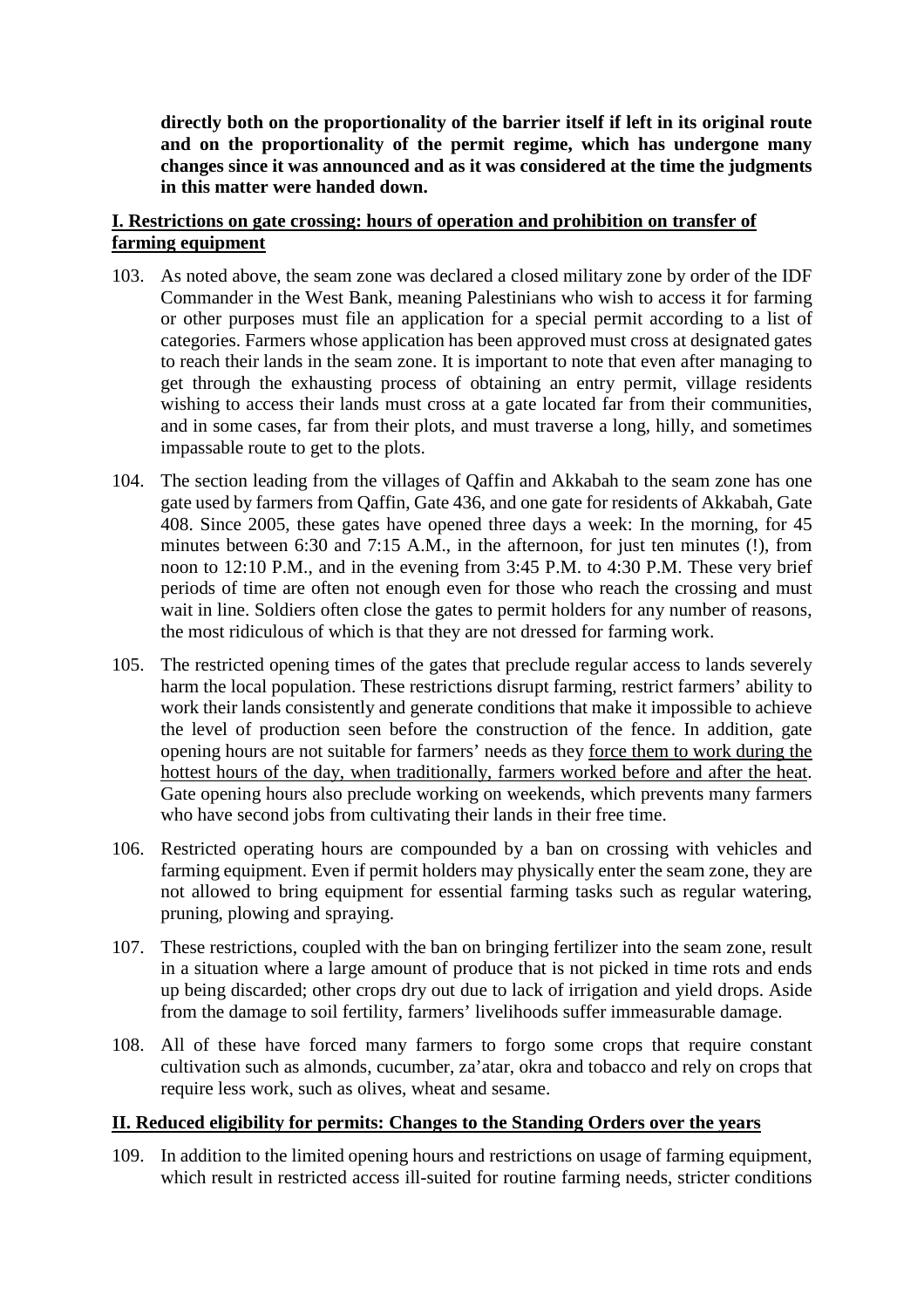for receiving permits and the reduction in the number of people eligible for them has exacerbated the landowners' predicament and further reduced farmers' capacity to work their lands and make a living off them. The dramatic reduction in the number of people eligible for seam zone farmer permits and in the eligibility criteria has not only undermined the workforce and the ability to produce, but has severely impaired local residents' way of life, as farming is a social, family occasion for them.

- 110. As described in the judgment in **HaMoked** (HCJ 9961/03), when the permit regime was applied, proof of "ties" to land was sufficient for permit eligibility. At the time, the agricultural ties category included relatives of the registered landowners and a certain quota for laborers hired to help with cultivation.
- 111. The first Standing Orders, which President Beinisch used to assess the proportionality of the permit regime in **HaMoked**, stated that "farmers who prove a connection to agricultural land in the seam zone, will be issued, as a general rule, permits valid for two years" (see paragraph 27 of the judgment in **HaMoked**). These permits were issued to landowners, their relatives and their hired laborers.
- 112. Since that time, permit eligibility criteria have changed in the following manner:
	- A. A restriction whereby agricultural employment permits (for hired laborers) would not be issued for plots smaller than five dunams in size;
	- B. As of 2014, relatives and spouses (even if they are future heirs) are no longer eligible for permits on behalf of the landowners. The result is that cultivation now rests solely on the landowners, who are often elderly individuals who are unable to do this manual, labor-intensive work. This has produced a severe shortage of labor, and many landowners simply gave up on cultivation, which would have been more feasible without the restrictions.
	- C. In 2017, a minimum plot size requirement was introduced into the Standing Orders, under which, as a rule, there is no eligibility for a farmer permit (the size in question is 330 square meters, and the Standing Orders refer to them as "minuscule plots"). Lands are often divided between the original landowners' heirs, sometimes while the latter are still alive, in part because they have difficulty farming due to their age and would have had to carry on doing so on their own because of the restrictions listed in the previous section. Since size is determined in the Standing Orders by dividing the plot by the number of owners, regardless of the true size of the land, each heir's plot is considered a "minuscule plot" under the new Standing Orders.
	- D. This, in turn, means landowners who are heirs are not entitled to a farmer permit at all. To access their own land, they must apply for a personal needs permit (which is a one-time permit for a few months at most). Having to make an application for a personal needs permit every time one wishes to access the plot is extremely burdensome, particularly given the timetables the Standing Orders set forth for application submission and processing. These timelines are not suitable for farming work (We note that a petition challenging the minuscule plot restriction is pending before the High Court of Justice - HCJ 6896/18 **Ta'meh v. Military Commander in the West Bank**. HaMoked: Center for the Defence of the Individual is Petitioner No. 3 therein).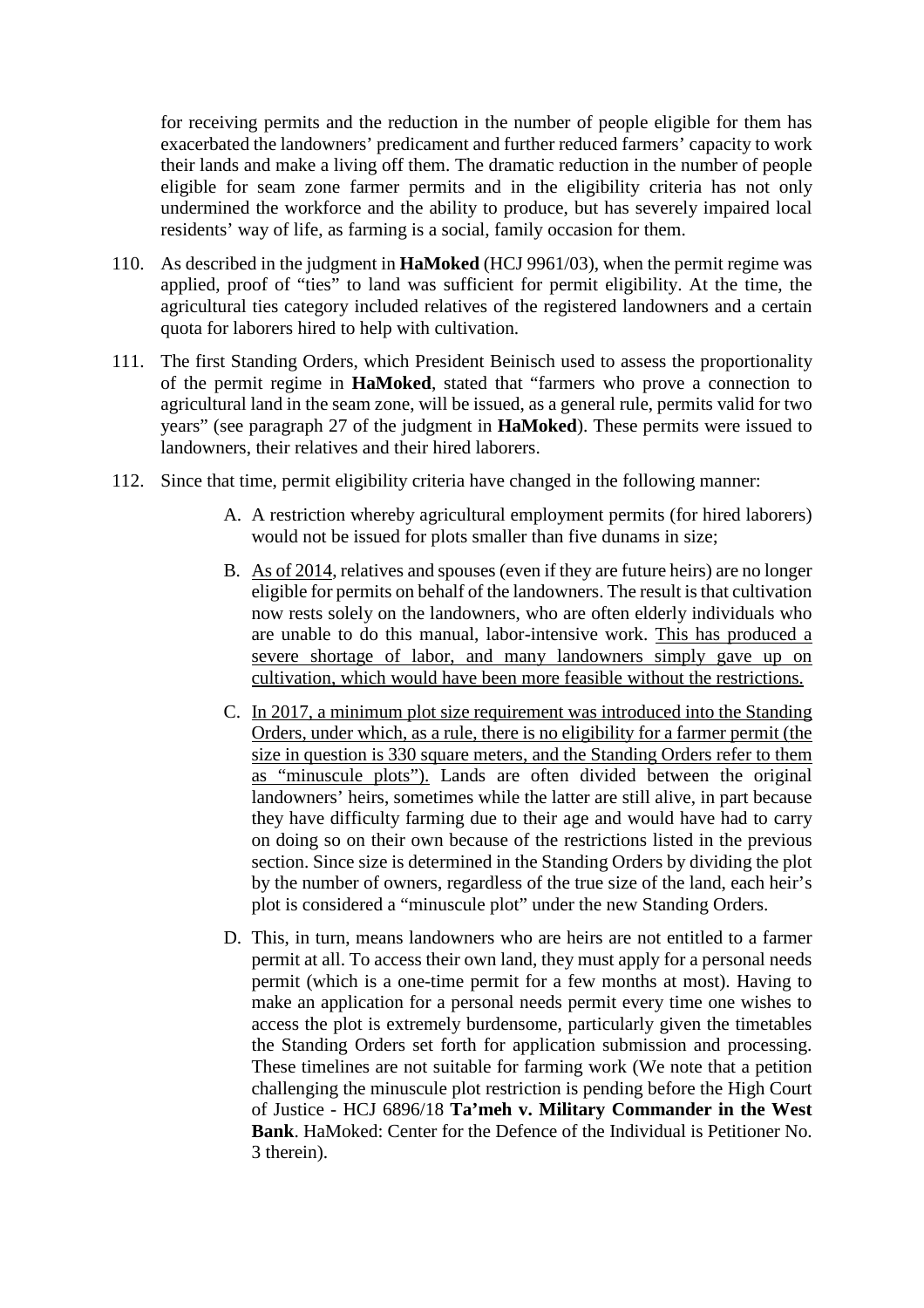E. The 2017 Standing Orders also introduced additional restrictions on shepherds, requiring them to graze their flocks only in the flock owner's plot. This contradicts the custom in the area whereby grazing is welcomed by other plot owners as it improves the soil. Grazing times were also restricted, and a new provision stating permits will be issued only if the grazing field is located no more than 2.5 km from where the livestock is kept. These restrictions have reduced the size of the grazing area available to shepherds to an extent that made it entirely unfeasible to continue shepherding, causing severe financial damage to flock owners and their families.

Since 2017, heirs of lands registered in the land registry who applied for permits have been required to transfer the registered ownership of the plots from the original owner to the heir and pay a fee. This is a complicated, expensive and exhausting undertaking. We note that the fact that more than two-thirds of West Bank lands are unregistered is the result of a decision made by the commander of the IDF in the West Bank to halt the registration process immediately after the occupation in 1967. In any event, this requirement made many farmers give up the fight for a permit, further reducing the number of farmers with seam zone permits.

- F. In 2019, the Standing Orders were updated such that permits are no longer given for the purpose of **maintaining ties to the land**, but rather **cultivation according to agricultural need**.
- G. Another change made in the 2019 Standing Orders was the introduction of a quota on permits for landowners according to the extent of access needed for each type of cultivation, as determined by the Agriculture Staff Officer. The result is that while landowners previously received permits valid for two years, they now receive "punch card" permits with a limited number of entries.
- 113. The aforesaid deleterious changes have directly resulted in a reduction in the number of individuals eligible for permits in the seam zone in general and in the Qaffin section in particular.
- 114. **As detailed below, and as gleaned from responses received by Petitioner 8 in Freedom of Information proceedings it undertook, the entire seam zone has experienced a drop in the number of eligible individuals. While in 2014, 75% of permit applicants received a permit, in 2018, only 26% of all applicants received a permit**.
- 115. It is important to note that even when the fight for a permit ends in success, the permit is received after a long delay, and in the meantime, the land, left uncultivated and untended dries up, crops are damaged, and yield is lost.
- 116. In **HaMoked** we argued that the security purpose attributed to the separation fence and the permit regime was nothing but a cover for another purpose, which was, to "slowly empty the closed zone of its Palestinian residents and dispossess them of their lands... in a manner amounting to prohibited annexation under the rules of international law" (paragraph 16 of the judgment of the President). **There is no possible interpretation for the changes made to the permit regime, as described above, other than their being intended to empty the space of Palestinian presence and dispossess them of**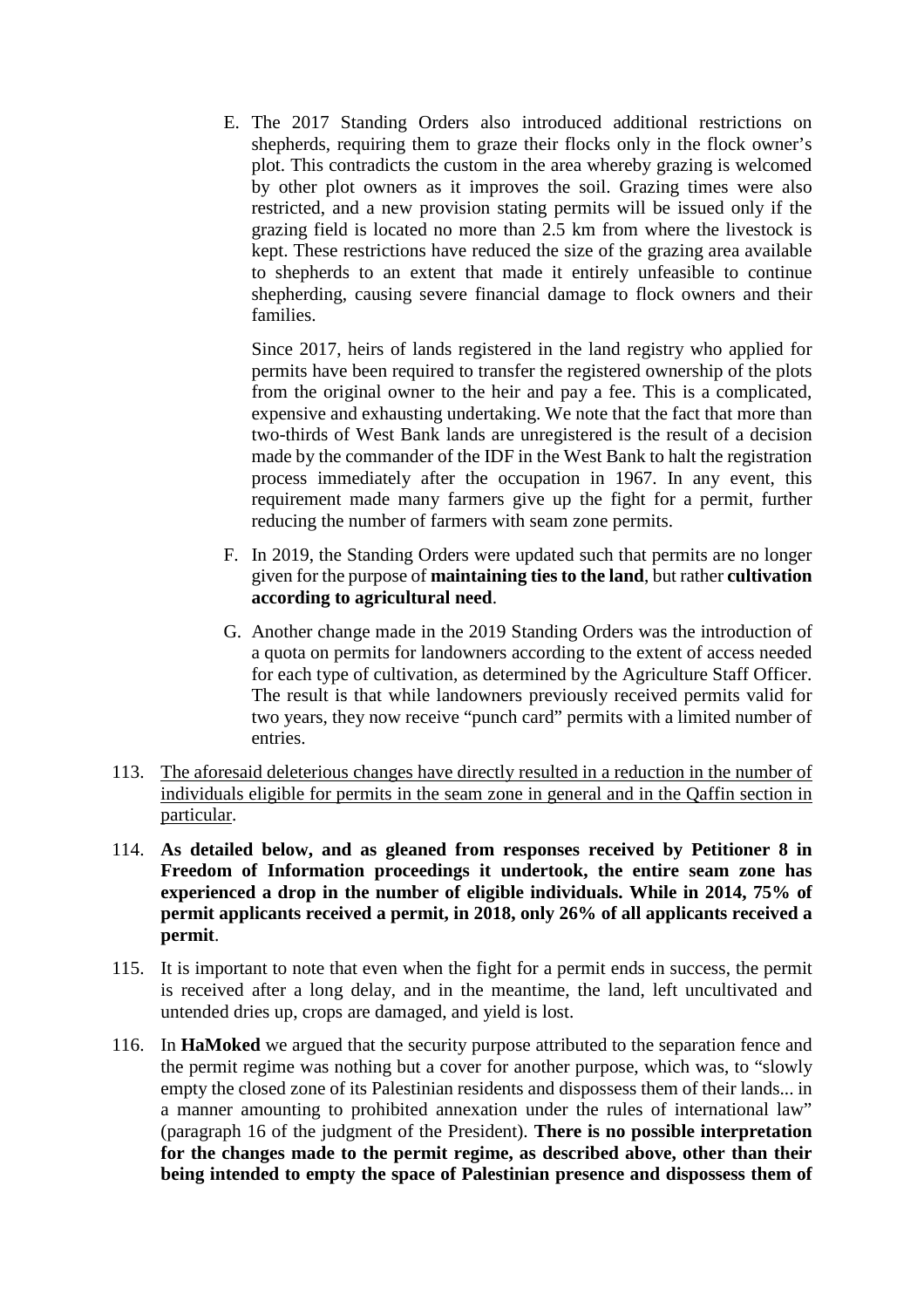**lands, as argued a decade ago in the HaMoked case. In retrospect, these changes also prove the lack of good faith shown by Respondents 1-2 in their pledges to the Supreme Court that the permit regime is the way to guarantee Palestinians access to their lands.**

#### **III. The permit bureaucracy**

- 117. Even those who are eligible for a permit and have the documents required to prove their ownership of the land face enormous difficulties in the form of exhausting red tape.
- 118. The first obstacle is the protocol whereby landowners may not submit applications directly with the Israeli District Coordination Office (DCO), but must contact their local councils, which then forward the applications to the Palestinian Civil Liaison Administration (DCL). This requirement produces many delays. It sometimes takes weeks for applications to get from the Palestinian DCL to the Israeli DCO, and sometimes applicants find out the application never reached its destination, and they must repeat the lengthy process.
- 119. Similarly, it is sometimes revealed that the application was denied shortly after it was filed, but the applicant was never notified, and therefore continued to wait for the permit in vain. In many cases, the Palestinian DCL notifies the applicant that the application had been denied, but instead of being told immediately and being notified that they may appeal the decision, the applicants are instructed to submit another application, because not only had the application been denied, but due to the time that had elapsed since the initial refusal was issued, it was no longer possible to appeal.
- 120. If a permit application is refused, the applicant is referred to a multi-phase bureaucratic procedure before they may take legal action against the military's decision. In most cases, the applicant must request a hearing with the Head of the DCO. The applicant must then wait for several weeks until the hearing is held, and then two more weeks for the decision of the Head of the DCO. If the Head of the DCO decides not to approve the permit application, the Palestinian applicant is referred to another Civil Administration appeal instance - the Appeals Committee. The waiting period for a hearing before the committee is a full month, and after the hearing, another week goes by before a decision is issued.
- 121. It is noted that the Standing Orders provide a timetable for farmer permit application processing times and for Head of DCO hearings. According to the Standing Orders, initial processing of applications for agricultural needs and agricultural employment should take no longer than **four weeks.** If the application is refused, the Standing Orders stipulate that a resident who files an appeal would receive a hearing with the Head of the DCO **within two weeks** of the appeal submission date. In practice, however, the military fails to meet the already lengthy and complicated timelines listed in the Standing Orders.
- 122. A petition may be filed with the Supreme Court only after the decision of the appeals committee, and the time it takes until a hearing is held and a judgment is given is added to the already lengthy wait times of the previous stages. During all this time, the Palestinian applicant has no access to their land. Additionally, in defiance of the Standing Orders, which prohibit processing new applications within nine months of a refusal, the military often instructs applicants to submit a new permit application,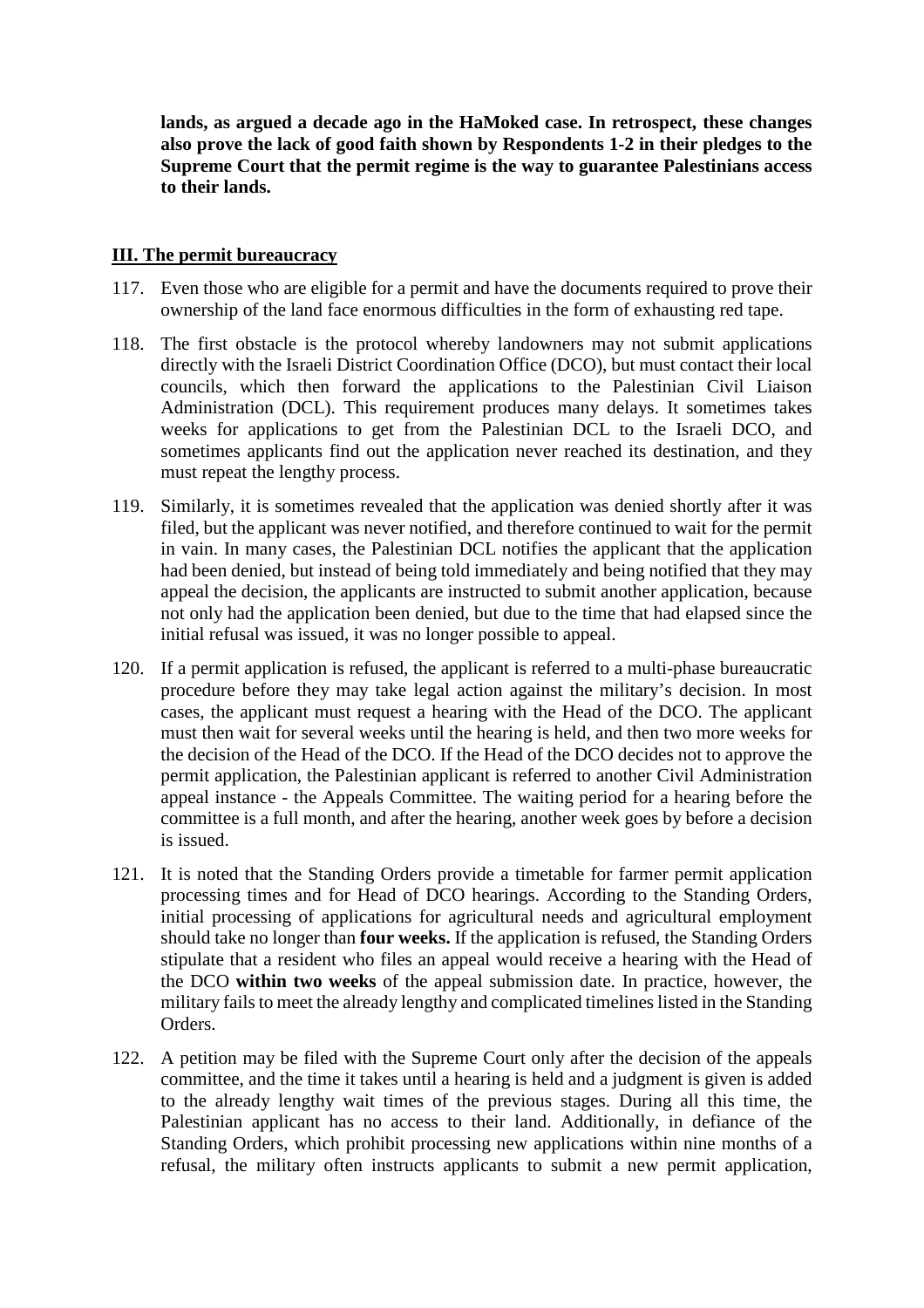sometimes after they were found eligible for a permit in the appeal process. Filing a new application means starting the bureaucratic process all over again.

- 123. Often, the bureaucratic ordeal does not end even when approval is given, and there have been many cases in which applicants had to wait for many more weeks until they were given the actual permit. In many cases, Palestinian applicants receive the permits well after they come into effect, which shortens the time they can use them before having to begin the renewal process.
- 124. The aforesaid may sound like a parody about a bureaucratic mechanism, but it is not. This is the system Respondent 2 has been employing, and this is the system that is meant to run the farming lives of communities with hundreds of families and thousands of people (thousands just in the Qaffin section, of course). It is noted that due to the reasons listed above, only a small number of people who are interested in accessing land enter this bureaucratic web in the first place. However, even among those who have mustered the strength needed to follow the steps involved in a permit application, many do not last until the end of the line and drop out at various junctures in the process. **This is not an unwanted ancillary outcome of the bureaucracy created by the Standing Orders - it is its purpose: to reduce the number of permit holders as much as possible, to empty the seam zone of Palestinian presence, and this purpose is achieved, as we detail below.**

## **D. The impact of the permit regime on the Qaffin-Akkabah area since its inception**

#### **I. Figures on village lands trapped in the seam zone**

- 125. The Petitioners are residents of the villages of Qaffin, Akkabah and Nazlat 'Isa, in the northwest West Bank. The route of the fence runs through lands belonging to these villages, keeping more than 3,000 dunams of farmland belonging to the Petitioners and members of their communities to its west. The separation fence, along with the permit regime imposed in the area severely harms the rights of all local residents, the Petitioners included, impedes their freedom of movement, undermines their ability to draw income from their property and disrupts their fabric of life as it impedes access to farmlands and cuts them off from their main source of income.
- 126. The livelihoods of residents of two of the aforesaid villages critically rely on the yield borne by lands remaining in the seam zone: Some 60% of the farmlands belonging to Qaffin are located within the seam zone and [80%] of the farmlands belonging to Akkabah. And so, given that these are agrarian communities, defined by their deep connection to and reliance on the land and its cultivation, and given the large proportion of their lands that have been "trapped" in the seam zone, the effect the fence has on the lives of residents in these villages is powerful and permeates nearly every aspect of their lives.
- 127. In 2005, large scale fires broke out (partly due to lack of weeding and general neglect of the lands) and destroyed some 80% of the groves in these lands. The damage caused by the fires lasted for years thereafter, compounded by lack of regular access to the lands, and resulted in a drop of some 70% in agricultural yield from 2002 to 2010. Between 2010 and 2014, landowners were able to partially rehabilitate their lands, but the restrictions on bringing in fertilizer and farming equipment remained in place, which precluded full rehabilitation and resulted in production contracting to 40%.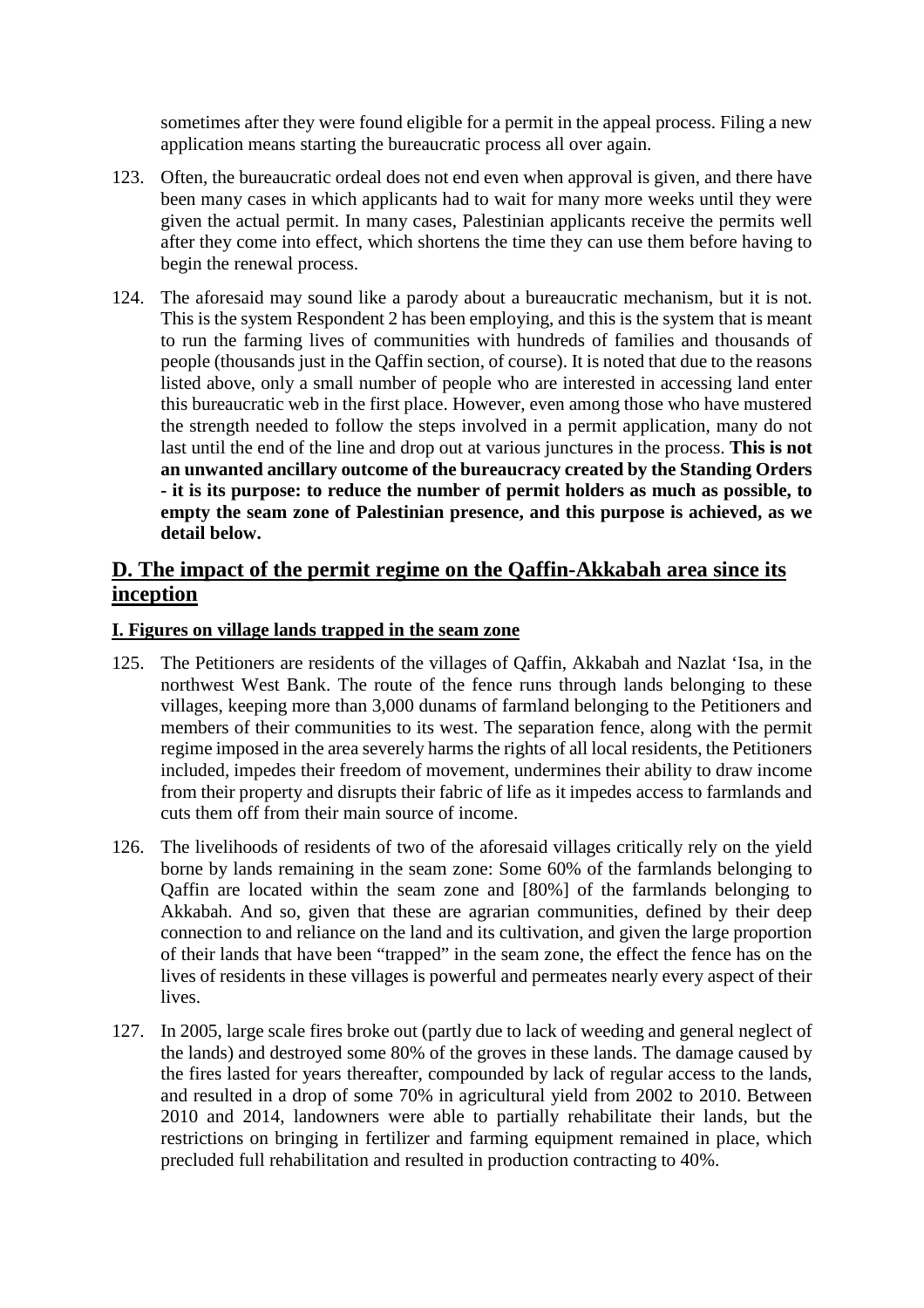128. Beginning in 2014, the policy designed to significantly reduce seam zone permit eligibility went into effect, which reduced the workforce, ultimately causing a further contraction in yield in the seam zone.

#### **II. Restrictions on access to land in numbers**

- 129. The dispossession of local residents of their lands in the seam zone has been pursued by various means, gradually, over time. Along with the physical barrier that impedes their access to the seam zone, local residents also face a legal barrier (the permit regime), part and parcel to which is the bureaucratic barrier that makes it difficult to apply for and receive permits.
- 130. Policy: Over the years, as described above, the Standing Orders have been updated several times, reducing eligibility for seam zone entry permits. This exacerbated the harm to the population that makes its living off lands in the seam zone and reduced both the average number of permits issued each year and their validity period. The grounds cited for these changes varied and had no connection to security, and, unfortunately, no connection to logic either.
- 131. The **overall** (regarding the entire seam zone) figures, as provided by the Respondent in its Preliminary Response in HCJ 6896/18 **Ta'meh v. Military Commander in the West Bank** is incriminating, patently clear and alarming:

In 2014, 4,288 applications for a seam zone farmer permit were submitted, 3,221 of which were approved. In other words, **some 75% of the applications were approved.**

In 2015, 4,347 applications for a seam zone farmer permit were submitted, 2,661 of which were approved. In other words, **some 61% of the applications were approved.**

In 2016, 9,687 applications for a seam zone farmer permit were submitted, 4,311 of which were approved. In other words, **some 45% of the applications were approved.**

In 2017, 5,460 applications for a seam zone farmer permit were submitted, 2,389 of which were approved. In other words, **some 44% of the applications were approved.**

In 2018, 7,187 applications for a seam zone farmer permit were submitted, 1,876 of which were approved. In other words, **some 26% of the applications were approved.**

#### **A copy of the relevant pages of the State's Preliminary Response in the aforesaid matter of Ta'meh is attached hereto and marked Exhibit 12.**

132. These changes were felt in the Qaffin section as well. The figures relating to the Qaffin section, as provided by Respondent 3 in response to a Freedom of Information application filed by Petitioner 8, paint a clear picture with respect to applications for farmer permits and agricultural worker permits filed by residents of Qaffin: In 2014, 1,778 farmer and agricultural worker permit applications were filed on behalf of Qaffin residents, of which 1,256 were approved (**71% of applications filed**). In 2018, 1,181 such applications were recorded, and **only 51% of them were approved**. The table below, which was compiled based on figures provided by the Respondent, clearly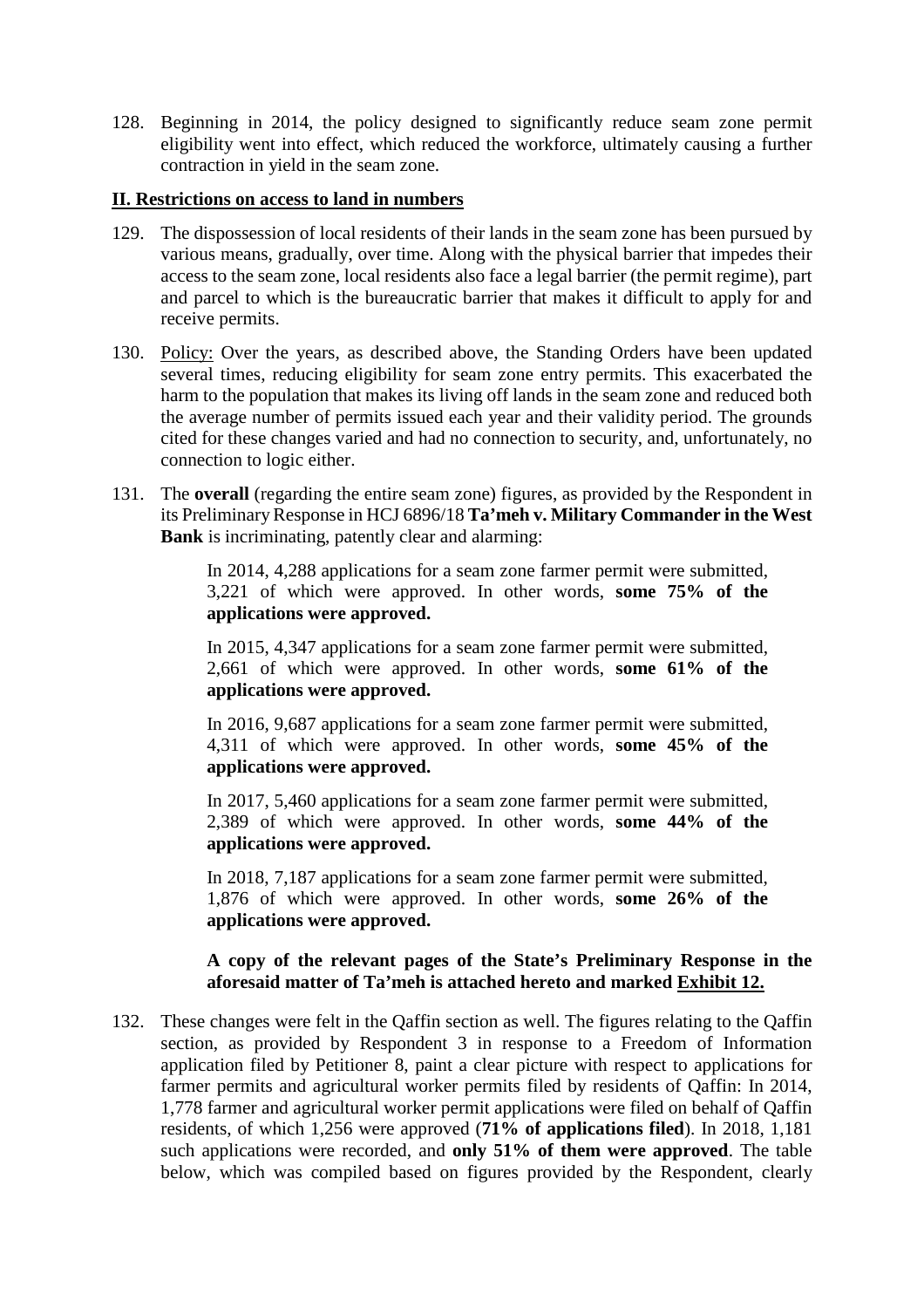| Year                  | Total applications | Approvals given |     | Denials | Denial rate |
|-----------------------|--------------------|-----------------|-----|---------|-------------|
| 2014                  | 1,778              | 1,256           | 71% | 522     | 29%         |
| Farmer                | 291                | 151             | 52% | 140     | 48%         |
| First degree relative |                    |                 |     |         |             |
| Agricultural worker   | 1,386              | 1,025           | 74% | 361     | 26%         |
| 2015                  | 1,706              |                 |     |         |             |
| 2016                  | 1,406              |                 |     |         |             |
| 2017                  | 1,181              |                 |     |         |             |
| 2018                  | 1,182              | 606             | 51% | 575     | 49%         |
| Farmer                | 464                | 103             | 22% | 361     | 78%         |
| First degree relative | 441                | 379             | 86% | 62      | 14%         |
| Agricultural worker   | 148                | $\Omega$        | 0%  | 148     | 100%        |

demonstrates a sharp drop both in the number of applications filed and the number of applications approved.

133. Practice: As the policy exacerbated the harm by reducing eligibility, the practices around actual access via the gates further impeded access. The term practice refers to actual gate opening hours in the Qaffin sections, the screening at the gates and the manner in which security forces stationed at the gates decide who may cross and when. The obstacles put in the path of farmers on the ground reduce farming beyond the reduction caused by the permit policy. The combined result is the severing of ties that remain between local residents and their lands in the seam zone.

#### **III. Farming through the years - before and after the construction of the fence**

- 134. One of the repercussions of the access restrictions and the denial of entry by farmers to farmlands in the Qaffin section of the seam zone can be seen through the changes in the state of lands in the area.
- 135. While the permit regime did allow daily access by seasonal farmer permit holders, according to the aforementioned gate opening hours, the restrictions on bringing in farming equipment and the restricted work hours have resulted in many farmers in the Qaffin section dropping seasonal crops that require constant care, forcing them to rely on crops that require less work and no irrigation, mostly olive trees.
- 136. However, due to climate change, the sharp drop in the workforce caused by the stricter permit policy and the restrictions that precluded use of materials and equipment to address pests, olive growing has also suffered a great deal.
- 137. Consequently, olive tree yield in the seam zone dropped dramatically, both compared to yield prior to the construction of the fence and compared to olive yield in trees on the Palestinian side of the separation fence.
- 138. As an example, figures on annual agricultural production collected by Petitioner No. 7, Head of the Akkabah Village Council, Mr. Taysir 'Amarneh, indicate that in 2017-2018, the average olive tree yield in lands belonging to Akkabah residents **declined by some 65%**, compared to yield in the same groves prior to the construction of the fence. In lands belonging to Qaffin, yield **dropped by some 90%** compared to annual production prior to the construction of the fence.
- 139. **A study conducted by the UN Office of the Coordination of Humanitarian Affairs (OCHA) in lands belonging to Akkabah and Qaffin shows that the yield from trees**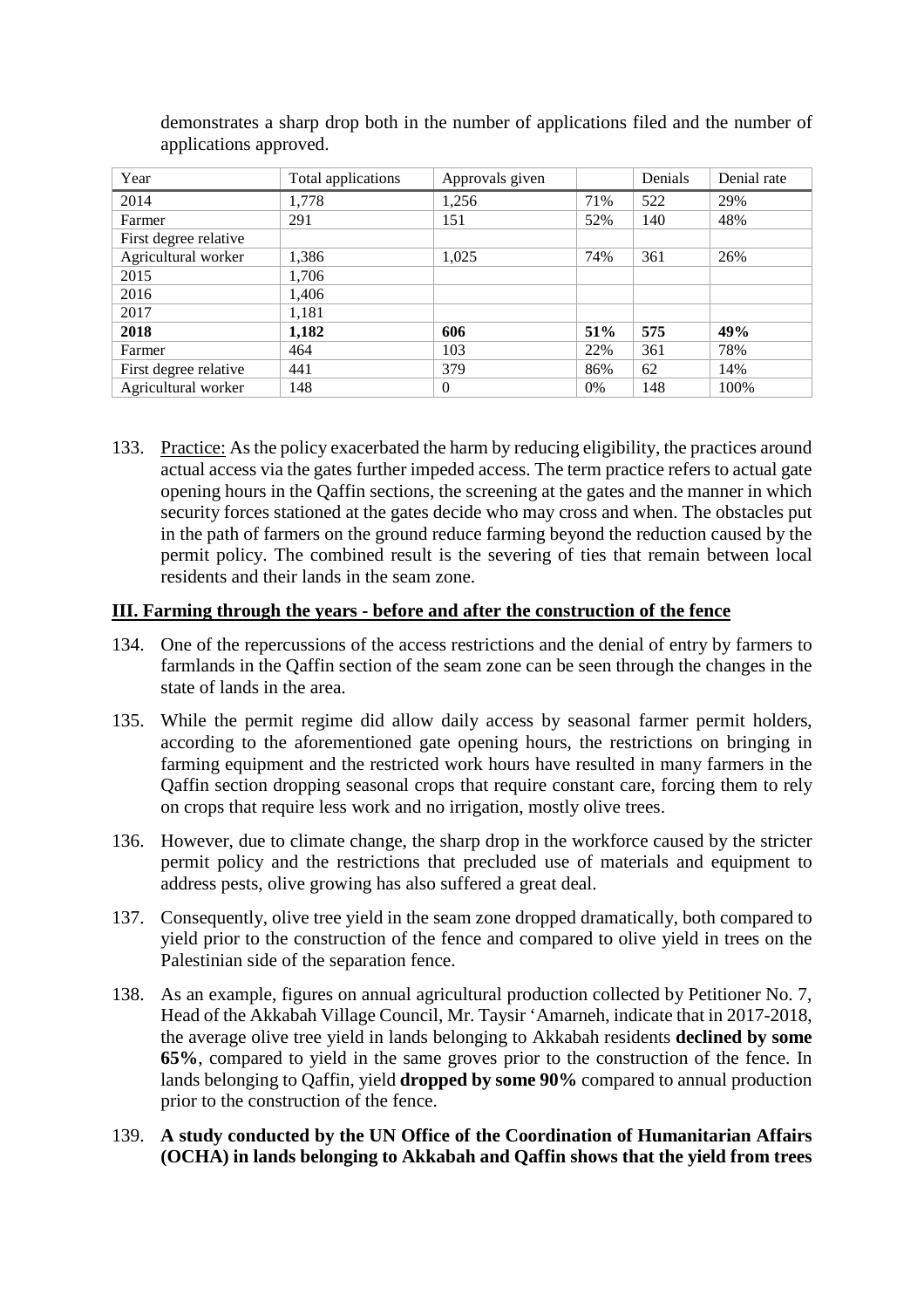#### **in the seam zone is less than that of trees in groves west of the fence (and therefore freely accessible) in the range between 50% and 78% in most cases and most years.**

#### **A copy of the OCHA study is attached hereto and marked Exhibit 13.**

140. Below, as an example, is a list of the direct financial harm caused to Petitioners 1-7 due to the construction of the fence, the implementation of the permit regime and the deleterious changes over the years.

#### **The affidavits of the Petitioners, on which the following description is based, are attached hereto marked Exhibit 14.**

- A. **Petitioner 1**, **Muhammad Shasib**, is a resident of Qaffin, born in 1958, married and father of eight, also serves as a member of the Qaffin Village Council. Mr. Khasib's family owns nine dunams of land in Plot Lot 2 in Qaffin. Prior to the construction of the fence, in addition to olives, Mr. Khasib grew cucumbers, barley and wheat. Until the fence was built, he was able to produce 120 containers of olive oil each year. Today, the lands trapped in the seam zone produce no more than about ten oil containers each year, and Mr. Khasib estimates his losses at more than 50,000 ILS per year.
- **B. Petitioner 2, The Chalen Mahmoud Hareshah**, is a resident of Qaffin, born in 1952, married. Mr. Hareshah's family owns 12.5 dunams of land in Plot  $\blacksquare$ , Lot 2 in the Qaffin lands in the seam zone. The land was passed down by his father, and his grandfather before him. Currently, Mr. Hareshah grows olive trees and makes a living off the oil he produces from the yield. Prior to the construction of the fence, the land had almond trees, watermelon, fava beans, lentils and chickpeas, and Mr. Hareshah relied solely on agriculture for his living. Now, given the restrictions on access to the lands and on what may be brought into them, and the resulting severe harm to his livelihood, Mr. Hareshah was forced to find another source of income and opened a grocery store. The olive tree yield in his land dropped from an average of 50 containers of oil per season to about five. The difference in income he draws from agriculture before and after the construction of the fence reaches 25,000 ILS per year.
- **C. Petitioner 3, <b>Ibrahim Suleiman C. Petitioner 3, <b>Ibrahim Suleiman Khalil Amar**, is a resident of Qaffin, married and father of seven. Mr. 'Amar's family owns 58 dunams in several plots of Qaffin lands and in other lands on the Palestinian side. Before the fence was built, the family grew olive trees, tomatoes, sesame, watermelons, melons, herbs, wheat, barley, almonds and more. They relied mainly on almond and olive sales for their living. In the years that followed the construction of the fence and because of the access restrictions, all the almond trees dried up and farming income dropped to a third of what it was prior to the construction of the fence. Mr. 'Amar has also suffered humiliating treatment by the soldiers stationed at the gate on more than one occasion. For example, he was asked several times to throw out the food he had brought with him when he went out to work in the seam zone. In 2017, his farmer permit application was denied on the (erroneous) claim that the plot was not in the seam zone. The decision was overturned after lengthy, exhausting proceedings, in which Mr. 'Amar was represented by HaMoked: Center for the Defence of the Individual.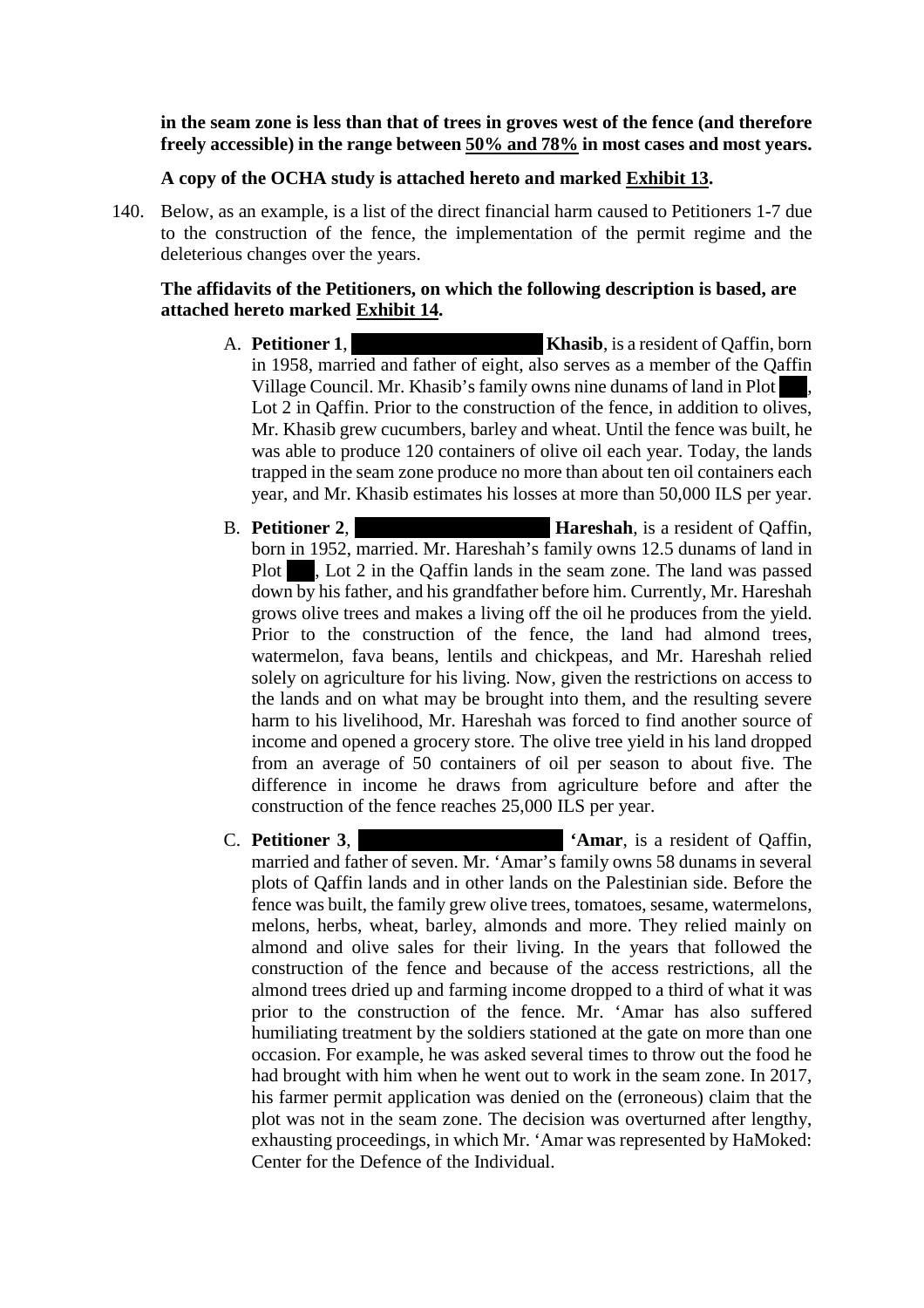- D. **Petitioner 4, Sabah**, is a resident of Qaffin, born in 1965, married and father of seven. He is a member of the Qaffin Municipal Council and has served as mayor. Mr. Sabah's family owns 2.5 dunams of land in Plot 1, Lot 6 in the Qaffin lands in the seam zone. Until the fence was built, Mr. Sabah and his family graze flocks in the seam zone and made their living selling dairy products and sheep. In the years after the fence was built, given the restrictions on access and on grazing flocks in the seam zone, Mr. Sabah was forced to sell most of the flock. The family also drew some income from selling olive oil produced from an olive grove in the plot. In the past, 50 to 60 containers of olive oil, which brought in about 25,000 ILS per year, were produced from the grove. Yield has now declined to an average of just five oil containers each year. As the financial situation of the family deteriorated, Mr. Sabah was forced to lease farmland on the east side of the fence and look for construction work in Israel, which he was able to do until he was put under a security ban in 2015.
- E. **Petitioner 5**, **Subhammador is a Fundal Hussein**, is a resident of Nazlat 'Isa, born in 1957, married and father of seven. Mr. Hussien's family owns 15 dunams of land in Plot  $\blacksquare$ , Lot 2 in the Nazlat 'Isa lands in the seam zone. The land was passed down by his mother, and her father before her. Until the fence was built, the family produced and sold 50 to 60 containers of olive oil every season. In 2019, a soldier stationed at the Nazlat 'Isa confiscated his permit without stating why.
- F. **Petitioner 6**, **Ahmad al-Rahimad Baud**, is a resident of Nazlat 'Isa, born in 1961, married and father of four. Mr. Daud's family owns six dunams of land in Plot 1. Lot 2 in Nazlat 'Isa. The separation fence runs through his plot, splitting it in two. Until the fence was built, the land was used to grow citrus trees and produced 400 to 500 crates of fruit each year. Currently, given the restrictions on access and cultivation tools and materials, the crops have been mostly replaced with olive trees, which are much less profitable. Mr. Daud still grows seasonal crops such as tomatoes, eggplant and wheat in the land he has on the east side of the fence.
- G. **Petitioner 7**, **Taysir Fathi Taha 'Amarneh**, is a resident of the village of Akkabah, born in 1963, married and father of eight. Mr. 'Amarneh serves as the head of the Akkabah Village Council. His family owns 200 dunams in several plots in Lot 3 of the Akkabah lands in the seam zone. Until the fence was built, family lands were used for growing seasonal crops such as okra, tobacco, wheat and barley. Following the construction of the fence, between 2008 and 2014, 60-80 dunams were used to grow tobacco. In the past year, due to restrictions on access and use of farming equipment, as well as the reduction in permits given to farm laborers, the family has had to reduce tobacco to just three dunams. The family's olive grove yield has also dropped from 300-400 kg of olive oil every year to 50-80 kg per year. The family's sheep and goat flock was reduced from 400 prior to the fence to 100 today.
- 141. **According to these figures, the result of all the above is shocking: Yield in olive groves belonging to the villages, crops in their fields and hothouses have all but disappeared. Without permits to bring in farm laborers, particularly after the significant permit policy changes of 2015, the short opening hours of the gates and**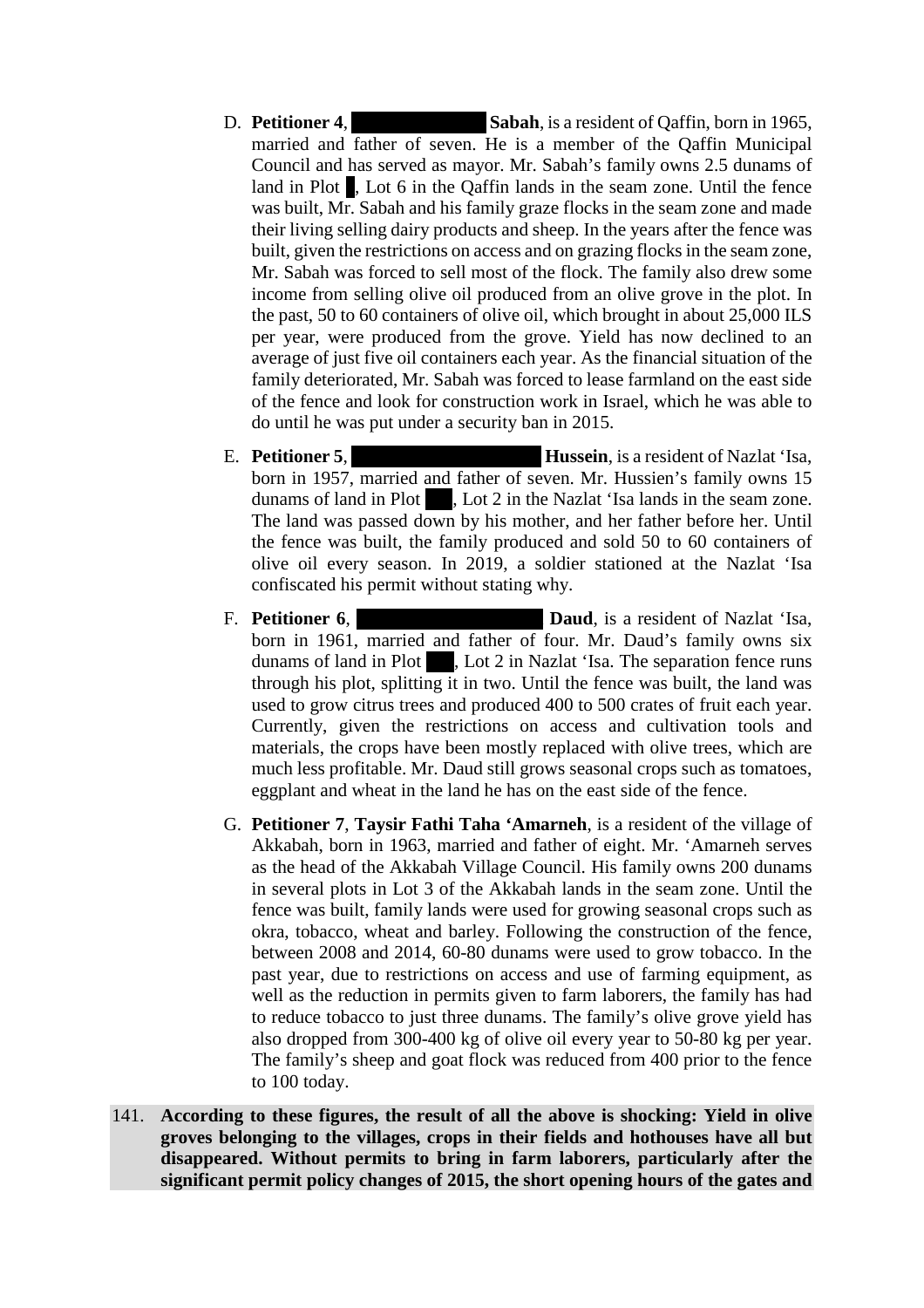**the restrictions on bringing in farming equipment - all together have resulted in the following:** 

- A. **The number of individuals eligible for farmer permits fell between 60% to 90%;**
- B. **Tree yield in the seam zone is lower than that of trees outside it by 50% to 78%;**
- C. **Overall effective yield is 10% of what it was before the fence was built.**

## **E. Colonel (reserves) Shaul Arieli's expert opinion on the security benefits of the route and the possibility of relocating it to the Green Line**

142. Before moving on to the legal arguments, we wish to present the expert opinion provided by Colonel (reserves) Shaul Arieli, examining, at the Petitioners' request, the possibility of relocating the section of the fence discussed herein to the Green Line from a security perspective.

#### **A copy of Col. Shaul Arieli's expert opinion is attached hereto and marked Exhibit 15.**

- 143. Colonel Arieli reviewed the existing and the alternative route according to the parameters the defense establishment put in place for the separation barrier and reached the conclusion that **the alternative route is more beneficial in terms of security than the existing route.**
- 144. As stated in the conclusion of the expert opinion, the reason for this is that a route matching the Green Line (with slight corrections due to topography) **improves security responses** in all the following aspects:

[B]arrier crossing, early detection, dominating terrain in observation and fields of fire, proximity to urbanized terrain, security of troops operating along the barrier, reduction of barrier length, reduction in the number of agricultural gates, drastic reduction of permits for village residents, reduction of barrier and agricultural gate maintenance costs.

145. The significance of this expert opinion will be revisited in the section concerning the legal arguments, in the context of proportionality, both in the sense of least injurious means and proportionality in the narrow sense.

## **Part III: The legal argument**

## **A. The violation of Petitioners' rights**

146. The restrictions brought on by the separation barrier in the section that is the subject of this petition, coupled with Respondents' policies of policing and limiting landowners' connection to their lands grievously impede access to lands by the landowners, members of their communities and their employees, and the landowners' ability to exercise their property rights. The access restrictions that come with the permit regime violate Petitioners' rights to property, freedom of occupation, freedom of movement, as well as the most fundamental right to maintain their spiritual, cultural and familial connection to their lands, which forms an integral part of their identity and a fundamental element of their right to dignity - the right to culture and community life.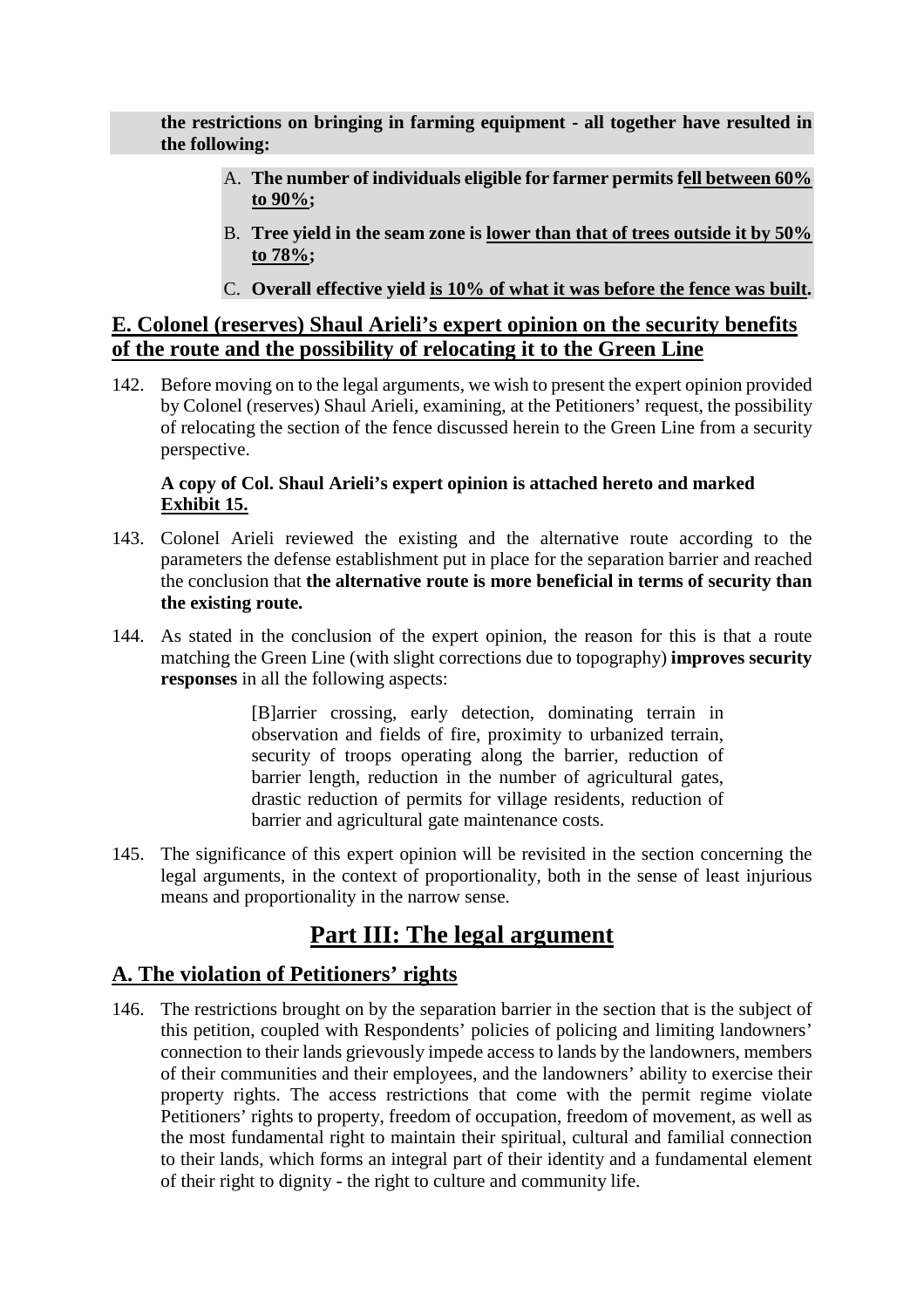- 147. The winding fence, and the permit regime that comes with it, have created a reality in which areas that were once a rich, thriving source of income, a reason on their own for family and cultural gatherings for generations of farmers and landowners have become forbidden zones, deserted, barren, out of bounds unless one proves an "agricultural" need according to standards that are alien to the landowners and their needs.
- 148. These rules that define "agricultural need" and stipulate, based on certain financial parameters, that landowners do not need their crops (in "minuscule" plots for instance), or that their connection to the land and need for it is not genuine and does not require work beyond a certain amount of time or labor beyond a certain level, result in the complete cessation of cultivation in lands used for generations and the elimination of the traditional family cultivation of lands. This harm touches the core of the Respondents' obligations toward protected persons, and it contravenes the Respondents' undertakings before this Court and before residents with lands in the seam zone.
- 149. Given the fundamental principles regarding the powers of an occupying country in the areas it holds under belligerent occupation, the laws of occupation contain several specific provisions that limit the capacity of the occupying power to breach the rights of protected persons. These rights have also been enshrined in various human rights instruments.
- 150. In the matter at hand, as stated in the previous part, the section of the fence that is the subject of this petition violates the rights of thousands of protected persons in every aspect, including property rights, freedom of movement and the ability to make a living.
- 151. Classic, fundamental liberal rights have not been left out of the laws of belligerent occupation, and consequently, residents of an occupied territory are not deprived of these rights (contrary to civil rights such as voting and running for office, which are suspended during occupation). The modern, international law of occupation has codified the array of rights and obligations in the relationship between occupier and occupied over the course of the 19th Century, and in the process of drafting The Hague Regulations in the early  $20<sup>th</sup>$  century (which is commonly believed to have been the process of recording existing customary international law). This law is designed primarily to protect civilians living under occupation, granting them numerous rights originating in human rights philosophy which developed in tandem:

The international law of belligerent occupation lays down the rights and obligations of the belligerent power in occupation of foreign territory. The law of belligerent occupation has undergone major development over the past two centuries: while the population of such territories originally had virtually no rights at all, their status and rights have now been greatly improved and are securely anchored in international law.

Belligerent occupation is a form of foreign domination. Its effects on the population are mitigated by the provisions of international law on belligerent occupation. Hence Geneva 4<sup>th</sup> Convention appears as a bill of rights with a catalogue of fundamental rights which, immediately upon occupation and without any further actions… becomes applicable to the

…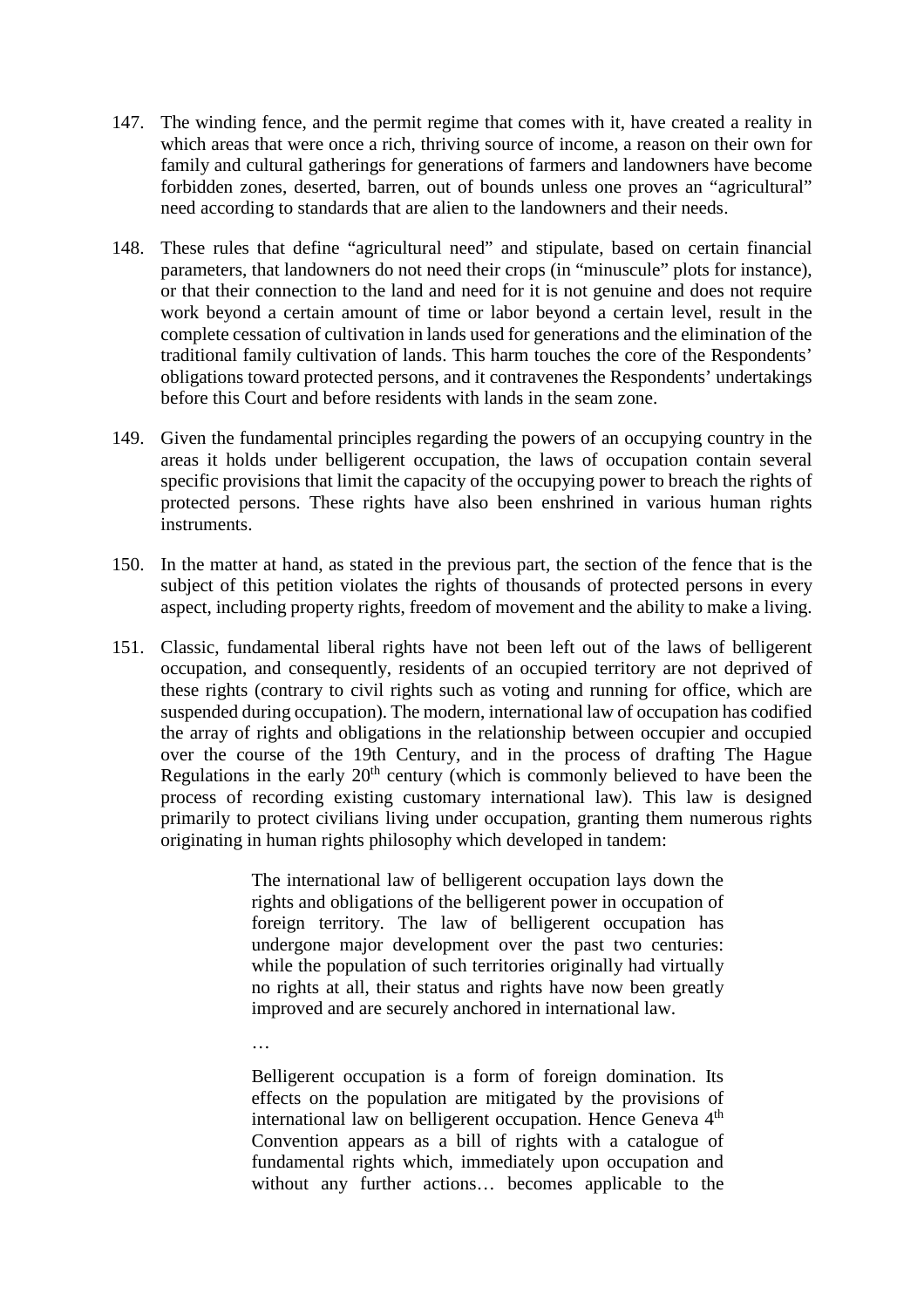occupied territory and limits the authority of the occupying power.

(**The Handbook of Humanitarian Law in Armed Conflicts** (Dieter Fleck (editor), Oxford Un. Press, 1995), p. 240)

- 152. The "bill of rights" of protected persons, therefore, includes numerous rights, the central of which is the right to life and **dignity**, noted in Articles 27 of the Geneva Convention and 75 of its First Protocol.
- 153. We focus first on the right to property. Article 46 of The Hague Regulations prohibits the expropriation of private land in occupied territory (emphasis added):

Family honour and rights, the lives of persons, **and private property**, as well as religious convictions and practice, **must be respected.**

#### **Private property cannot be confiscated.**

Note well: Expropriation is prohibited with no exceptions, including security needs.

- 154. Article 23(g) of The Hague Regulations prohibits the destruction or seizure of enemy property unless "imperatively demanded by the necessities of war."
- 155. Article 53 of the Geneva Convention, which also addresses destruction and damage of private and public property, stipulates a narrower legal formula for the circumstances in which harm would be permitted (emphasis added):

Any destruction by the Occupying Power of real or personal property belonging individually or collectively to private persons, or to the State, or to other public authorities, or to social or cooperative organizations, is prohibited, **except where such destruction is rendered absolutely necessary by military operations**.

- 156. As demonstrated, military necessity (and not, for instance, the absence of a farming necessity) is the *conditio sine qua non* for impinging on the property rights of residents of an occupied territory, and even when the condition is met, expropriation remains absolutely prohibited with no exceptions.
- 157. The duty to see to the livelihoods and welfare of residents of the occupied territory also stems from the laws of belligerent occupation. The aforesaid duty is part of an array of obligations the occupying power has towards protected persons: The occupying power must facilitate a properly functioning education system (Article 50 of the Convention. The article goes into great detail about the duty to register children and supervise institutions that care for orphans, and more); the occupying power is also responsible for ensuring residents of an occupied territory receive basic supplies (Article 55); making sure a proper health care system and hospitals are in place (Articles 56-57); the operation of religious services (Article 58). The occupying power is responsible for food supply (Article 55) and humanitarian aid programs (Article 59, though this does not absolve it of the responsibility to provide basic supplies - Article 60).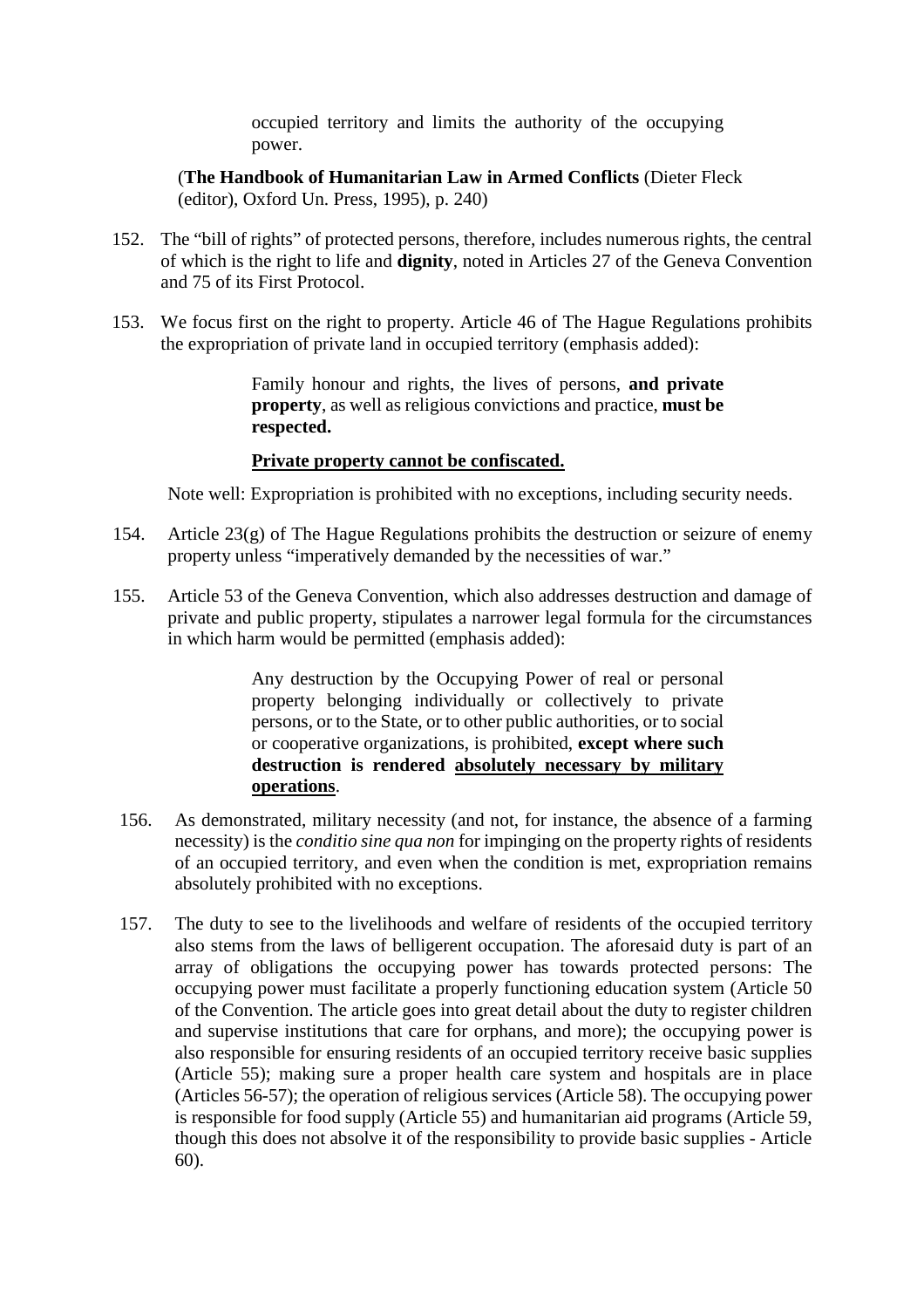158. Alongside all the above, freedom of movement and the right to a living are also enshrined in the laws of occupation, deriving at the same time from the duty to restore public order and safety, the duty to provide for the residents' basic needs and the right to dignity. The latter, in international law as in Israeli constitutional law, gives rise to many other fundamental rights.

## **B. Specific rights**

#### **I. The right to property**

- 159. As noted above, the separation fence and permit regime violate the right to property of the Petitioners and members of their communities who are denied access to land they own and whose ability to exercise their property rights in these lands is denied. The right to property is enshrined in Article 17 of the Universal Declaration of Human Rights, which notes the right to property and the prohibition on its arbitrary denial.
- 160. Withholding and limiting access to land deny landowners their source of income. The right to a livelihood is enshrined in Article 23 of the Universal Declaration of Human Rights and Article 6 of the International Covenant on Economic, Social and Cultural Rights (1966). These articles focus first on the right to work and second on the right to choose a place of work.
- 161. All of the above necessarily violate the right to live in dignity enshrined in Articles 6 and 11 of the International Covenant on Economic, Social and Cultural Rights. The right to property has also been enshrined in our legal system, as a derivative of Basic Law: Human Dignity and Liberty, and was discussed as far back as the case concerning the evacuation of Elon Moreh in HCJ 390/79 **Duweikat et al. v. Government of Israel** et al., IsrSC 34(1) 1, 4 (1979). In that judgment, Honorable President Landau (as was his title at the time) addressed the gravity of violating the right to property of protected persons:

[W]hen individual property rights are at issue, one cannot dismiss the issue on the argument of the "relativity" of the right. In our legal system, individual property rights are an important legal value that is protected by both civil and criminal law, and it makes no difference, as regards the right of the landowner for legal protection of his property, whether the land is cultivated or simply rocky terrain.

The principle of protecting individual property also applies in the laws of war, which, on this matter, are expressed in Article 46 of the Hague Regulations. A military administration which seeks to infringe upon individual property rights must present a legal source thereto and cannot exempt itself from judicial review of its actions on the claim of non-justiciability (page 14 of the judgment (Hebrew)).

162. The court has repeated this in countless judgments. So, for instance, in HCJ 1980/03 **Bethlehem Municipality v. State of Israel Ministry of Defense**, (February 3, 2005) (hereinafter: Bethlehem Municipality):

> The right to property is also a fundamental human right. This right has been recognized as a fundamental right worthy of the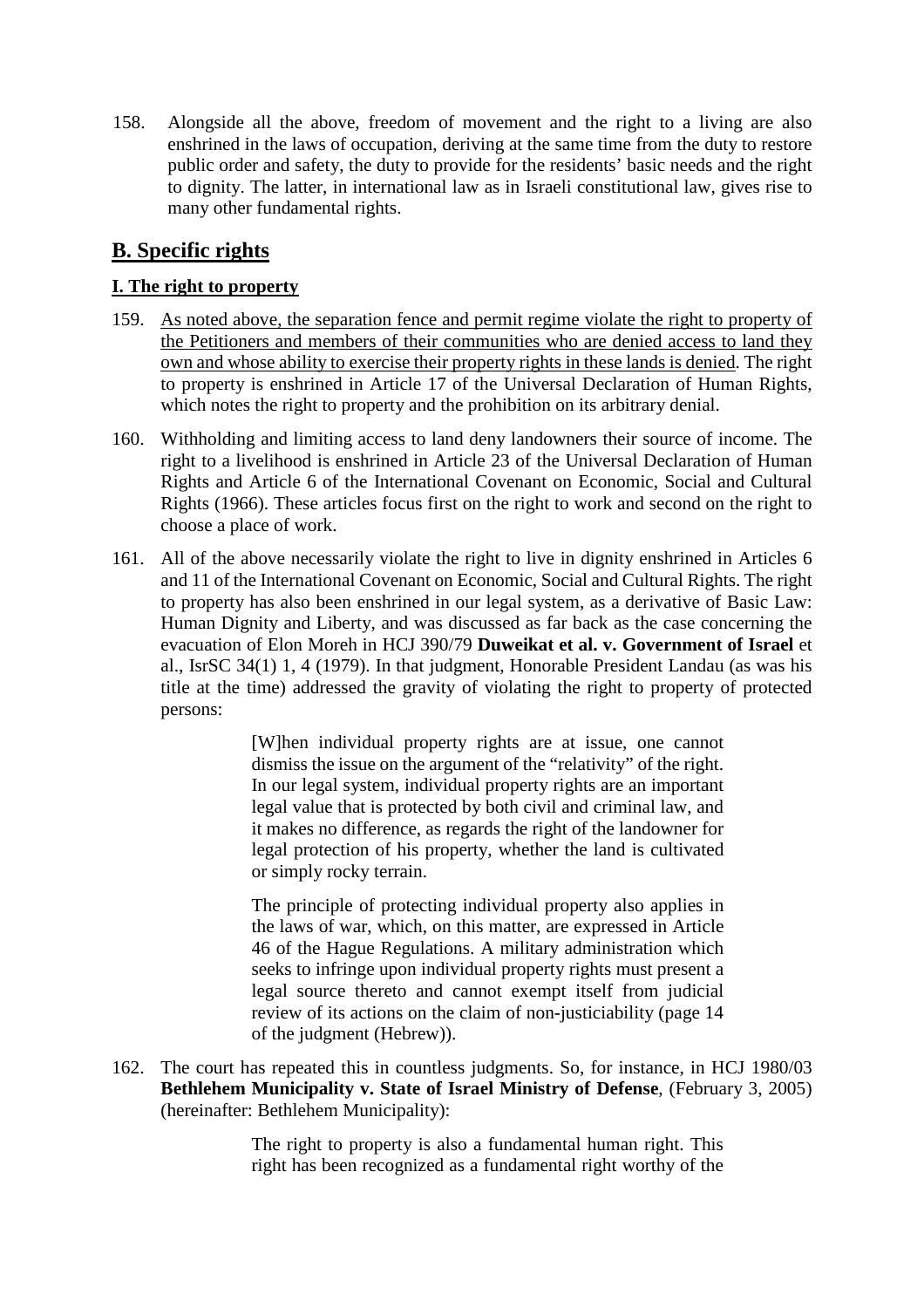protection of this Honorable Court (see, e.g., HCJ 390/79 **Duweikat v. Government of Israel**, IsrSC 34(1) 1, 14-15; HCJFH 4466/94 **Nuseibah v. Minister of Finance**, IsrSC 59(4) 68, 83-85) and has been explicitly enshrined in Section 3 of Basic Law: Human Dignity and Liberty. This right is also recognized in international law, and in matters concerning belligerent occupation, it is enshrined, among others, in the Hague Convention and the Fourth Geneva Convention (paragraph 20 of the judgment of the Honorable Justice, as was her title at the time).

See on this issue, also -

[The right to property] is also recognized as a protected constitutional right. It is so recognized under constitutional law in Israel, according to Section 3 of Basic Law: Human Dignity and Liberty. It is protected against violation under international law as well. Infringements on the right to property, including the property rights of the individual are prohibited under the laws of war, unless necessary for military needs.

(HCJ 7862/04 - **Zuhriyyah Hassan Murshed Bin Hussein Abu Daher v. IDF Commander in Judea and Samaria**, IsrSC (59)5, 368, p. 376-377).

163. In the judgment delivered in the case of the illegal outpost of Migron on August 2, 2011, HCJ **Yusef Musa 'Abd a-Razeq al-Nabut et al. v. Minister of Defense**, the Honorable Court addressed the positive obligation to uphold Palestinian residents' property rights. Paragraph 16 of the judgment notes as follows:

> ... the guiding, decisive line for our judicial rulings is that state authorities must uphold and enforce the law in the area, particularly when a breach of the law violates the property rights of protected persons. As noted previously, this is congruent with the declared position of the state, as presented to us on many occasions. There is no dispute that, by law, no community must be established on land that is privately owned by Palestinian residents. The Respondents agree that interference with the right to property of these residents must be considered very grave. Following on this, the state has prioritized this principle for law enforcement in the area. The official policy of the Government of Israel is congruent with the basic principle that has guided this court from the earliest hearings on the issue of building communities in the Judea and Samaria Area.

#### **II. The right to movement**

164. The existing route of the separation barrier in the section discussed in this petition, together with the Respondents' permit regime policies, severely curtails the freedom of movement of protected persons who own land in the seam zone. The right to freedom of movement is enshrined in Article 13 of the Universal Declaration of Human Rights and Article 12 of the International Covenant on Civil and Political Rights of 1966.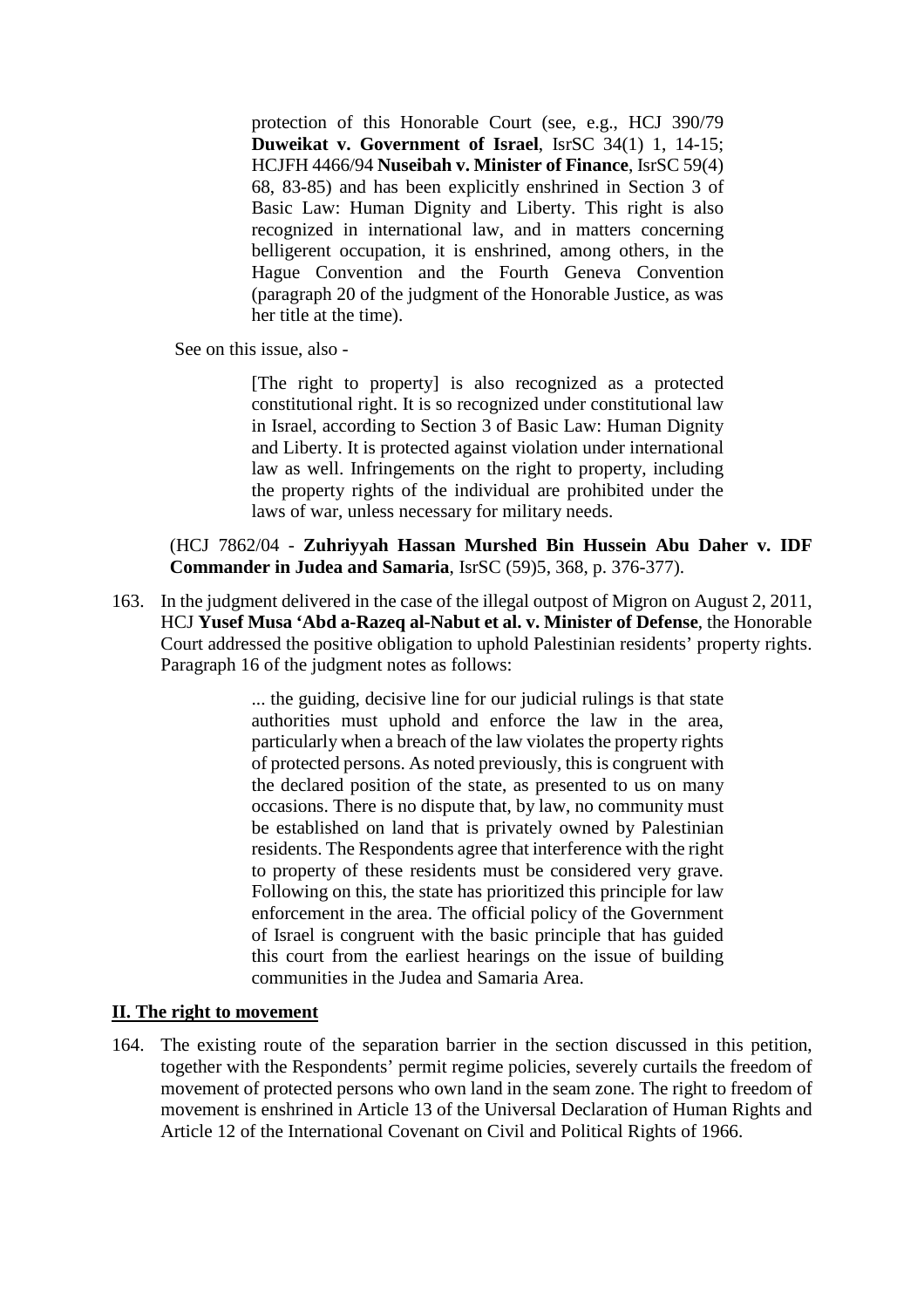- 165. As stated, access restrictions go beyond a violation of the right to freedom of movement alone, and lead to additional violations of rights that require freedom of movement to be exercised.
- 166. The right to freedom of movement has been recognized in Israeli jurisprudence as a fundamental right in the context of the rights of Palestinians in the West Bank as well. So, for instance, in paragraph 15 of her judgment in the **Bethlehem Municipality** case, Honorable Justice Beinisch held:

Freedom of movement is a basic human right. We have stated that in our legal system, freedom of movement has been recognized both as a right per se, and as a right derived from the right to liberty. Some contend that it is also a right derived from human dignity (see paragraph 15 of the judgment and the citations therein). Freedom of movement is also recognized as a fundamental right under international law, and it is enshrined in a number of international instruments.

167. This Honorable Court has also ruled that the right to freedom of movement holds considerable weight in the context of denying someone access to their own land. See: HCJ 9593/04 **Morar v. IDF Commander in Judea and Samaria**, IsrSC 61 (1) 844, 863 (2006), where the following was stated:

> It is important to emphasize that in our case we are not speaking of the movement of Palestinian residents in nonspecific areas throughout Judaea and Samaria but of the access of the residents to land that belongs to them. In such circumstances, where the movement is taking place in a private domain, especially great weight should be afforded to the right to freedom of movement and the restrictions imposed on it should be reduced to a minimum. It is clear that restrictions that are imposed on freedom of movement in public areas should be examined differently from restrictions that are imposed on a person's freedom of movement within the area connected to his home, and the former cannot be compared to the latter.

#### **III. The right to culture and community life**

- 168. In addition to the financial harm suffered by protected residents as a result of reduced access to their lands, cutting off the Petitioners and members of their communities from their lands and applying the rules of the Standing Orders with respect to agricultural needs constitute a severe violation of the rights of protected persons to cultural and community life. This is the case as these rules disrupt the customs of family farming that are deeply rooted in the culture of local residents and impede their profound connection to lands passed down through the generations.
- 169. Policing the Petitioners' connection to the land and subjecting it to financial feasibility calculations that result in limits on the number of days landowners may cultivate their lands and the number of people (including heirs and relatives) eligible for permits severely undermine the traditions and cultural life of the local population and their historical ties to the land.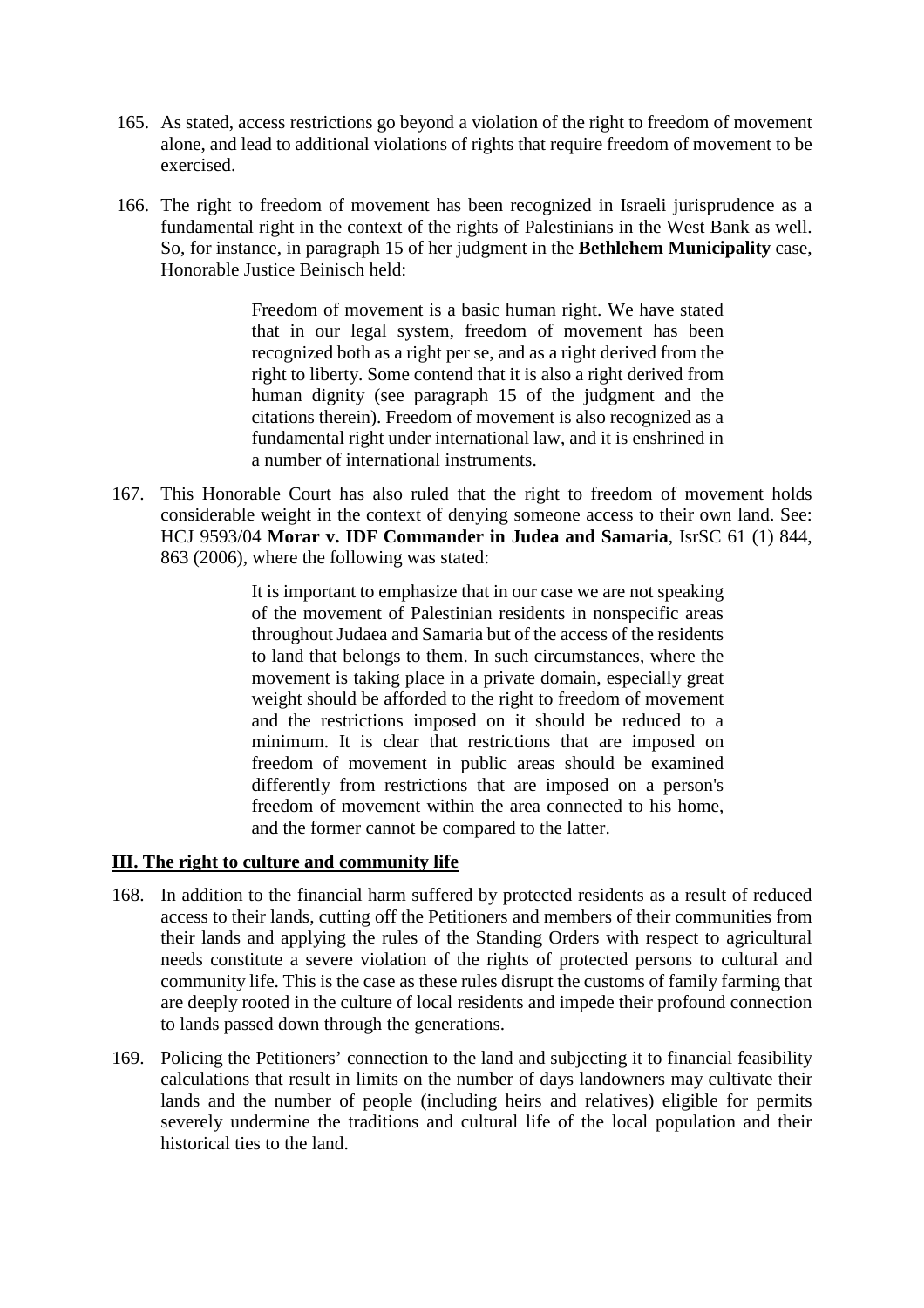170. The right to participate in a community's cultural life is enshrined in Article 27(1) of the Universal Declaration of Human Rights:

Article 27:

(1) Everyone has the right freely to participate in the cultural life of the community, to enjoy the arts and to share in scientific advancement and its benefits.

171. The International Covenant on Economic, Social and Cultural Rights (1966), signed and ratified by Israel, also stipulates in Article 15 (1) and 15(2) thereof the duty states have to respect the right to a cultural life, as follows:

Art. 15:

1. The States Parties to the present Covenant recognize the right of everyone:

#### (a) **To take part in cultural life**;

(b) To enjoy the benefits of scientific progress and its applications;

(c) To benefit from the protection of the moral and material interests resulting from any scientific, literary or artistic production of which he is the author.

2. **The steps to be taken by the States Parties to the present Covenant to achieve the full realization of this right shall include those necessary for the conservation, the development and the diffusion of science and culture**.

172. The value in protecting the cultural, traditional and spiritual connection indigenous people have to the land has also found expression in the International Labour Organization (ILO) Indigenous and Tribal Peoples Convention (No. 169), which sets forth:

Article 13

In applying the provisions of this Part of the Convention governments shall respect the special importance for the cultures and spiritual values of the peoples concerned of their relationship with the lands or territories, or both as applicable, which they occupy or otherwise use, and in particular the collective aspects of this relationship.

The use of the term lands in Articles 15 and 16 shall include the concept of territories, which covers the total environment of the areas which the peoples concerned occupy or otherwise use.

173. Moreover, Article 23 of the Indigenous and Tribal Peoples Convention enshrines the duty to acknowledge and respect the strong ties indigenous peoples have to natural resources in their environment and their financial and cultural reliance on them:

Article 23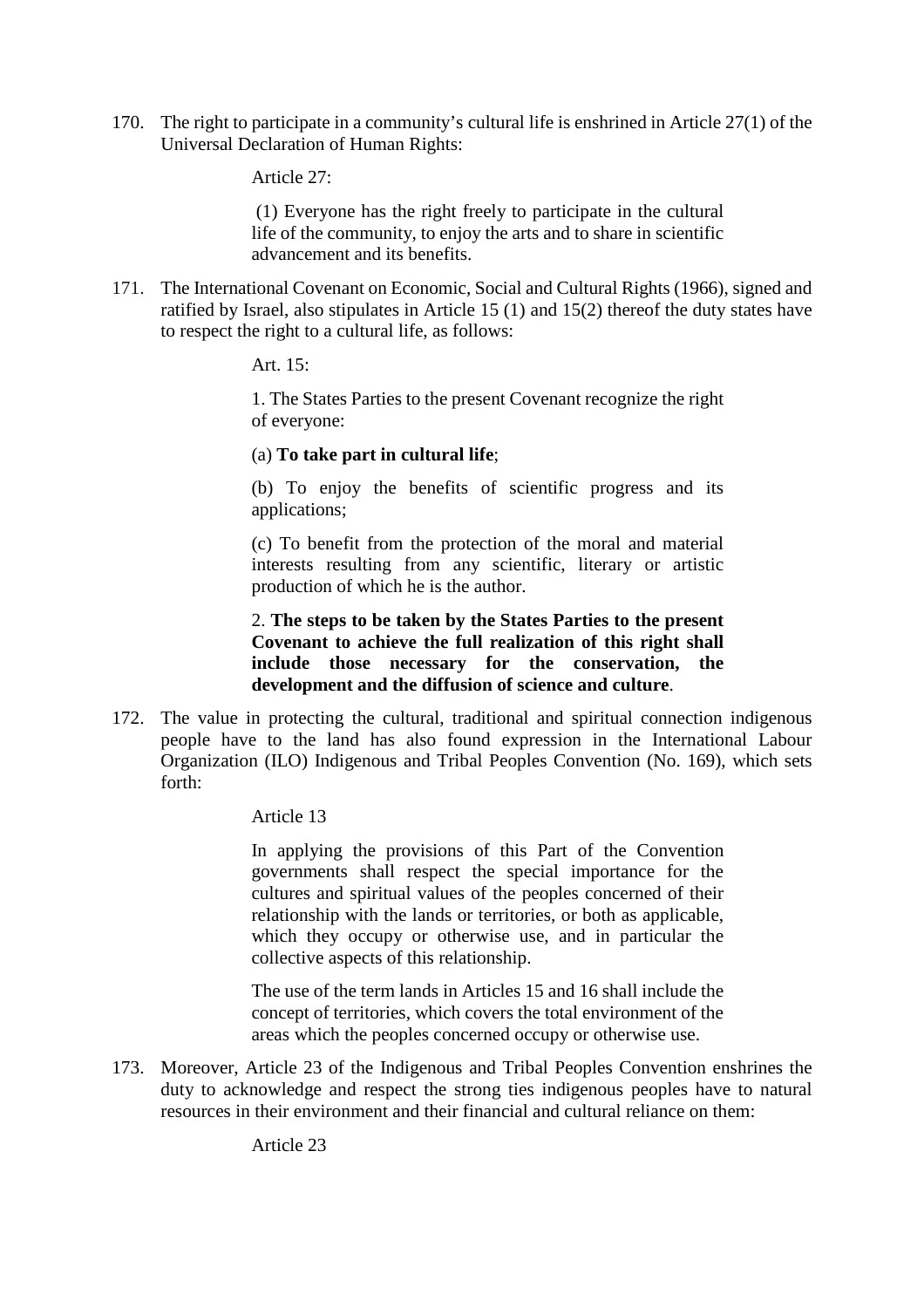1. Handicrafts, rural and community-based industries, and subsistence economy and traditional activities of the peoples concerned, such as hunting, fishing, trapping and gathering, shall be recognised as important factors in the maintenance of their cultures and in their economic self-reliance and development. Governments shall, with the participation of these people and whenever appropriate, ensure that these activities are strengthened and promoted.

174. **Thus, the fence harms protected rights of residents of occupied territory.** International law, like Israeli law, conditions the legality of such harm on the principle of proportionality (see paragraph 37 of the judgment in **Beit Sourik**). In the matter herein, we assess the harm through the prism of the proportionality rules established in Israeli administrative law, and more specifically, in **Beit Sourik**, which governs the matter herein.

### **C. The route of the fence fails to meet the tests of proportionality established in case law**

- 175. The Petitioners will argue below that the diversion of the separation wall into the occupied territory and the creation of an enclave in the Qaffin area, coupled with the permit regime instituted in the seam zone by the Respondents stands in contrast to the jurisprudence of this Honorable Court, disproportionately violates the right to property of the Petitioners and other residents of the area and inflicts serious, colossal, damage on their fabric of life.
- 176. It will also be argued that the provisions the Respondents entered into the Standing Orders with regards to calculating the size of agricultural plots, as well as the inclusion of family members in the farm laborer quota disregards the cultural tradition of family farming and fails to adequately consider the spiritual and cultural ties local communities have to their lands.
- 177. Therefore, the Petitioners will argue that the permit regime cannot and, likely, is not designed to allow Palestinian agrarian life in the Qaffin section. The eligibility changes in the Standing Orders reveal a trend towards gradual dispossession of the Petitioners who own land in the seam zone from their lands and severe interference in their ties to their lands.
- 178. The Petitioners will further argue that the counter-weight to the scales of proportionality - the security need - has changed and is now much lighter than it was at the time the fence was constructed, in the midst of the second intifada. In any event, there are no Israeli communities in the Qaffin section, no Israeli-owned land and no Israeli presence, nor should there be such a presence. Therefore, the security need for the enclave created by the fence, west of the villages where the Petitioners reside is weak. This weakness is particularly apparent when the intifada and fighting have been absent for more than a decade.
- 179. We recall that the Honorable Court has acknowledged the authority to build the fence as emanating from the exclusion written into Article 52 of The Hague Regulations and Article 53 of the Fourth Geneva Convention. Both articles prohibit interference with private property, but do allow an exception should there be a military need for such interference temporarily, as stated above.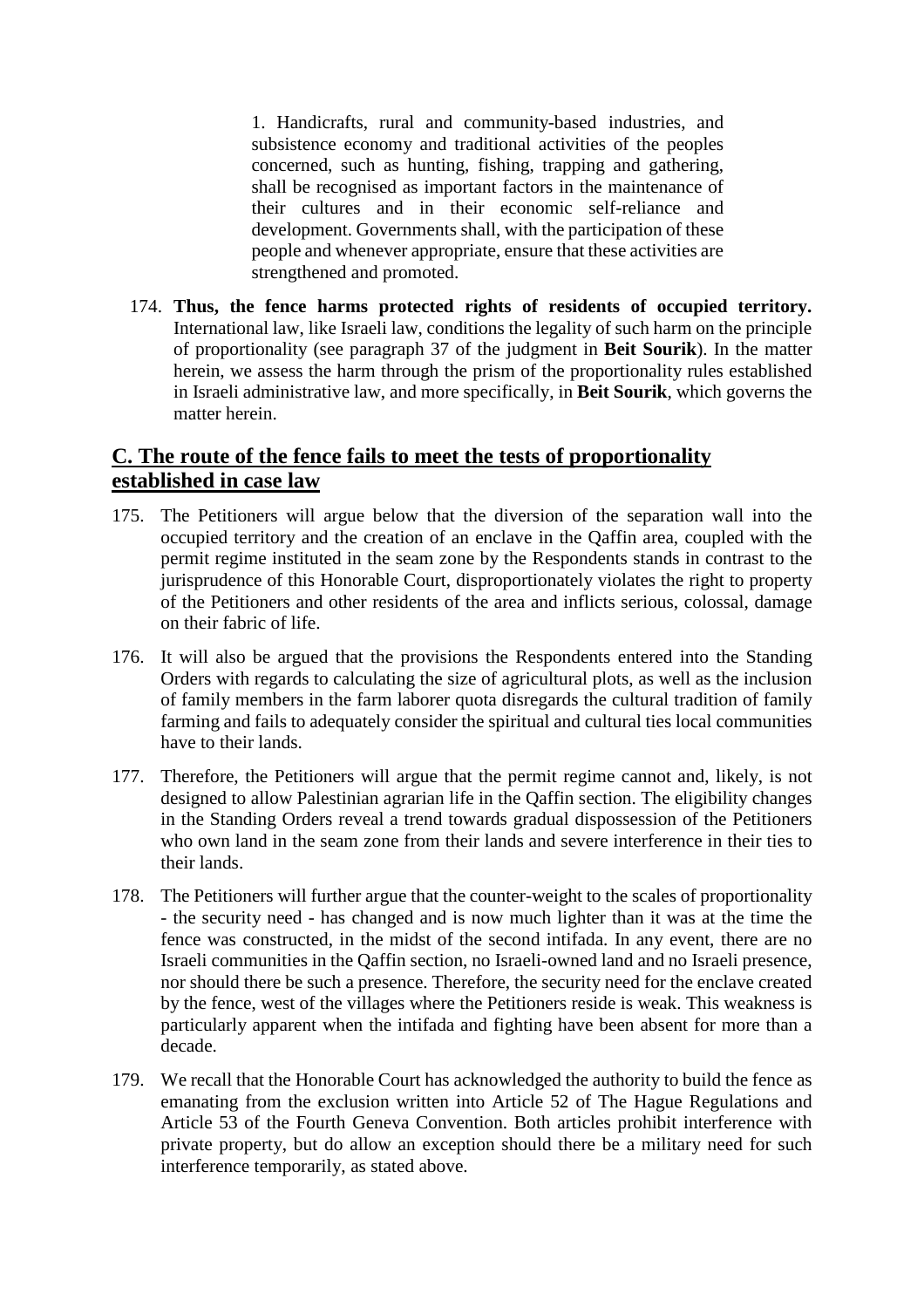- 180. In light of the aforesaid, the Petitioners will argue that given the attributes of the Qaffin enclave in terms of security, and particularly given the change in security circumstances since the construction of the fence, there is no longer a security need for a barrier in the Qaffin section that is not aligned with the Green Line.
- 181. The Petitioners will also argue that the violation of the Petitioners' and their community members' fundamental rights to freedom of movement, property, livelihoods and culture, make the fence disproportionate both in the sense that there is a less injurious alternative (a barrier on the Green Line) and according to proportionality in the narrow sense, meaning the harm to the Petitioners greatly outweighs any security benefit compared to the alternative.

### **D. The existence of a less injurious alternative**

- 182. The deviation from the Green Line causes harm beyond what is necessary, since the legitimate purpose of protecting residents of the State of Israel can be achieved without causing any (or greatly reducing) the harm to residents of the occupied territory. As stated, this may be achieved by aligning the route of the fence with the Green Line, with technical variations necessitated by the topography of the area, which do not necessarily require incursions into the occupied territory, but rather by diverting the fence into the State of Israel.
- 183. We recall that the relevant Israeli communities in this section are the Metzer kibbutz in the middle of the route, and Mitzpe Ilan to its north. Both communities are located within the sovereign territory of the State of Israel, at a great distance from the existing route and from the Green Line - the possible alternative route.
- 184. As stated, a security expert opinion prepared by Colonel (reserves) Shaul Arieli is attached to this petition, wherein Col. Arieli examined the route of the fence in the section that is the subject of the petition herein compared to an alternative route aligned with the Green Line. The examination was conducted according to the proportionality tests instituted by the Honorable Court and from a security planning perspective based on criteria developed by the defense establishment itself.
- 185. Colonel Arieli reached the conclusion that a route along the Green Line would be far more beneficial to security than the current route. Colonel Arieli asserts the following, among other conclusions:
	- The proposed route along the Green Line would be located in open terrain that provides far better detection capabilities than the current route. The existing route runs immediately adjacent to the built-up area of the Palestinian villages, which reduces potential for early detection of possible infiltrators. In result, therefore, relocating the fence to the route of the Green Line will improve capacity for identifying suspected infiltrators before they reach the barrier.
	- The proposed route would create a pursuit space that is larger relative to such spaces in other sections of the fence. While the existing route of the fence does provide a larger pursuit space, aligning the fence with the Green Line would still leave a pursuit space that is larger than commonly found in other parts of the fence, while significantly reducing the infringement on the rights of the Palestinian residents.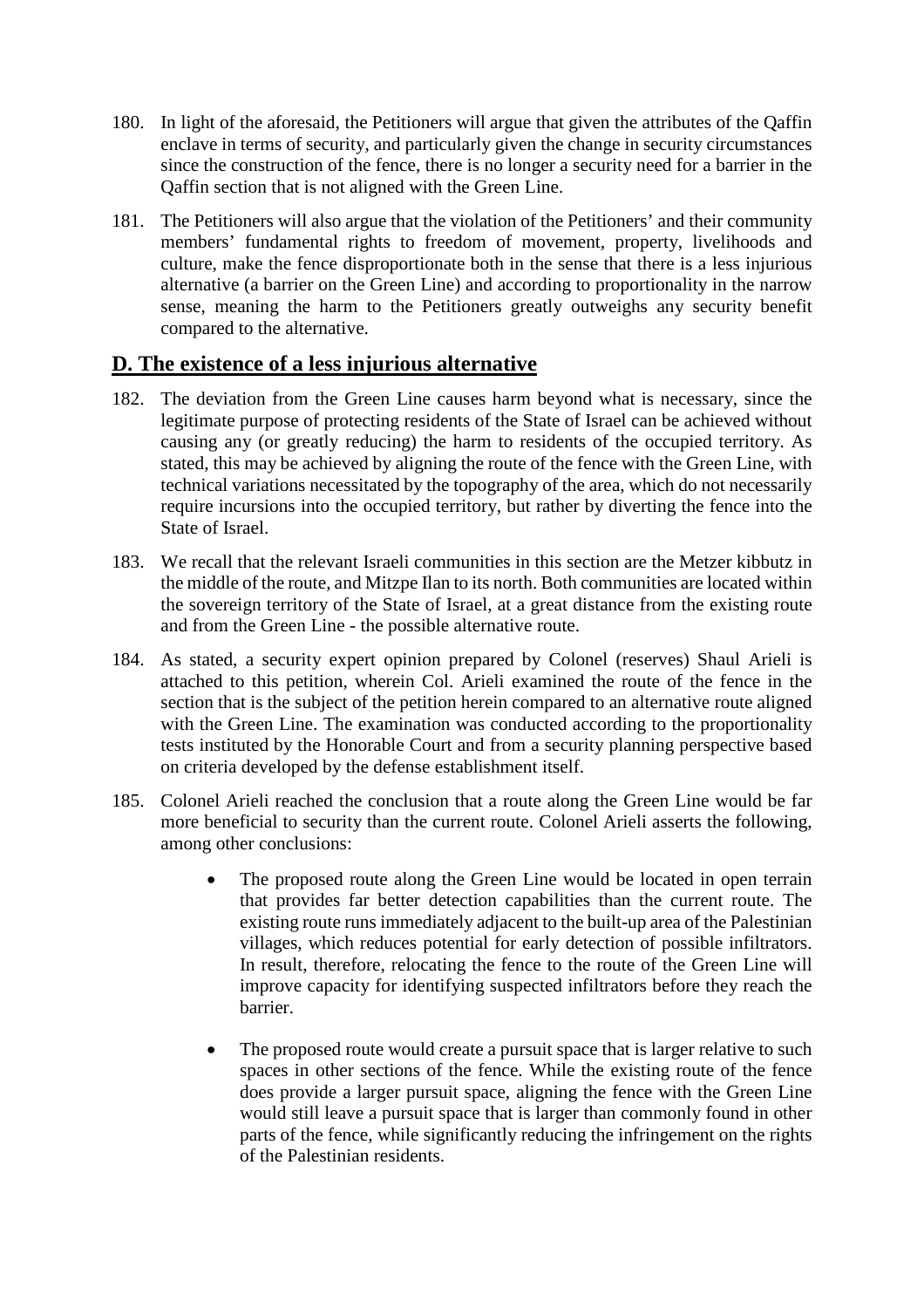- The proposed route of the fence also improves security responses in terms of observation, as it is placed on dominating terrain, which offers superior protection for forces patrolling along the route compared to the current route.
- Transferring much farmland to the east side of the fence would reduce the number of permits required, and the number of farmers crossing to the west side. Reducing this friction and presence west of the barrier is also a security advantage.
- 186. In conclusion, not only is there a much less injurious alternative providing the same results, in fact, this alternative is **superior and delivers better results in terms of security**.
- 187. Thus, according to the criteria in Colonel Arieli's opinion military mission response, seam zone and security pursuit, the route selected in the section which is the subject of the petition fails the test of less injurious means as an alternative is available that is less intrusive than the current route and meets security needs better than the existing route.

## **E. The undertakings made by Respondents 1-2 to preserve landowners' connection to their lands cannot be upheld in the current route**

- 188. The facts underlying this petition leave no room for doubt. The separation fence and the permit regime, in their current format, will eradicate Palestinian life in the seam zone section that is the subject of this petition.
- 189. On the presumption that Respondents' declarations that this is not their intent should be believed, a solution must be found to allow Palestinian life in the seam zone. Our position is that the current route makes that impossible.

#### 190. **If anything has been proven in the 15 years since the fence was built, it is that a regime of permits, gates and roadblocks is incompatible with sustainable agriculture.**

- 191. This is not a question of one condition or another within the permit regime, but the idea that lies at its foundation, certainly in an area in the vicinity of which there are no Israeli communities. The fence and the regime that comes with it are geared towards limiting movement into the space. This policy is destined to grow stricter over time, just as the number of individuals with ties to the lands grows over time.
- 192. Therefore, the Petitioners maintain that any route that means farmers from the Petitioners' villages must obtain permits to access their lands would preclude preserving the connection to the land - a promise made by the Respondents in the fence petitions heard a decade ago.

# **Conclusion**

193. Fifteen years after the construction of the separation barrier, the cumulative testimonies of residents of the area who own farmland trapped in the seam zone and existing figures about the scale of the harm inflicted as a result of the separation of local residents from their lands leave no room for doubt as to the magnitude of the violation of these residents' rights caused by the construction of the fence. They force the conclusion that the fence, in the route chosen, is illegal, or, at least, no longer legal.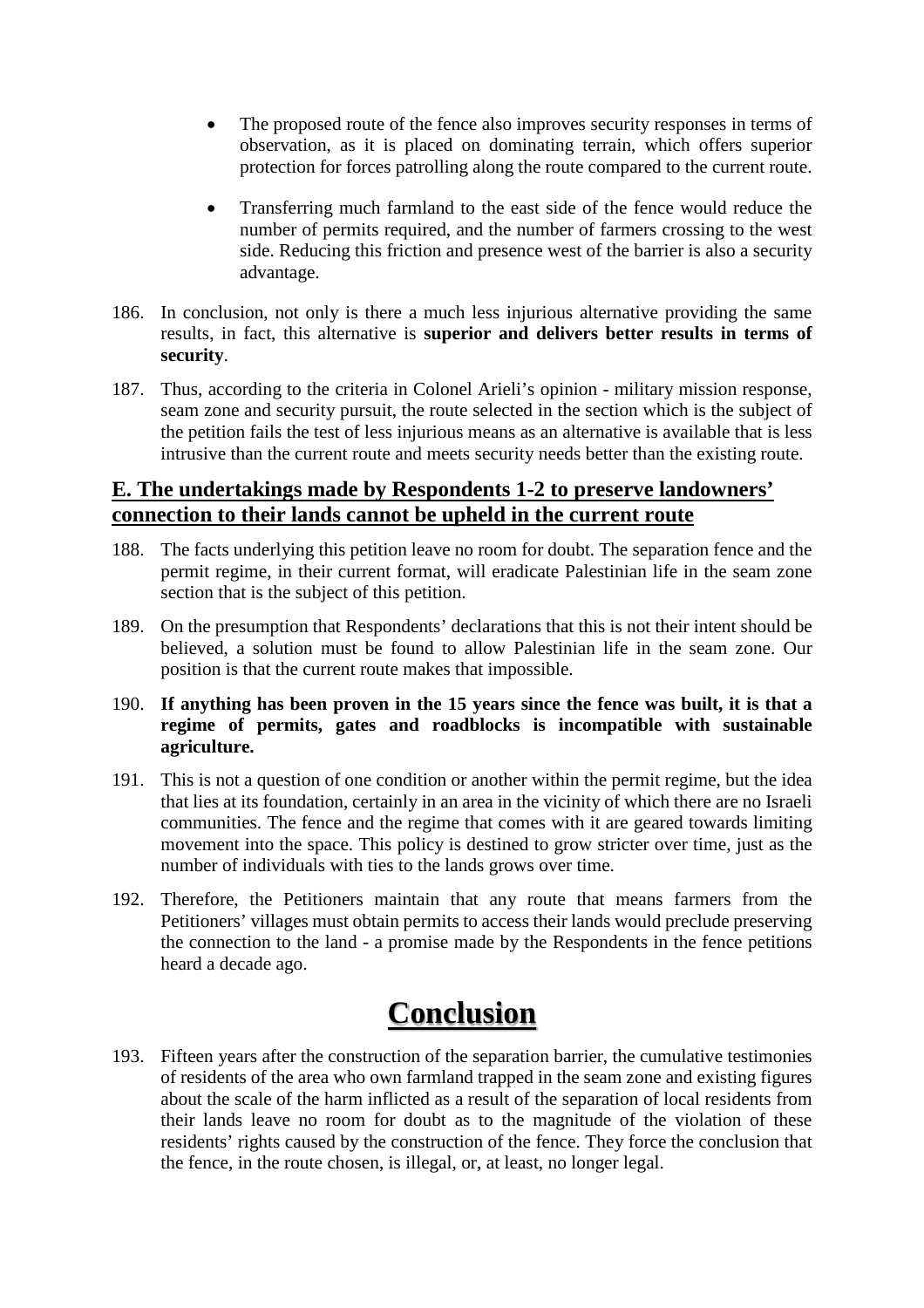- 194. Therefore, the situation depicted above compels a re-evaluation of the balance established in jurisprudence on the legality of the fence and the proportionality of the harm it causes, given the change in the factual foundation. When the decision to build the fence was made, the future harm to Palestinians was speculative. Today, however, we have access to figures that allow for an accurate evaluation of the full impact the fence has had on the lives of local residents.
- 195. The change in the security situation since the turn of the millennium and the wave of terrorist suicide attacks in Israeli streets at the time, which motivated the decision to build a separation barrier, also compels a re-evaluation, which leads to a different result specifically for the Qaffin section.
- 196. International humanitarian law, international human rights law and our own constitutional law all enshrine freedom of movement, the right to a livelihood and the right to property as fundamental human rights. These rights have clearly been severely violated by the separation fence, which cuts off individuals from their lands and sources of income. Furthermore, it is clear that the fence could have been built in a manner that would not have taken land away from local residents or violated their aforesaid rights.
- 197. In the case at hand, the professed purpose security can be achieved with a fence aligned with the Green Line, with slight corrections necessitated by topographic or engineering constraints, which would divert the fence into Israel rather than into the occupied territory. Even if this route has some disadvantages compared to the route that incurs into the West Bank, the security disadvantage is not dramatic enough to justify the colossal harm to the people of Qaffin and Akkabah.
- 198. Therefore, to our understanding, at this point in time, the route of the fence fails to meet the second and third proportionality subtests, which also cover situations in which the less injurious means presents some security disadvantages.
- 199. It is our position that the manner in which the permit regime is applied, which has the effect of emptying the seam zone of Palestinians by reducing permit eligibility and issuance, without any security logic or justification for this policy, supports the conclusion that the route of the fence is disproportionate.
- 200. The permit regime was presented by military and state representatives as a mechanism that would guarantee that communities cut off from their lands would be able to maintain their connection to it. The permit regime was meant to balance the harm to Palestinians, to create proportionality. So, for instance, in **'Alian**, the court ruled that "In assessing the proportionality of the harm produced by the fence, the geographic route, the permit regime and crossing points to lands remaining west of the fence go hand in hand," see: [HCJ 4825/04](http://www.nevo.co.il/case/5912365) **Muhammad Khaled 'Alian v. Prime Minister** ([reported in Nevo] March 16, 2006).
- 201. However, the permit regime turned out to be a tool for dispossession that made it increasingly impossible for farmers to preserve their ties to their lands over the years. In the Qaffin area, the permit regime turned out to have caused a near complete collapse of local farming. A 90% drop in yield constitutes debilitating harm to the local economy.
- 202. The alibi that was cracked in the early years, has been shattered in recent years. In the Qaffin section, at the very least, the fence has been left with nothing to counterbalance the harm it causes.